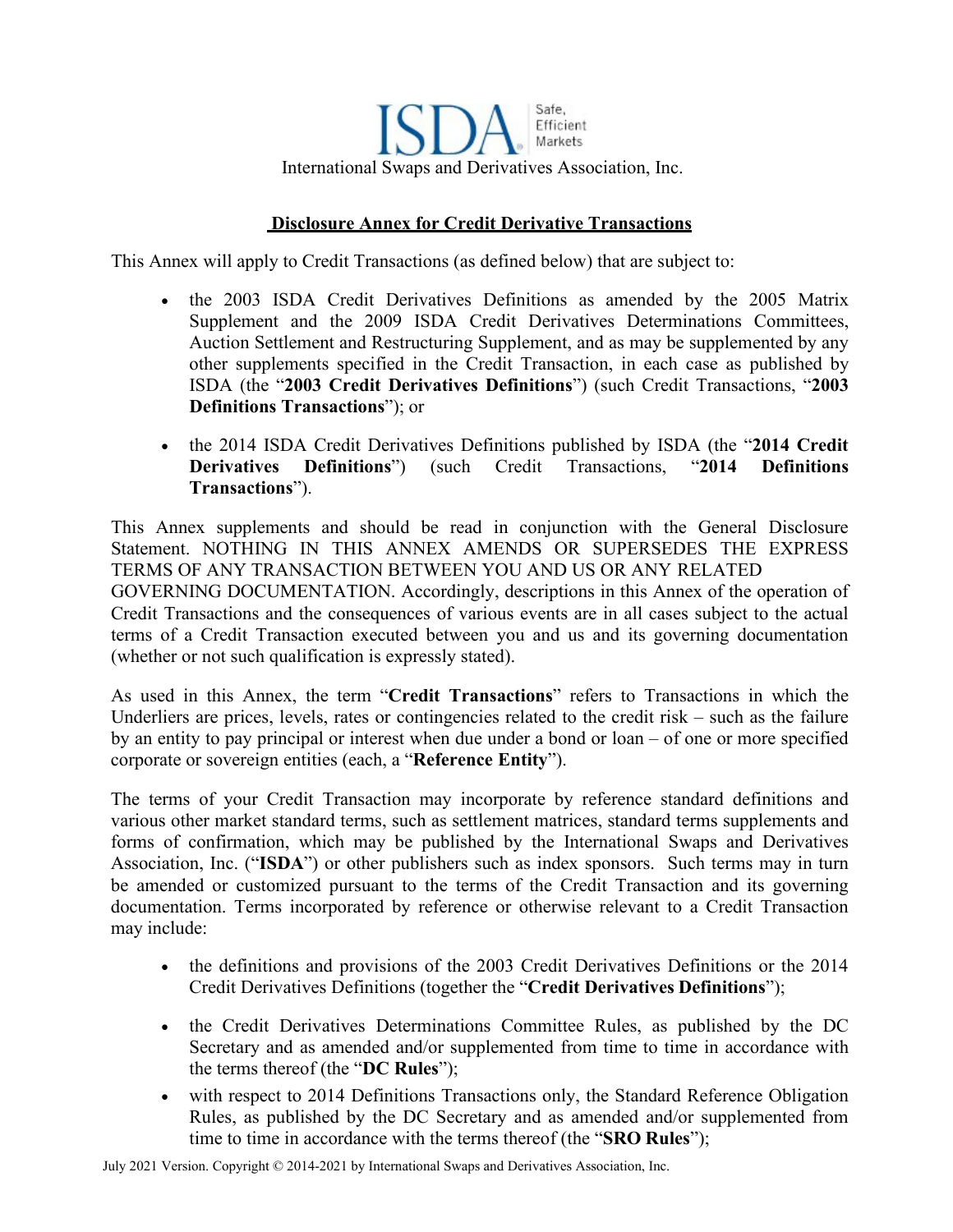- with respect to 2014 Definitions Transactions only, the Package Observable Bond Rules, as published by the DC Secretary and as amended and/or supplemented from time to time in accordance with the terms thereof (the "**POB Rules**");
- the form of auction settlement terms published by the DC Secretary and, in respect of any Reference Entity and a related Credit Event (as defined below), the specific auction settlement terms (if any) published by the DC Secretary in respect of such Credit Event after the occurrence of such Credit Event; and
- subject to the terms thereof, any protocol to which you and we adhere, including the ISDA 2014 Credit Derivatives Definitions Protocol (the "**2014 CDD Protocol**").

You should obtain and thoroughly understand any such materials, as their content will materially affect your rights and obligations under the Credit Transaction, its value and its appropriateness for your particular objectives. Descriptions contained herein of the documents referred to in the list above are summaries only and are qualified in their entirety by reference to the full text of such documents.

One of the most common types of Credit Transaction is a credit default swap. Under a credit default swap, one party agrees, in exchange for an upfront payment and/or series of periodic payments, to compensate the other party if a specified credit-related event (a "**Credit Event**") occurs with respect to a Reference Entity. For example, if a Credit Event occurs, the party that has agreed to take the risk of the occurrence (the "seller" of credit protection) may become obligated to do one or more of the following, depending on the terms of the Credit Transaction: (i) to pay a cash amount determined as described below with respect to auction settlement under "Settlement Methods", (ii) to take delivery of a specified amount of one or more obligations of the Reference Entity that satisfy certain deliverability requirements and are chosen by the other party (the "buyer" of credit protection) and pay 100% (or another percentage specified in the terms of the Credit Transaction) of the outstanding principal balance or due and payable amount, as applicable, of such obligation(s) and/or (iii) to make an equivalent cash payment based on the market value (as determined under the Credit Transaction) of the selected obligation or obligations. A related type of Credit Transaction is a "fixed recovery" credit default swap, under which a fixed amount specified in the terms of the Credit Transaction may become payable by the protection seller to the protection buyer if a Credit Event occurs. In other types of Credit Transactions, payment obligations of the parties may be defined by reference to the spread between the yield on a Reference Entity's debt obligations and a risk-free rate. In some types of Credit Transactions, such as a "recovery lock" (in which parties' obligations are based on the difference between the settlement amount under a credit default swap and a contractuallyspecified fixed recovery rate), either party could be "in-the-money" following a Credit Event and required to make payments or deliveries of the types described above.

If the relevant credit-related events do not occur during the coverage period of a credit default swap or similar Credit Transaction, then, subject to the terms of the Credit Transaction, the protection buyer typically will not receive any further compensation from the protection seller and will not be entitled to a refund of amounts it has paid during the term of the Credit Transaction.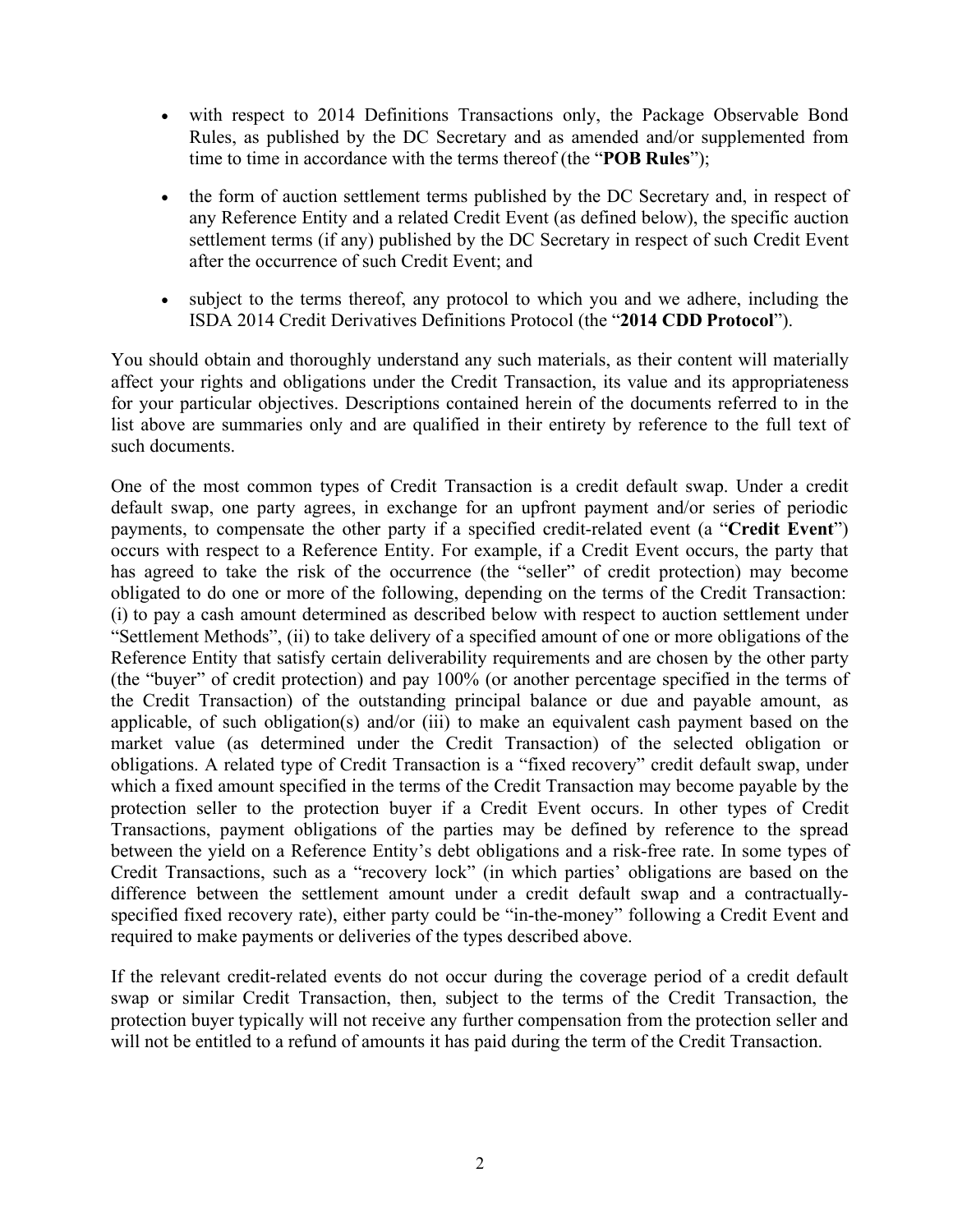## **ISDA 2014 Credit Derivatives Definitions Protocol**

If both you and we have adhered to the 2014 CDD Protocol, the 2014 CDD Protocol have had the effect of amending certain Credit Transactions between us that are "Protocol Covered Transactions" (as defined in the 2014 CDD Protocol).

Under the 2014 CDD Protocol, certain Credit Transactions that specify multiple Reference Entities have been amended such that they incorporate both the 2003 Credit Derivatives Definitions and the 2014 Credit Derivatives Definitions, with the 2003 Credit Derivatives Definitions applying to certain Reference Entities and the 2014 Credit Derivatives Definitions applying to other Reference Entities. Because such Credit Transactions incorporate both the 2003 Credit Derivatives Definitions and the 2014 Credit Derivatives Definitions, discussion in this Annex relating to "2003 Definitions Transactions" will be relevant for certain aspects of such Credit Transactions, and discussion in this Annex relating to the"2014 Definitions Transactions" will be relevant for other aspects of such Credit Transactions, and the remainder of this Annex should be construed accordingly.

## **Valuation Factors**

Factors that may influence the value of a Credit Transaction include:

- the actual or perceived creditworthiness and credit ratings of each Reference Entity and any guarantors or other supporters of its relevant obligations;
- the degree of correlation between the creditworthiness of a Reference Entity and that of your counterparty under a Credit Transaction;
- expected rates of recovery on obligations of the Reference Entity;
- actions of a Reference Entity and its principal creditors;
- the nature of each Reference Entity's outstanding indebtedness, including its maturity and subordination structure and any guarantees or other support that the Reference Entity has provided to other entities;
- the contractually specified credit-related events with respect to a Reference Entity that may trigger settlement of the Credit Transaction;
- optionality that a party has under the terms of the Credit Transaction, such as the ability to select the obligations of a Reference Entity that will be delivered or valued or to decide whether or not to trigger settlement;
- correlation among the credit spreads and/or default probabilities of the components of a basket or index, if applicable;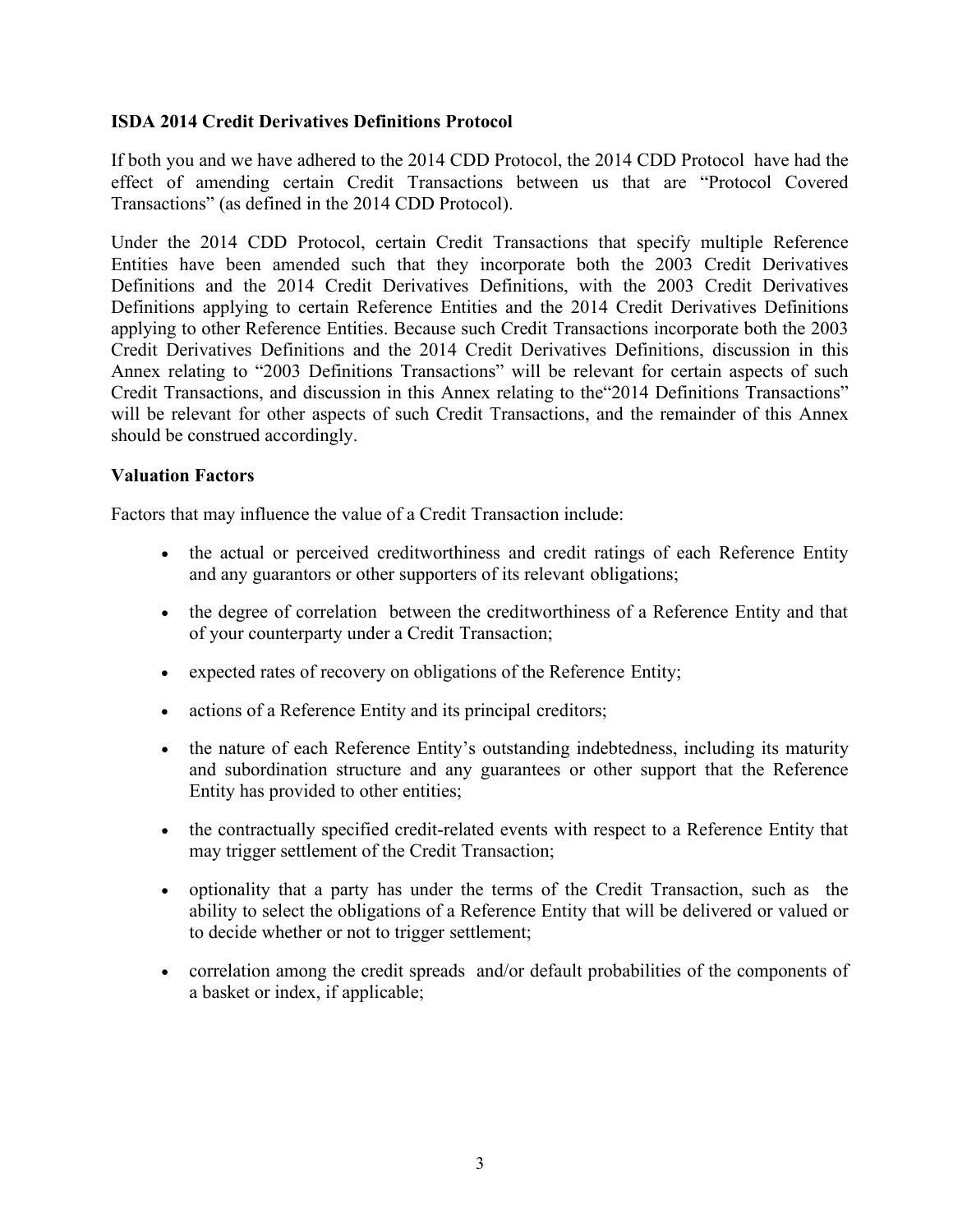- market liquidity for a particular type of Credit Transaction;
- interest rates and the amount of any periodic fixed payments required to be made under the Credit Transaction;
- the time remaining to the maturity of the Credit Transaction; and
- economic, financial, political and regulatory or judicial events or conditions that affect any Reference Entity or its outstanding obligations, or the market for Credit Transactions or related financial markets, including credit spreads in the market, market liquidity of Credit Transactions relative to the liquidity of related cash instruments or related credit derivatives, and liquidity for secondary assignments of credit derivatives generally.

#### *Counterparty credit exposure*

Counterparty credit exposure under a Credit Transaction may change abruptly following announcements or events (including Credit Events) relating to a Reference Entity. You should take this fact into account in monitoring and managing counterparty credit risk. See Section III.E – "Credit risk of named counterparty (and any applicable guarantors or credit support providers), prime broker, clearing broker or clearinghouse" – of the General Disclosure Statement.

#### *Market liquidity*

Various factors may affect the market liquidity for a particular type of Credit Transaction. Certain tenors of a type of Credit Transaction may be more liquid than others, and consequently market liquidity could vary during the term of a Credit Transaction. Future regulation of Credit Transactions could limit market liquidity. The market liquidity of Credit Transactions based on indices may vary significantly between the current series of the index and prior series. The market liquidity of Credit Transactions based on bespoke portfolios of Reference Entities will generally be less than that of Credit Transactions based on standardized indices. The market liquidity of a single-Reference Entity Credit Transaction may be affected by the Reference Entity's inclusion or exclusion from a standardized index, with exclusion from an index generally expected to result in diminished market liquidity. Market liquidity affects the value of Credit Transactions through its effect on bid-ask spreads and the ability of market participants to hedge exposures, among other factors. The existence of market liquidity does not necessarily mean that transfers, early termination or other sources of Transaction liquidity will be available to you with respect to a Credit Transaction between you and us. See Section III.B – "Transactions Involve Liquidity Risk" – of the General Disclosure Statement.

#### **Interpretation of Transaction Terms**

The Credit Derivatives Definitions and other terms applicable to Credit Transactions are subject to interpretation and further evolution. Past events have shown that the views of market participants may differ as to how the terms of Credit Transactions should be interpreted in the context of specific events, entities and obligations.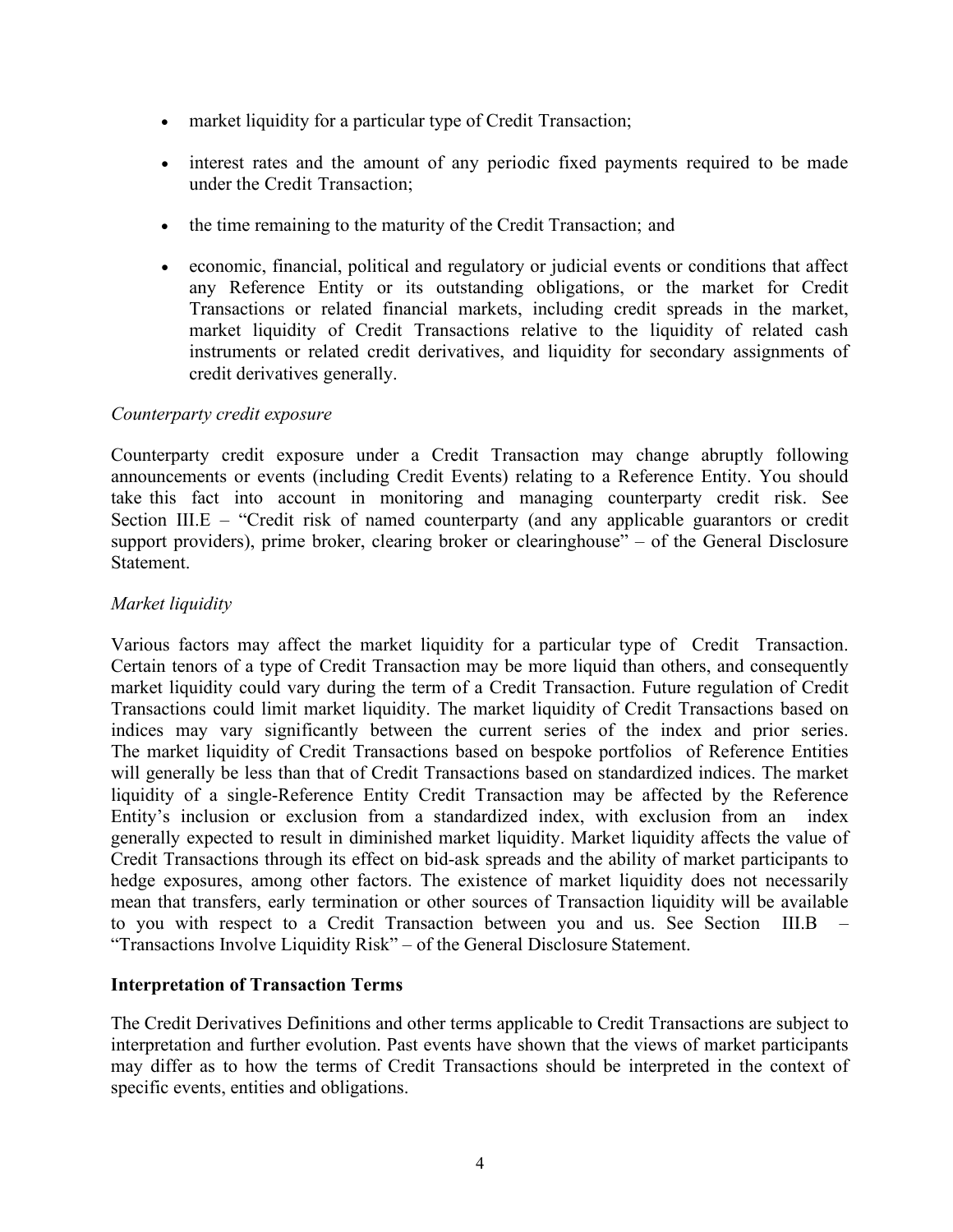### **Role of the Credit Derivatives Determinations Committees**

You should understand the role of the Credit Derivatives Determinations Committees ("**Determinations Committees**") and how their determinations may affect your rights and obligations under a Credit Transaction. If so provided under the terms of a Credit Transaction, a Determinations Committee will have the power to make binding decisions on critical issues such as whether a Credit Event has occurred, whether there is a Successor (as defined below) to the Reference Entity, which obligations of the Reference Entity are deliverable, the terms of an auction (as described below under "**Settlement Methods**") and, subject to the DC Rules, whether or not an auction will be held, and matters of contractual interpretation relevant to the credit derivatives market generally. The procedures of the Determinations Committees are set forth in the DC Rules. The DC Rules may be amended by a Determinations Committee in accordance with the DC Rules. None of ISDA, the institutions serving on the Determinations Committees or any external reviewers owes any duty to you in such capacity, and you may be prevented from pursuing claims with respect to actions taken by such persons under the DC Rules. Institutions serving on a Determinations Committee may base their votes on information that is not available to you, and have no duty to research, investigate, supplement or verify the accuracy of information on which a determination is based. In addition, a Determinations Committee is not obligated to follow previous determinations or to apply principles of interpretation such as those that might guide a court in interpreting contractual provisions. Therefore, a Determinations Committee could reach a different determination on a similar set of facts. If we or an affiliate serve on a Determinations Committee, we may have an inherent conflict of interest in the outcome of any determinations. In such capacity, we or our affiliate may vote and take other actions without regard to your interests under a Credit Transaction.

Determinations Committees are regional committees composed of significant participants in the credit default swap market in the applicable region. Determinations Committees are typically composed of both the largest dealers in credit default swaps as well as non-dealers, but dealers typically significantly outnumber non-dealers. Further information about Determinations Committees may be found at https://www.cdsdeterminationscommittees.org/ (or any successor website). If your Credit Transaction is governed by the determinations of a Determinations Committee, you should carefully monitor the matters under consideration by such committees and their determinations.

# **Specification of Credit Events**

Examples of Credit Events that might apply to individual Credit Transactions include bankruptcy, failure to pay, restructuring, obligation acceleration, obligation default and repudiation/moratorium. In addition, for certain 2014 Definitions Transactions, governmental intervention may apply. You should carefully review the applicable Credit Events and their definitions under each prospective Credit Transaction and independently evaluate their appropriateness to your objective for entering into the Credit Transaction.

There are established trading conventions, which generally depend on the type of Reference Entity and its geographical location, regarding applicable Credit Events, their detailed definitions and other terms of a Credit Transaction. You should be aware that Credit Transactions with terms that differ from these trading conventions may have substantially less market liquidity and price transparency. We cannot provide any assurances regarding the likelihood that we or another dealer would be willing to enter into a Credit Transaction with you on terms that differ from these trading conventions.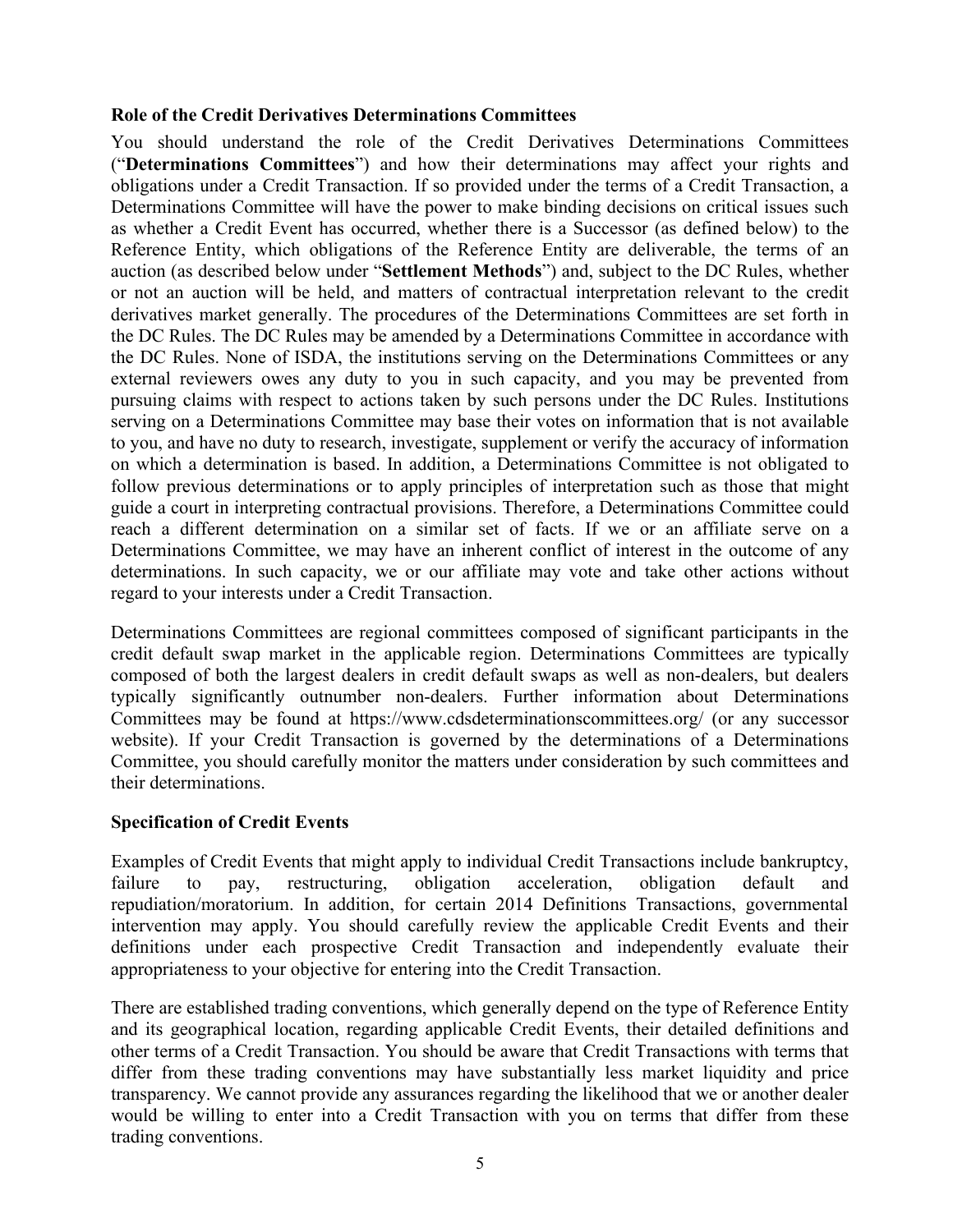Whereas bankruptcy is a Credit Event that relates to the Reference Entity itself, other Credit Events, such as failure to pay or restructuring, relate to obligations of the Reference Entity that fall within a specified category (e.g., bonds, loans, borrowed money) and have specified characteristics (e.g., subordination, currency, governing law). Depending on the terms of a Credit Transaction, obligations for which the Reference Entity acts in a capacity other than direct obligor (for example as a guarantor or insurer) may or may not be within the class of obligations that is relevant for purposes of determining whether a Credit Event has occurred.

You should be aware that a Reference Entity may decide to default on or restructure only certain classes of its obligations and such a selective default or restructuring may not result in a Credit Event for the classes of obligations that are relevant for a particular Credit Transaction.

## **No assurance that you will achieve your hedging or other objectives**

Credit Events are expressly defined under the terms of a Credit Transaction and may not encompass all of the circumstances in which you may suffer credit-related losses on an obligation of a Reference Entity. If you intend to hedge your exposure to the credit risk of owning an obligation of a Reference Entity, you must evaluate carefully whether the Credit Transaction will serve as an effective hedge. Some of the reasons why recovery under a Credit Transaction may not be available despite the deteriorating creditworthiness of a Reference Entity include:

- the obligor on the obligation you own is not correctly identified as the Reference Entity under the Credit Transaction, for example, due to confusion among similarly named entities within a corporate group or failure to take into account recent name changes or Successors;
- the obligor on the obligation you own is acting in a different capacity such as direct obligor, guarantor or insurer – than is specified in the Credit Transaction;
- the characteristics of the obligation you own such as whether it is senior or subordinated, freely transferrable, secured or unsecured, a bond, loan or a payment obligation not related to borrowed money – do not meet or cease to meet requirements specified in the Credit Transaction relevant to either the occurrence of a Credit Event or the payments or deliveries to be made following a Credit Event;
- the scheduled termination date of the Credit Transaction precedes the maturity date of the obligation being hedged;
- the amount of a Reference Entity's payment failure or the aggregate amount of its obligations affected by the Credit Event is below the threshold designated in the Credit Transaction;
- adequate notice of a Credit Event or succession or, if applicable, a request to convene the Determinations Committee is not made within the requisite time period following the Credit Event or succession (as applicable); and
- the obligation you own is assumed by a different entity but the provisions relating to Successors (as described below under "Successor" and "Operational Risks") governing your Credit Transaction do not result in a corresponding change in the Reference Entity with respect to the appropriate notional amount.

# *Restructuring Credit Events*

Some entities that experience credit difficulties do not file for bankruptcy or default on payments on all of their obligations. Instead they may enter into work-out or restructuring arrangements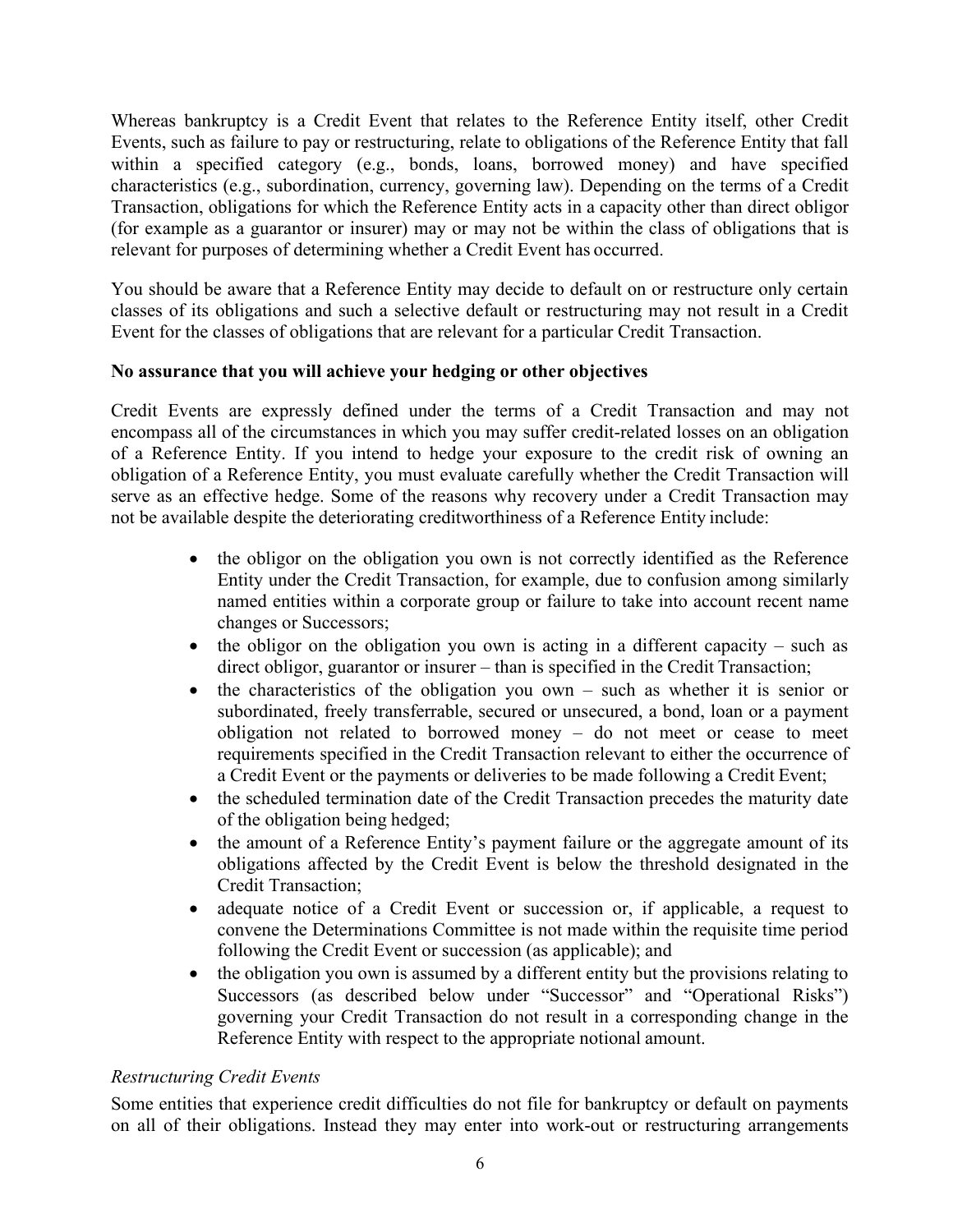with their creditors. Unless a Credit Transaction expressly provides for a restructuring Credit Event – and the actual event falls within the contractual definition of that Credit Event – the protection buyer may not receive any compensation if such a workout or other restructuring occurs. You should ascertain whether a prospective Credit Transaction includes a restructuring Credit Event and ensure that you understand the applicable definition of "Restructuring", the requirements and conditions, if any, for you and your counterparty to trigger settlement following the occurrence of a restructuring, the maturity and other limitations that apply to deliverable obligations and the considerations that will inform each party's decision as to whether to exercise such rights. For example, in some circumstances it may be beneficial for the protection seller to trigger settlement following a restructuring in order to preclude the possibility of having to make a greater payment should a subsequent Credit Event occur.

#### *Requirement for Publicly Available Information*

Credit Transactions may specify that only publicly available information regarding a relevant event may be used to trigger the transaction. The Credit Derivatives Definitions contain standards as to what constitutes publicly available information for Credit Transactions governed by those definitions. If a Credit Event occurs but the requisite publicly available information about the event (as specified in the Credit Transaction) is not available within the applicable time periods, then the event will not take effect under the Credit Transaction.

#### **Successors**

The Reference Entity may change or there may be additional Reference Entities following a determination of any Successor or Successors to the Reference Entity. "**Successor**" means, the entity or entities, if any, determined to have succeeded to a requisite amount of relevant obligations of the Reference Entity (or, in respect of 2003 Definitions Transactions where the Reference Entity is a sovereign, the entity or entities, if any, which become a direct or indirect successor to the Reference Entity by way of a succession, irrespective of whether any such Successor assumes any obligations of the predecessor Reference Entity).

In respect of 2003 Definitions Transactions only, the determination of a Successor to a Reference Entity that is not a sovereign requires the occurrence of an identifiable corporate event triggering the transfer of obligations to another entity, such as a merger, consolidation, amalgamation, transfer of assets or liabilities, spin-off or other similar event in which an entity succeeds to the obligations of another entity, whether by operation of law or pursuant to any agreement.

An entity may only be a Successor to a Reference Entity that is a sovereign, following the occurrence of certain events relating to the Reference Entity, such as an annexation, unification, secession, partition, dissolution, consolidation, reconstitution or other similar event.

If a Reference Entity (or, in respect of 2003 Definitions Transactions only, a Reference Entity that is not a sovereign) is determined to have more than one Successor, then the notional amount of the Credit Transaction will be split evenly among the Successors. As a result, the Credit Transaction may reference substantially different credit risks following the determination of one or more Successors. These credit risks could potentially be greater or lesser than the credit risk of the original Reference Entity, which could adversely impact the value of the transaction to the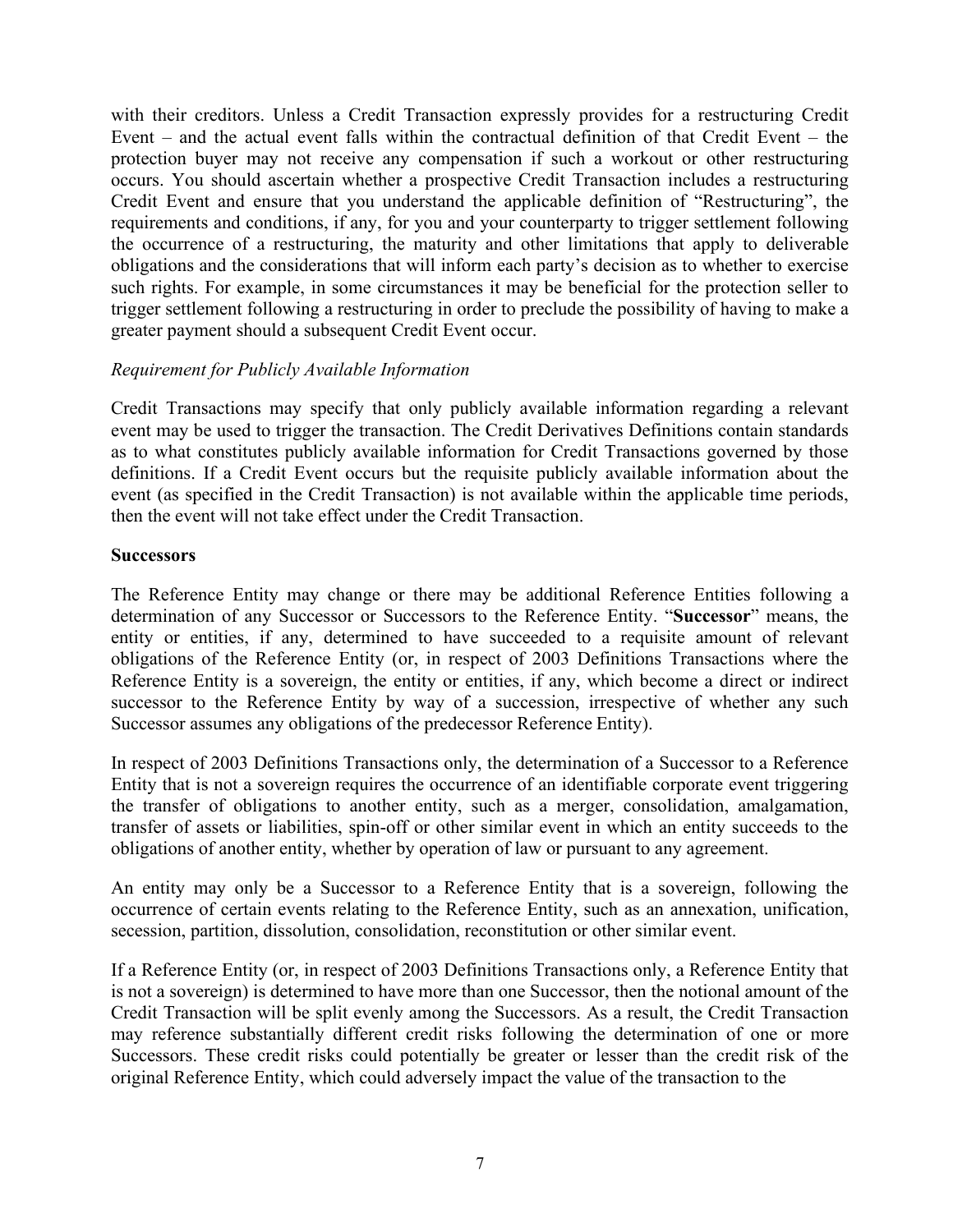protection seller (if the credit risk increases) or the protection buyer (if the credit risk reduces). If you entered into a Credit Transaction to hedge an obligation you own, you should be aware that the determination of a Successor will not necessarily result in the assumption of that obligation by the Successor either at all or in the same proportion as the allocation of the notional amount of the original Credit Transaction, in either case resulting in an ineffective hedge.

## **The occurrence of certain events prior to the trade date of a Credit Transaction may affect its value.**

Under the Credit Derivatives Definitions, the relevant period for Credit Events that may trigger settlement of a Credit Transaction begins on the "Credit Event Backstop Date" (as defined in the Credit Derivatives Definitions), which may be prior to the trade date. In broad terms, the Credit Event Backstop Date refers to the start of a rolling look-back period of 60 calendar days prior to the date of a request (accompanied by the requisite publicly available information) to convene the relevant Determinations Committee or, if applicable, the effective date of certain notices required for settlement of the Credit Transaction.

A similar look-back period of 90 calendar days prior to the date of a request to convene the relevant Determinations Committee (or, if applicable, the effective date of a notice to the other party and the calculation agent that describes the relevant succession) is applicable for purposes of any Successor determination, and it is therefore possible that a Credit Transaction could be affected by a succession that occurred prior to the trade date.

In respect of 2014 Definitions Transactions only, where on or after January 1, 2014, an entity assumes all of the obligations (including at least one relevant obligation) of a Reference Entity which is not a sovereign, in circumstances where the Reference Entity has ceased to exist, or is in the process of being dissolved and has not issued or incurred any borrowed money obligation at any time since the legally effective date of the assumption (such entity, a "**Universal Successor**"), the look-back period of 90 calendar days will not apply.

You should conduct your own review of any recent developments with respect to a Reference Entity by consulting publicly available information. If, prior to the trade date, a request to convene a Determinations Committee has been delivered to determine whether a Credit Event has occurred with respect to a Reference Entity, details of such request may be found on the Determinations Committees' website at https://www.cdsdeterminationscommittees.org/ (or any successor website). Even if a Determinations Committee has not been convened to determine such matter as of the trade date, one may still be convened after the trade date in respect of an event which occurs up to 60 days (in the case of a Credit Event), 90 days (in the case of the determination of a Successor), or at any time (in the case of the determination of a Universal Successor) before the date of a request to convene such Determinations Committee to make the relevant determinations.

# **Operational Risks**

Credit Transactions may be more operationally intensive than other Transactions, and you must be prepared to deal with all of the operational aspects of Credit Transactions that you enter into. Credit Transactions may require that certain notices be given in order to exercise rights, realize value or protect and preserve interests under the transaction, including but not limited to notices of: the occurrence of a Credit Event or that describe a succession together with supporting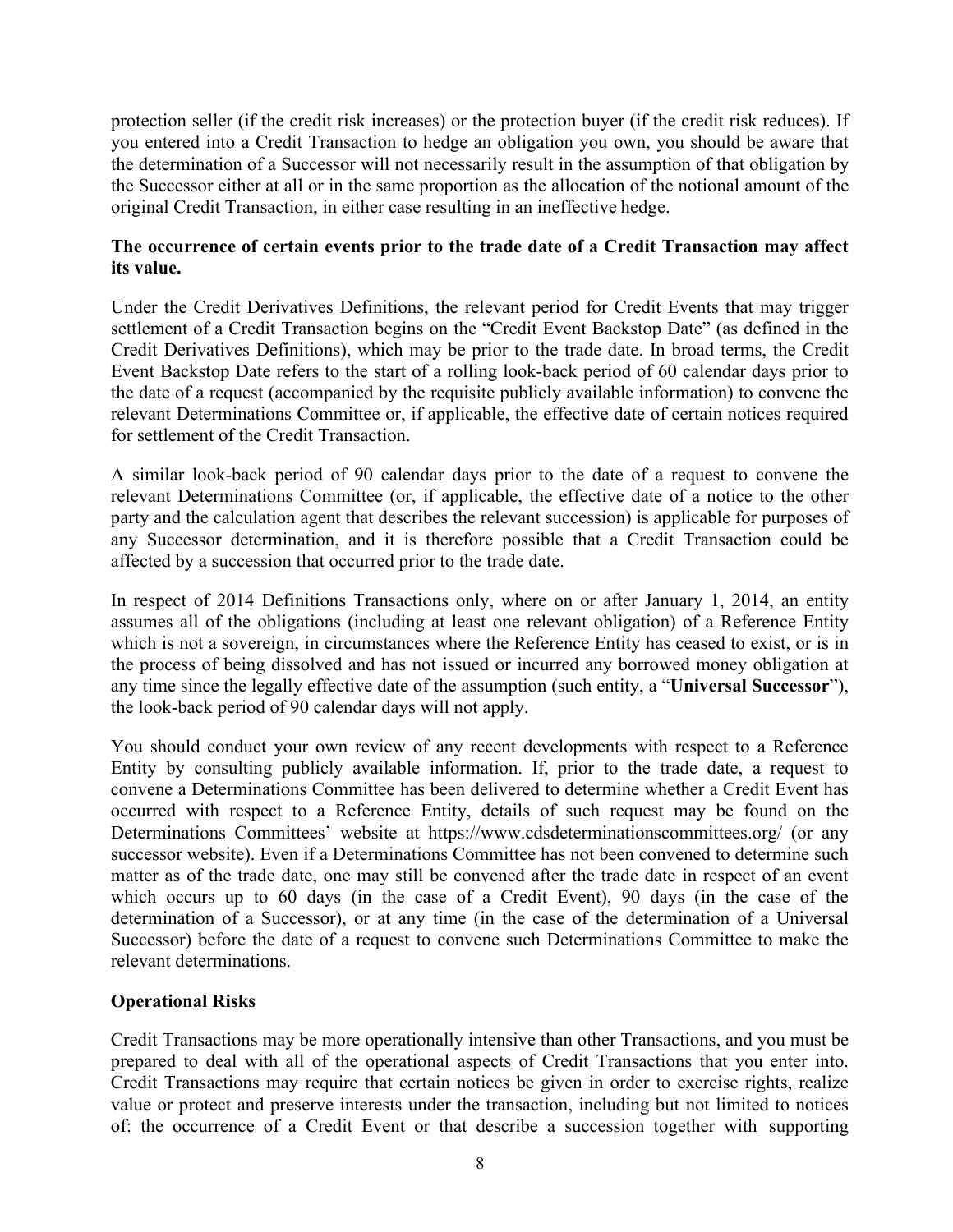information; the choice of obligations to be delivered or valued; the exercise of buy-in rights in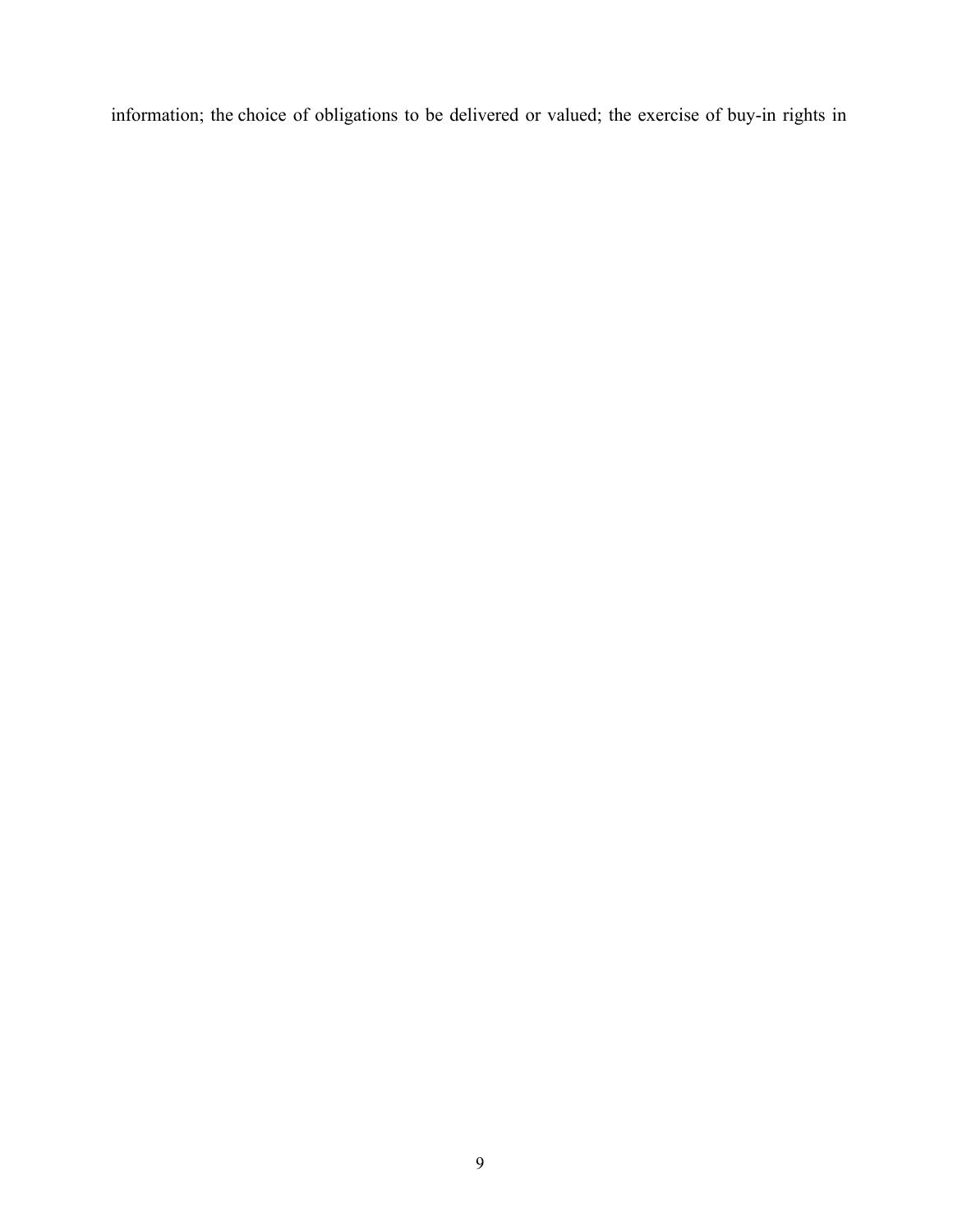connection with physical settlement; certain potential Credit Events; and the exercise of the right to utilize parallel auctions (i.e., to move your Credit Transaction to a different "maturity bucket") in the case of certain restructuring Credit Events. In some cases, determinations of a Determinations Committee may substitute for a required notice, modify the effect of a previously delivered notice or alter the period during which a notice may be delivered, but we can give no assurance that any such Determinations Committee action will occur. You should have arrangements for delivering and receiving such notices and monitoring the actions of the relevant Determinations Committees, and be prepared to take the necessary or appropriate steps when you receive such notices or learn of such actions. Failure to act within the requisite time periods (e.g., the 60 or 90 day look-back periods described above with respect to Credit Events and the determination of a Successor, respectively) could adversely affect your interests under a Credit Transaction.

## **Settlement Methods**

The ultimate outcome of a Credit Transaction (following the occurrence of a Credit Event and satisfaction of all conditions to settlement, if applicable) will be affected by the settlement method applicable to the transaction. The settlement methods below may apply directly to a Credit Transaction or, in the case of physical settlement or cash settlement, as fallback settlement methods in the event that auction settlement is the primary settlement method but an auction is not held.

## *Auction settlement*

If so provided, a Credit Transaction may be cash settled by reference to the price of certain deliverable obligations of the Reference Entity determined in an auction conducted pursuant to terms published by the Credit Derivatives Determinations Committee ("**auction settlement**"). Although, based on experience to date, auctions generally can be expected to be held for Credit Transactions of Reference Entities that are widely traded in the credit markets, there can be no assurance that an auction will be held for future Credit Events or that, if held, the auction will result in the determination of a final price. If an auction is not held or fails to result in the determination of a final price (as might occur if an auction is cancelled by the Determinations Committee due, for example, to an inability to obtain the requisite number of initial bids), the fallback settlement method specified under the Credit Transaction (generally either physical settlement or cash settlement pursuant to a valuation mechanism administered by one of the parties) would apply. If a Credit Transaction does not provide for auction settlement, it will generally specify either physical or cash settlement as the primary settlement method.

# *Physical settlement*

If physical settlement applies to a Credit Transaction, the protection buyer, in order to receive the physical settlement amount, must select (if the terms of the Credit Transaction provide the protection buyer a choice) an obligation or obligations of the Reference Entity that satisfy specified deliverability criteria and deliver those obligations to the protection seller in an amount determined in accordance with the terms of the Credit Transaction.

In respect of 2014 Definitions Transactions only, the calculation of the outstanding principal balance of a deliverable obligation is determined in accordance with the following three-step process: (i) firstly, all principal payment obligations of the Reference Entity need to be identified;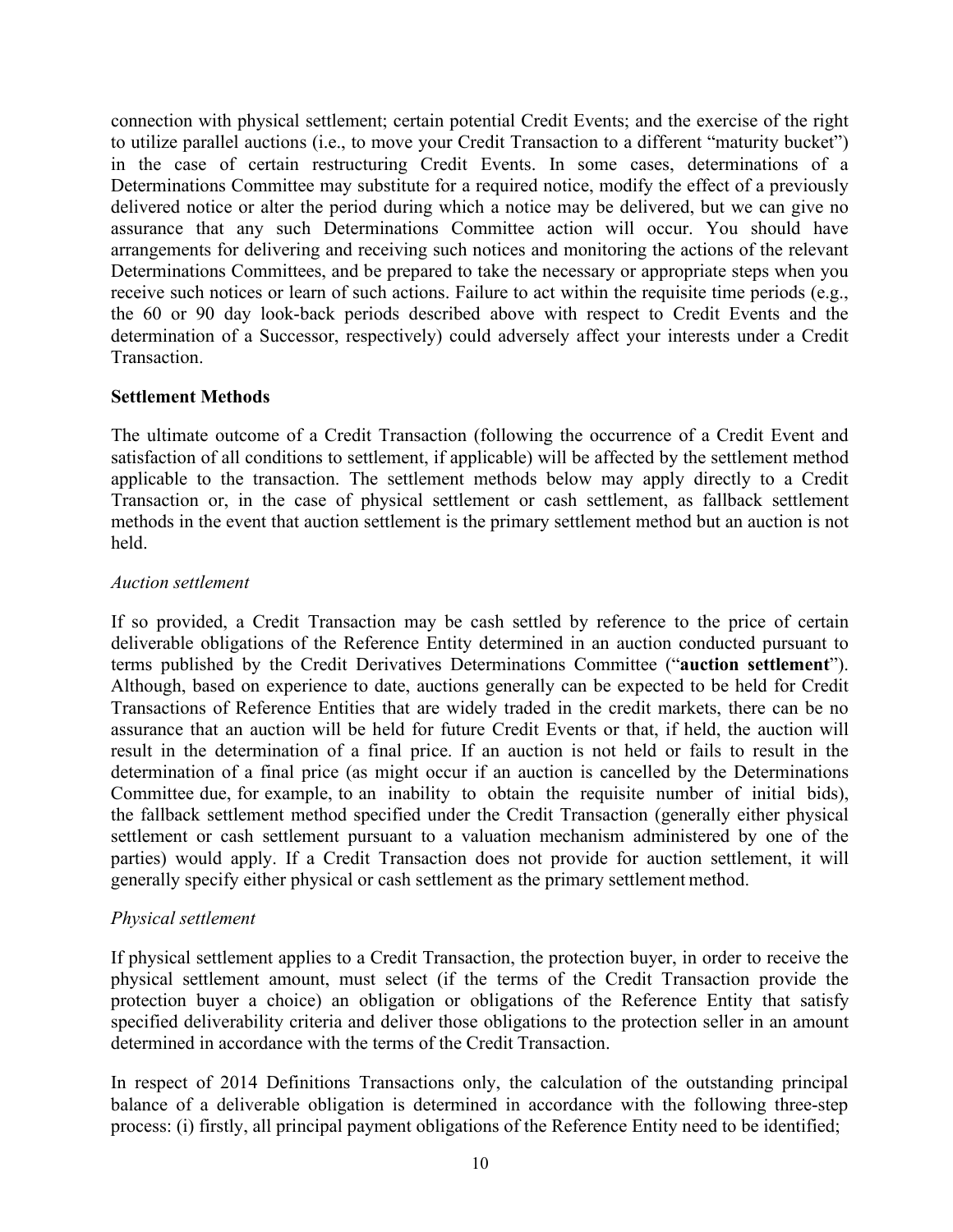(ii) secondly, all or any portion of such principal payment obligations that are subject to a contingency (other than a permitted contingency) or prohibited action need to be disregarded, leaving an amount equal to the non-contingent amount; and (iii) finally, the amount of the claim that could be validly asserted against the Reference Entity in respect of such non-contingent amount if the obligation was redeemed or accelerated as of a particular day needs to be determined, and such amount will be the outstanding principal balance (in respect of certain Credit Transactions that are subject to the 2014 Credit Derivatives Definitions as supplemented by the "2019 Narrowly Tailored Credit Event Supplement to the 2014 Definitions" only, other additional mechanisms may apply in determining the outstanding principal balance so far as certain circumstances are true). If payments of principal are subject to a contingency, the outstanding principal balance (as defined in the Credit Derivatives Definitions) could be less than the principal balance (and depending upon the type of contingency, could be zero).

Permitted contingency means, with respect to an obligation, any reduction to the Reference Entity's payment obligations: (a) as a result of the application of: (i) any provisions allowing a transfer, pursuant to which another party may assume all of the payment obligations of the Reference Entity; (ii) provisions implementing the subordination of the obligation; (iii) provisions allowing for a transfer of a qualifying guarantee (or provisions allowing for the release of the Reference Entity from its payment obligations in the case of any other guarantees); (iv) any solvency capital provisions if "Subordinated European Insurance Terms" is specified as applicable in the related confirmation; or (v) if "Financial Reference Entity Terms" is specified as applicable to the Reference Entity in the related confirmation (such an entity, a "**Financial Reference Entity**"), provisions which permit the Financial Reference Entity's obligations to be altered, discharged, released or suspended in circumstances which would constitute a governmental intervention; or (b) which is within the control of the holders of the obligation or a third party acting on their behalf (such as an agent or trustee). Provisions which limit recourse in respect of the obligation to the proceeds of specified assets or proceeds resulting from the enforcement of security or collateral arrangements and/or provisions which extinguish any obligation that remains outstanding following the disposal of specified assets and/or the enforcement of the security or collateral arrangements may constitute additional permitted contingency under (a) above so far as the "2020 Limited Recourse Additional Provisions" are incorporated into a 2014 Definitions Transaction.

You should be aware that physical settlement may not be possible to accomplish under some circumstances, including where the protection buyer is unable to procure the specified or selected deliverable obligation(s) due to market dislocations or prior redemptions or refinancings by the Reference Entity, failure to receive necessary transfer consents (such as from a borrower or agent) or delays in receiving such consents (beyond timeframes specified in the Credit Transaction), or court orders prohibiting transfers of an obligation. In such event, the terms of the Credit Transaction may provide the protection seller with buy-in rights, permit partial cash settlement subject to certain conditions or specify other fallback consequences, or the protection buyer may receive no recovery if it is unable to make a required delivery and fallback consequences permitting recovery do not apply. If you are the party to which obligations will be delivered under a Credit Transaction, you should understand any applicable restrictions on your ability to take delivery of a deliverable obligation, including under the terms of the obligation and applicable securities laws. The party making a delivery may be deemed to make certain representations and give certain indemnities in connection with a delivery.

*Cash settlement*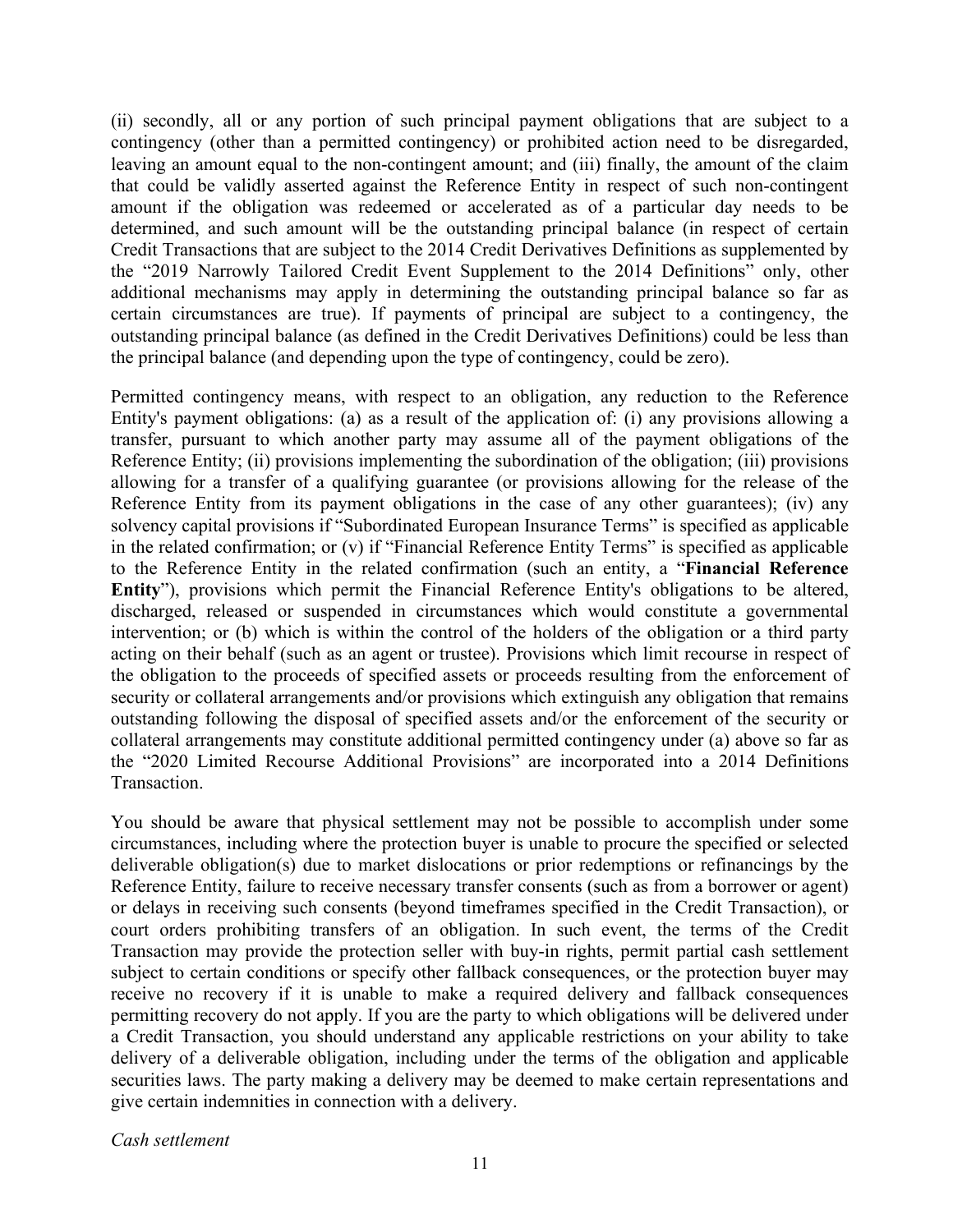If cash settlement applies, the calculation agent or one of the parties may be required to seek quotations for selected obligations of the Reference Entity. You should be aware of the possibility that such obligations may no longer exist and no qualifying substitute obligations may have been identified, such quotations may not be available, or the level of such quotations may be substantially reduced as a result of illiquidity in the relevant markets or as a result of factors other than the credit risk of the Reference Entity (for example, liquidity constraints affecting market dealers). Moreover, the market value of a Reference Entity's obligations may be highly volatile in the period following a Credit Event. Accordingly, any quotations so obtained may differ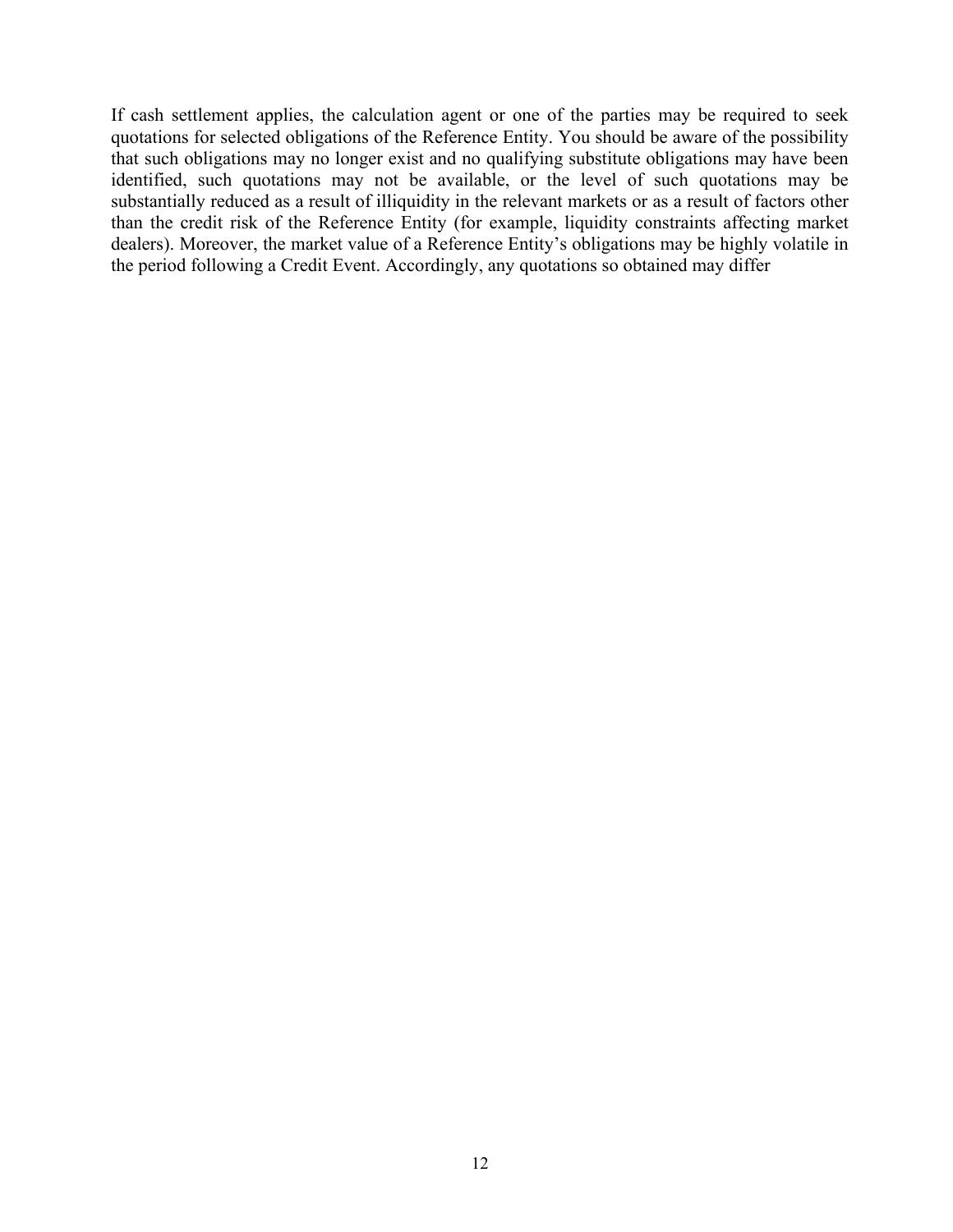significantly from the value of the relevant obligation which would be determined by reference to the present value of related cashflows, or the value that a party to a Credit Transaction could obtain if it controlled the disposition of the obligations. The price of an obligation may be deemed to be zero in the event that no such quotations are available.

## **Asset Package Delivery for 2014 Definitions Transactions**

In respect of certain 2014 Definitions Transactions only, the asset package delivery provisions in the 2014 Credit Derivatives Definitions, subject to certain criteria, may apply following the occurrence of any of the following events (such events, "**Asset Package Credit Events**"):

- in respect of a Financial Reference Entity, either (i) a governmental intervention has occurred or (ii) if "Restructuring" is an applicable Credit Event, a restructuring has occurred in respect of the reference obligation of a Financial Reference Entity, and such restructuring does not constitute a governmental intervention; or
- in respect of a sovereign Reference Entity, if "Restructuring" is an applicable Credit Event, a restructuring occurs.

Following a governmental intervention in respect of a Financial Reference Entity, provided that there was an existing obligation of the Reference Entity which, immediately prior to the relevant governmental intervention to which such obligation is subject, constituted a deliverable obligation (a "**Prior Deliverable Obligation**"), the assets which result from such Prior Deliverable Obligation can be used for purposes of settling the relevant Credit Transaction (such settlement "**Asset Package Delivery**").

Following a restructuring Credit Event in respect of a sovereign Reference Entity, if the DC Secretary has identified and published on the Determinations Committees' website, according to criteria set out in the POB Rules, a certain number of deliverable bonds of the sovereign ("**Package Observable Bonds**"), then Asset Package Delivery may apply in respect of any Package Observable Bond that constituted a deliverable obligation immediately preceding the date on which the relevant Asset Package Credit Event was legally effective.

Asset Package Delivery may apply if an Asset Package Credit Event occurs unless (i) such Asset Package Credit Event occurs prior to the Credit Event Backstop Date determined in respect of the Credit Event that triggered settlement, or (ii) if the Reference Entity is a sovereign, no Package Observable Bond exists immediately prior to such Asset Package Credit Event.

Asset Package Delivery may apply in circumstances where the deliverable obligation has either been converted into something that does not constitute a deliverable obligation (e.g. equity), written-down in part (such that it becomes uneconomic to deliver) or written-down in full (such that it is uneconomic to deliver, but in any event, there is no obligation that can actually be delivered).. The protection buyer may exercise its right to Asset Package Delivery by notifying the protection seller. For purposes of Asset Package Delivery, the asset package for any holder of the relevant Prior Deliverable Obligation or Package Observable Bond, as applicable, will consist of all of the assets in the proportion received or retained by such holder in connection with the Asset Package Credit Event (if no assets are received by the holder, the asset package is deemed to have a value of zero). The relevant asset package must be delivered by the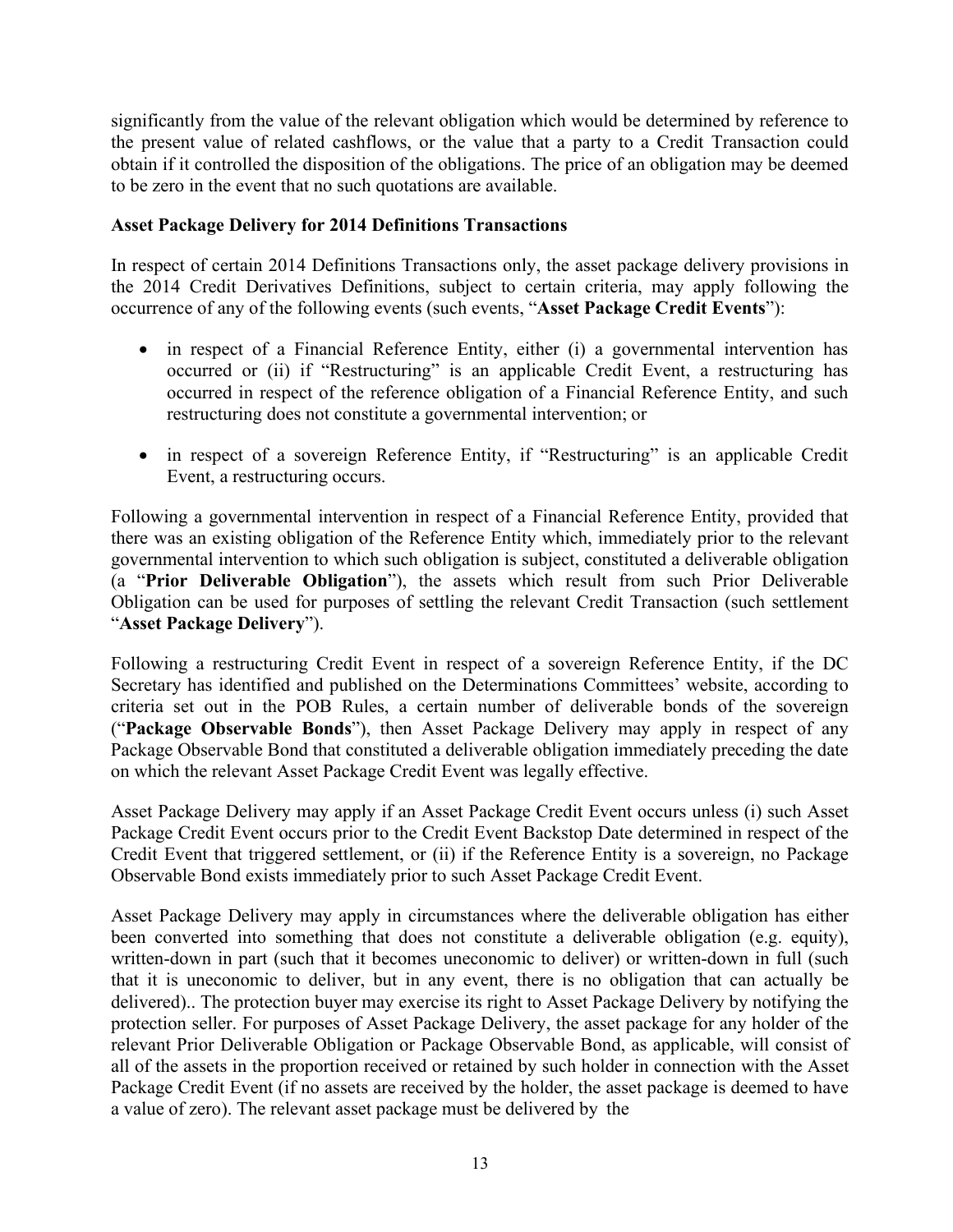protection buyer in the proportion received or retained by such a holder. There can be no assurance that the relevant asset package will settle on a delivery-versus-payment basis.

If the asset package is not capable of being transferred (excluding due to market conditions) to institutional investors or is not of the type typically traded in, or suitable for being traded in, financial markets, the asset shall be deemed to be an amount of cash equal to the market value thereof as determined by the calculation agent by reference to an appropriate specialist valuation or in accordance with the methodology determined by the Determinations Committee. In such case, Asset Package Delivery will occur by payment of such cash amount, subject to any applicable netting provisions set forth in the relevant ISDA Master Agreement.

#### **Important Considerations regarding Auction Settlement**

If auction settlement is specified as the applicable settlement method in a Credit Transaction, the relevant Determinations Committee publishes auction settlement terms in respect of the Reference Entity and if an auction final price determination date occurs, settlement of the Credit Transaction will be based on the auction final price determined according to an auction procedure set out in the relevant Credit Derivatives Auction Settlement Terms, available on Determinations Committees' website at https://www.cdsdeterminationscommittees.org/ (or any successor website). Credit losses determined pursuant to a market auction process may be greater or less than the losses which would have been determined in the absence of the auction. In particular, the auction process may be affected by technical factors or operational errors which would not otherwise apply or may be the subject of actual or attempted manipulation. Auctions are conducted by the administrator(s) specified in the auction settlement terms.

The Determinations Committee may amend the form of auction settlement terms for a particular auction. The DC Rules provide for certain amendments by resolution of a convened Determinations Committee. Other amendments may be made subject to a public comment period; however, the DC Rules permit the Determinations Committee to forego a public comment period by supermajority action. Accordingly, there can be no assurance that the Credit Derivatives Auction Settlement Terms for a particular auction will be on similar terms to the form of auction settlement terms or the terms of previous auctions.

Where the only relevant Credit Event is a restructuring, several concurrent but separate auctions may occur with respect to the Reference Entity and such Credit Event. The auction settlement amount may be based on the price of one or more obligations of the Reference Entity having a final maturity date different from the restructured obligation.

If we or one of our affiliates acts as a participating bidder in an Auction, then we or it may take certain actions that influence the auction final price, including (i) submitting bids, offers and physical settlement requests (on our own behalf or on behalf of customers) with respect to the representative auction settled transaction and (ii) providing rates of conversion to determine the applicable currency conversion rates to be used to convert any obligations that are not denominated in the auction currency into such currency for purposes of the auction. In deciding whether to take any such action (or whether to act as a participating bidder in any auction), we or our affiliate may, subject to the terms of the Credit Transaction, do so without regard to your interests. Such participation may have a material adverse effect on the value of a Credit Transaction.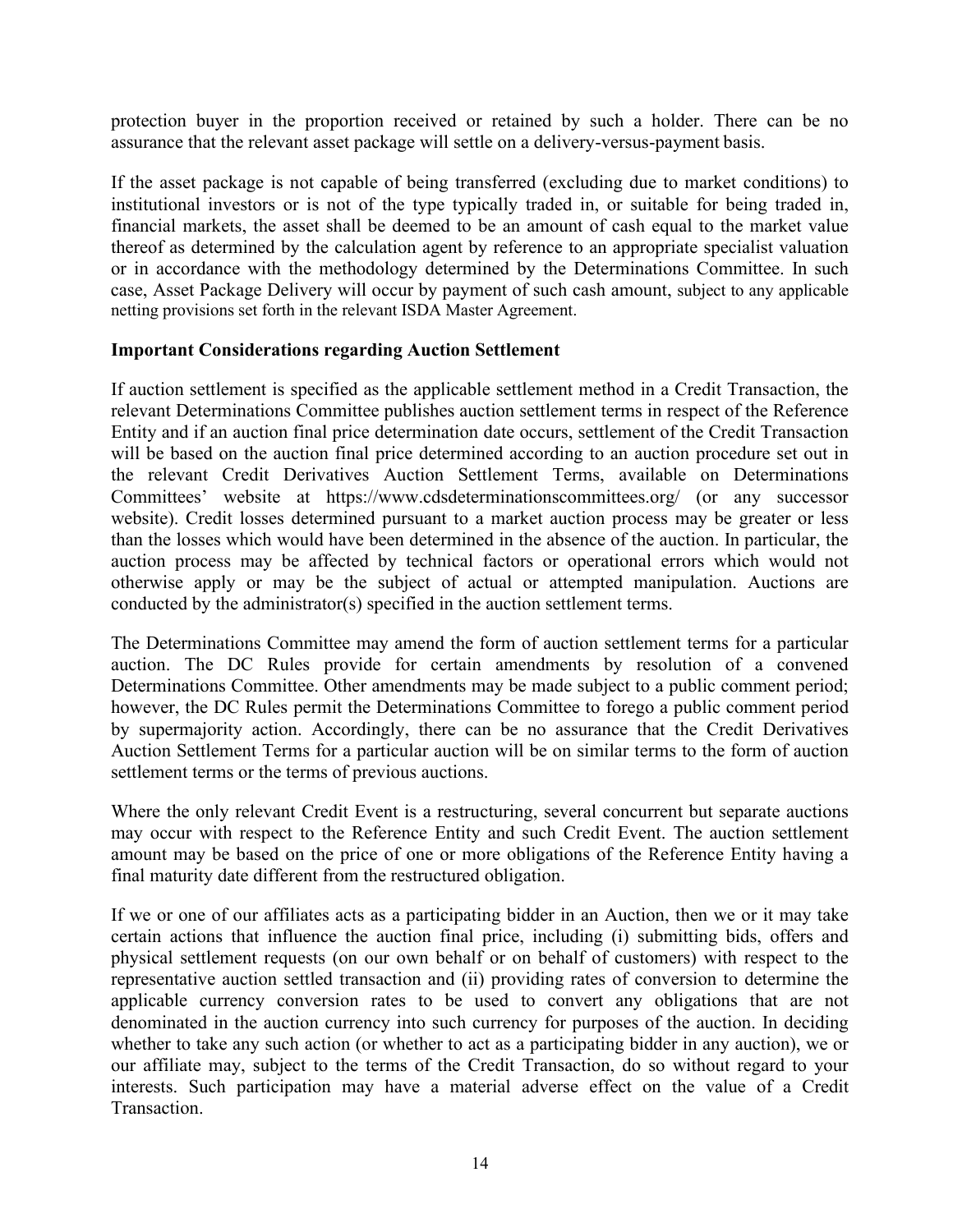## **Cheapest-to-deliver Option**

Subject to the terms of a Credit Transaction, the protection buyer may have discretion to choose the obligation(s) to be valued or delivered upon cash settlement or physical settlement of a Credit Transaction following a Credit Event in respect of the Reference Entity. In such cases, it is likely that the obligation or portfolio of obligations selected will be obligations of the Reference Entity with the lowest market value that are eligible for selection pursuant to the terms of the Credit Transaction. Obligations of differing maturities, currencies or payment priority (either contractual or under applicable insolvency law), among other characteristics, may diverge considerably in market value. This circumstance, which may occur for example when the Credit Event is a restructuring or the Reference Entity is a monoline insurer, would likely result in greater losses for the protection seller. Conversely, if outstanding Credit Transactions referencing the Reference Entity have an aggregate notional amount exceeding the outstanding principal amount of deliverable obligations, the relative scarcity of deliverable obligations may result in the protection buyer having to pay more to obtain them.

Similar considerations apply under auction settlement because the representative transaction that is priced in an auction generally allows a choice of deliverable obligations from a final list established by the Determinations Committee. In addition, wide divergences in expected recovery values among deliverable obligations could make it more difficult to conduct an auction. The class of deliverable obligations is determined under the terms of a Credit Transaction through the specification of categories and characteristics similar to those described above under "Specification of Credit Events." A Credit Transaction may designate an obligation of the Reference Entity as a "reference obligation" for purposes of determining whether other obligations of that entity meet a criterion that deliverable obligations not be subordinated to the reference obligation.

# **Actions of Reference Entities**

Actions of Reference Entities (for example, merger or demerger or the repayment or transfer of indebtedness) may adversely affect the value of Credit Transactions. The views of market participants and/or legal counsel may differ as to how the terms of Credit Transactions should be interpreted in the context of such actions, or such terms may operate in a manner contrary to the expectations of market participants and/or adversely to the interests of parties to Credit Transactions. No Reference Entity will have any obligation to consider your interest (as a party to a Credit Transaction) as to any corporate or sovereign actions that might affect the value of the Credit Transaction. A Reference Entity may have an incentive to structure a transaction to produce a particular result under Credit Transactions, for example, in order to induce holders of its debt obligations to take certain actions.

In some cases, a Reference Entity may repay its outstanding liabilities or assign them to a different entity in a manner that does not give rise to the determination of a Successor to the Reference Entity. In such cases, a Credit Transaction with respect to that Reference Entity may no longer have any deliverable obligations (a circumstance commonly referred to as an "orphan" Credit Transaction), which may result in significant losses for the protection buyer because it will be precluded from recovery under the Credit Transaction but may remain obligated to make fixed payments. In certain circumstances, e.g., redemption of a "reference obligation," the Credit Transaction may provide for designation of a substitute reference obligation by the calculation agent or the relevant Determinations Committee.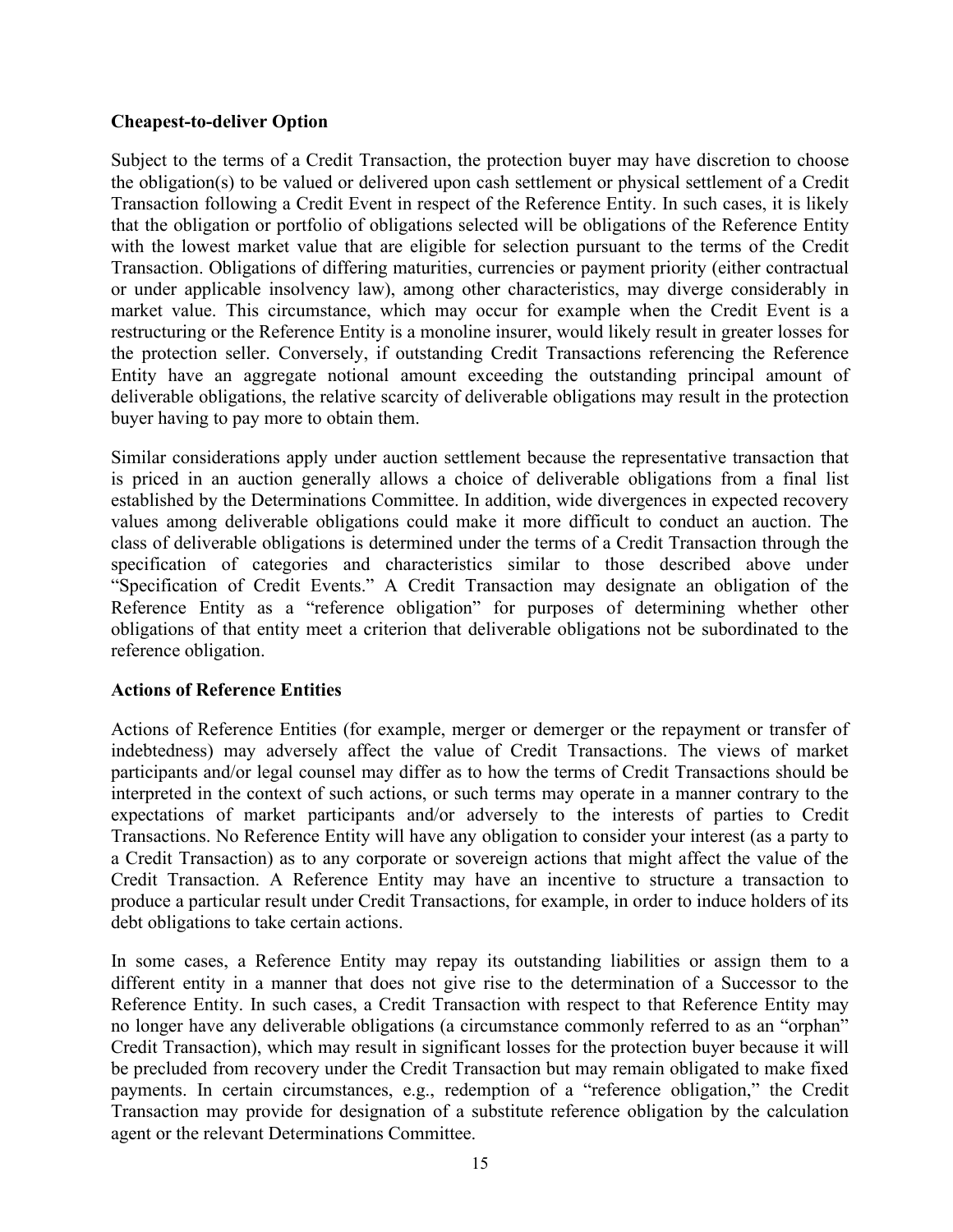In respect of certain 2014 Definitions Transactions only, the reference obligation will be the obligation specified as the market standard reference obligation for the relevant Reference Entity for the relevant seniority level on a list to be published by the DC Secretary (the "**Standard Reference Obligation**"). For these Reference Entities, parties will no longer need to specify a reference obligation. The rules outlining the selection and replacement of the Standard Reference Obligation are contained within the SRO Rules.

The Standard Reference Obligation will only be replaced by the Determinations Committee in certain circumstances (for example, if the Standard Reference Obligation matures, is redeemed, is no longer an obligation of the Reference Entity, or in the case of Financial Reference Entities where Mod R or Mod Mod R typically applies, if the Standard Reference Obligation has less than one year remaining maturity and a replacement Standard Reference Obligation is available in the first maturity bucket). After performing the necessary legal review, the Determinations Committee will select a replacement Standard Reference Obligation for the relevant Reference Entity and seniority level by a majority vote. In respect of 2014 Definitions Transactions, market participants will be able to specify that the provisions relating to the Standard Reference Obligation are not applicable in the related confirmation, in which case the parties must specify an alternative reference obligation.

Some actions by a Reference Entity and holders of its obligations may have the effect of writing down the principal amount of its obligations, such as the addition of below-par redemption rights or an exchange of old bonds for new bonds in a lesser principal amount. Such modified or new obligations may trade at a higher percentage of their written-down principal amount than did the Reference Entity's obligations prior to the write down. If the terms of an auction or other cashsettlement mechanism for a Credit Transaction determine the market value of the Reference Entity's obligations by reference to the written-down principal amount, then the protection buyer's recovery could be diminished or eliminated.

If the Reference Entity becomes an affiliate of the protection seller under a Credit Transaction, or one such entity merges with or makes a substantial asset transfer to the other, the value of the Credit Transaction to the protection buyer may be adversely affected because the credit risk of the protection seller after such event could become correlated or identical to that of the Reference Entity. Section 2.31 of the 2003 Credit Derivatives Definitions or Section 11.4 of the 2014 Credit Derivatives Definitions, as applicable, provides that a Credit Transaction may be terminated in such event, with the termination amount to be calculated and paid in accordance with applicable provisions set forth in the 2002 ISDA Master Agreement. You should be aware, however, that Section 2.31 of the 2003 Credit Derivatives Definitions or Section 11.4 of the 2014 Credit Derivatives Definitions, as applicable, (or a comparable provision) does not apply under the standard forms of confirmation for certain types of Credit Transactions, including certain index CDS.

## **A protection seller will not have the rights of a holder of a debt obligation (e.g., voting, participation in restructuring)**

Unless otherwise agreed between the parties, the protection seller will not have rights equivalent to those of a holder of debt obligations of a Reference Entity, such as voting rights or rights to receive consent fees or other distributions from a Reference Entity. For example, if a restructuring occurs with respect to a Reference Entity, the protection seller, unlike a holder of a Reference Entity's obligations, will have no right to challenge or participate in any element of the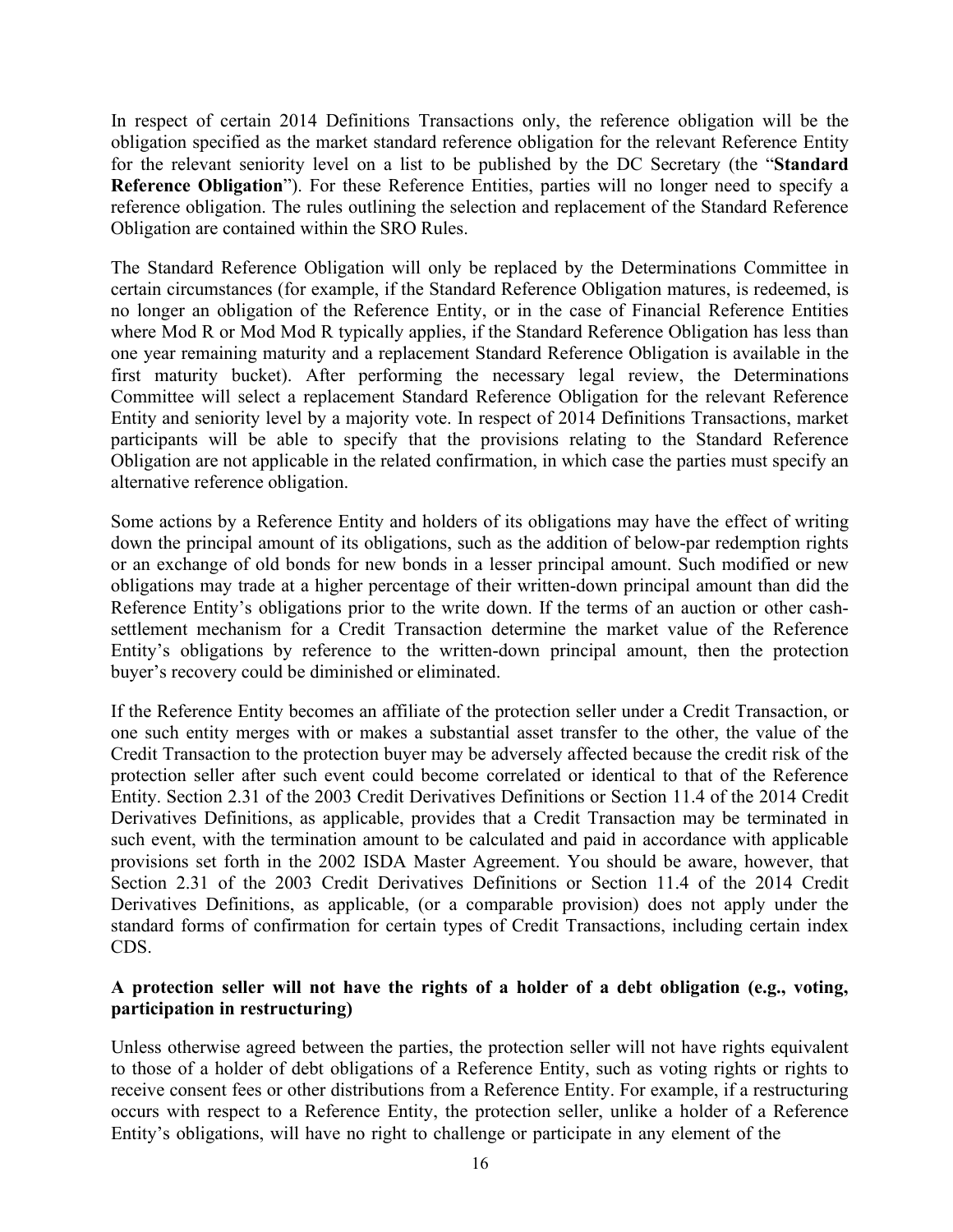restructuring. If the protection buyer is the owner of one or more obligations of a Reference Entity, then, unless otherwise agreed, it may exercise its voting or control rights or otherwise act in its capacity as holder of such obligations without regard to the interests of the protection seller, and such actions could adversely affect the Transaction Economics from the perspective of the protection seller. Consequently, entering into a Credit Transaction as protection seller may be riskier than a direct investment in the obligations of a Reference Entity. Entry into a Credit Transaction differs from an offering of new obligations by a Reference Entity in that none of the money paid with respect to the Credit Transaction will go to a Reference Entity.

#### **There may be additional conflicts of interest that arise from Credit Transactions**

We or our affiliates may, now or in the future, engage in business with a Reference Entity, its affiliates and its competitors, including making loans to or equity investments in a Reference Entity, its affiliates and its competitors or providing it with investment banking, asset management or other advisory services, including merger and acquisition or bankruptcy-related advisory services. We or our affiliates may also participate in loan restructurings or recapitalizations that may affect Credit Transactions, Reference Entities and any reference obligations. We or our affiliates may have an interest in data sources that publish credit indices and may participate in dealer votes to determine changes in the composition of indices. These activities may present a conflict between our or our affiliates' obligations and your interests as a party to a Credit Transaction. Please see Section IV.A. —"Our financial market activities may adversely impact Transactions" — of the General Disclosure Statement.

#### **We may have information about Reference Entities that we cannot share with you**

We and our affiliates may, whether by virtue of the types of relationships described above or otherwise, at any time, be in possession of information in relation to a Reference Entity or any of its affiliates that is or may be material in the context of a Credit Transaction and that may or may not be publicly available or known to a party to a credit derivative transaction. Unless we expressly agree otherwise, the terms of a Credit Transaction do not create any obligation on our part to disclose to you any such relationship or information (whether or not confidential).

#### **Public information with respect to issuers of Underliers may be inaccurate or incomplete**

Neither this risk disclosure statement nor any additional term sheet or disclosure statement is intended to provide information with respect to any Reference Entity, or any financial or other risks relating to the business or operations of any Reference Entity in general, or to the obligations of any Reference Entity in particular. You, as a party to a Credit Transaction, should make your own investigation into any Reference Entity. We make no endorsement, representation or warranty regarding the accuracy or completeness of the information publicly disclosed by a Reference Entity, whether contained in filings with the applicable securities regulator(s) or otherwise. Furthermore, we cannot give any assurance that all events occurring prior to the trade date of a Credit Transaction, including events that would affect the accuracy or completeness of the public filings of Reference Entity or the value of the Underliers will have been publicly disclosed. Subsequent disclosure of any such events or the disclosure of or failure to disclose material future events concerning an issuer could adversely affect the value of the Credit Transaction, its usefulness for your intended purpose, the timing or amount of payments or deliveries or the likelihood that you will be able to exercise any elective rights. You should undertake an independent investigation of each Reference Entity and Underlier as in your and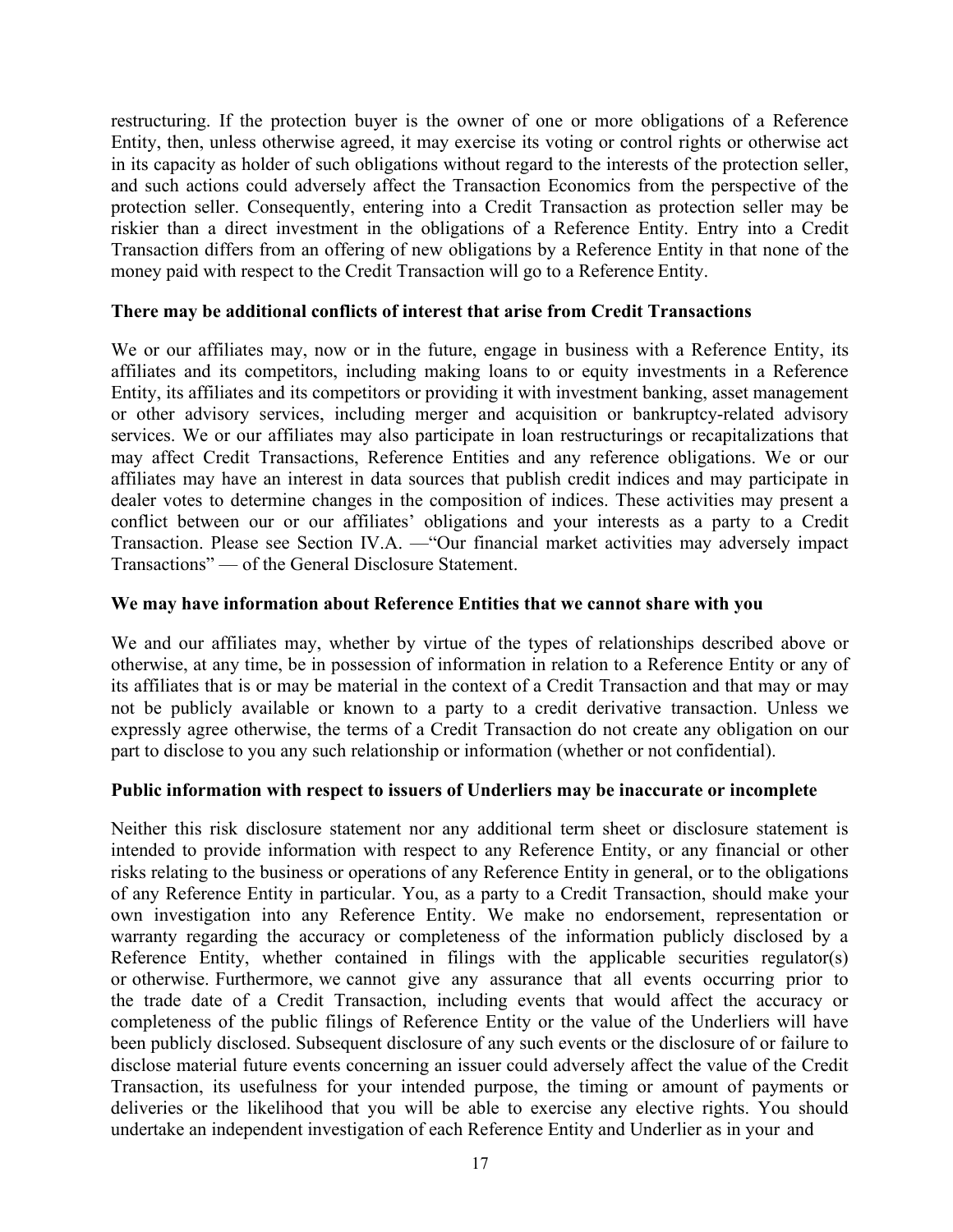your advisors' judgment is appropriate to make an informed decision with respect to entering into a Credit Transaction.

## **Additional Considerations for Specific Product Types**

The following is a discussion of certain material risks, terms and characteristics of some common types of Credit Transactions. The categories employed below are illustrative only, and are intended to assist you in understanding key features of certain prospective Credit Transactions. The discussion should not be viewed as a comprehensive description of any particular Credit Transaction that may be under discussion between you and us. Because nomenclature is neither standardized nor sufficiently descriptive to capture all important transaction features and variations, a particular Credit Transaction may have additional or different risks, terms and characteristics than described below, even if it is referred to by one of the following category names.

#### **Sovereign Reference Entities**

There is no common set of rules or practices that governs the manner in which a sovereign government, faced with deterioration in its fiscal position or the performance of its economy, may attempt to reach resolution with holders of its debt obligations. Due to, among other factors, the role of governments and international organizations as creditors, the ability of a sovereign to enact legislation that may affect holders of its debt obligations, and the role played by other governments, including those of the jurisdictions in which private creditors are located, the development of events is inherently unpredictable. As a result, the caveat noted above that specified Credit Events may not encompass all the circumstances in which holders of a Reference Entity's obligations may suffer credit-related losses applies with even greater force in the case of sovereign Reference Entities.

Certain provisions of the Credit Derivatives Definitions operate differently in the case of sovereign Reference Entities. In particular, the obligations that are deliverable following a restructuring Credit Event may be determined based on characteristics of the obligation on the date immediately preceding the effective date of the restructuring.

An entity may only be a Successor to a Reference Entity that is a sovereign, following the occurrence of certain events relating to the Reference Entity, such as an annexation, unification, secession, partition, dissolution, consolidation, reconstitution or other similar event. In respect of 2003 Definitions Transactions only, this may be the case irrespective of whether any such Successor assumes any obligations of the predecessor Reference Entity.

In respect of 2014 Definitions Transactions only, if a restructuring Credit Event occurs in respect of a sovereign and "Restructuring" is an applicable Credit Event, Asset Package Delivery may apply in respect of any Package Observable Bond that meets the deliverability criteria immediately prior to the Asset Package Credit Event (as described above under "Asset Package Delivery for 2014 Definitions Transactions"). If a Package Observable Bond has been amended in such a way as to flaw its deliverability prior to the Asset Package Credit Event, then the asset package relating thereto will not be capable of delivery.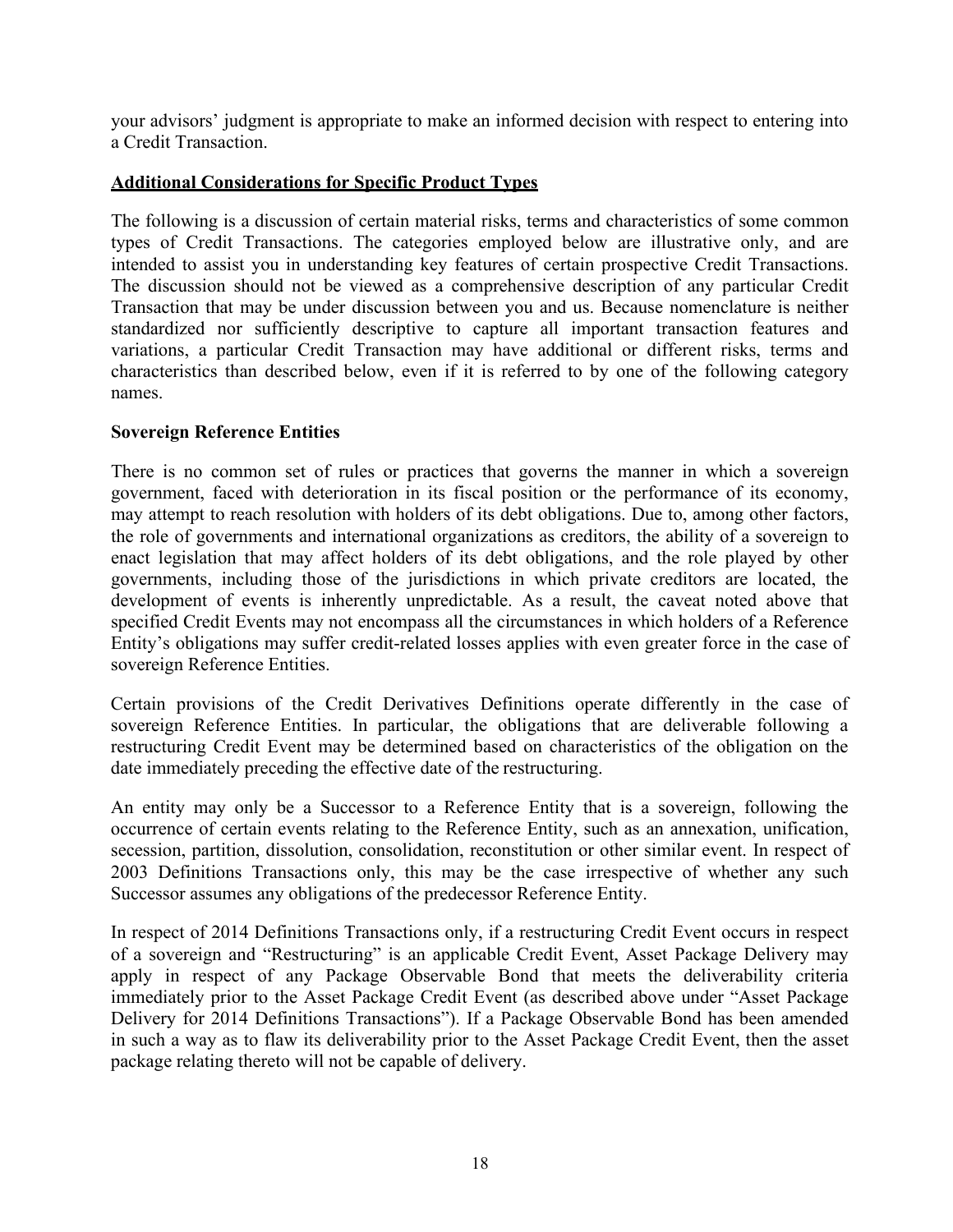Under the trading conventions applicable to many Credit Transactions on sovereign Reference Entities, long-tenor obligations may be deliverable following a restructuring Credit Event. As a result, it is possible that there will be a wide dispersion in values among deliverable obligations, and interest rates and the maturity structure of the sovereign Reference Entity's deliverable obligations will be an important factor in determining the auction or cash settlement amount under such Credit Transactions.

## **U.S. State and Municipal Reference Entities**

Municipal debt securities are issued by U.S. states, counties, cities, special tax districts, and special agencies and authorities (such as a transport or electric power authority) of state and local governments. Municipal debt securities are classified according to whether they are backed by the full faith and credit of the Reference Entity or are payable from ad valorem taxes required to be levied on all taxable property within the taxing jurisdiction of the Reference Entity ("full faith and credit obligation liabilities"), payable from the general fund of the Reference Entity ("general fund obligation liabilities"), payable from a specified source of revenue (e.g., transportation fees) ("revenue obligation liabilities") or their payment is contingent on appropriations being made ("moral obligation liabilities"). This classification is relevant under Credit Transactions for determining whether an obligation-specific Credit Event has been triggered and which obligations are deliverable.

Obligations of the same Reference Entity can have materially different credit characteristics depending on their classification. Accordingly, it is important that you review and understand the consequences of the specified obligation characteristics under each prospective Credit Transaction, as they may materially affect your rights and obligations under the Credit Transaction, its value and its appropriateness for your particular objectives. In general, a different set of characteristics may apply for purposes of defining Credit Events than for defining which obligations may be delivered or valued in connection with settlement. See "Specification of Credit Events" and "Cheapest-to-deliver Option" above.

Under the trading conventions applicable to Credit Transactions on U.S. municipal Reference Entities, bankruptcy is typically not specified as a Credit Event. You should be aware that municipalities may be eligible to be debtors under Chapter 9 of the U.S. Bankruptcy Code, subject to authorization under State law and certain other conditions. In the absence of a bankruptcy Credit Event, the filing of a petition or commencement of a case under Chapter 9 with respect to a municipality may not trigger settlement of a Credit Transaction, unless the surrounding circumstances also constitute one of the Credit Events that have been specified as applicable.

Under applicable trading conventions, long-tenor obligations may be deliverable following a restructuring Credit Event with respect to a State or municipal Reference Entity. As a result, it is possible that there will be a wide dispersion in values among deliverable obligations, and interest rates and the maturity structure of the Reference Entity's deliverable obligations will be an important factor in determining the auction or cash settlement amount under such Credit Transactions.

# **Tranche CDS**

A tranche CDS is a type of Credit Transaction on a portfolio of Reference Entities (such as an index), under which the losses arising from Credit Events are transferred to the protection seller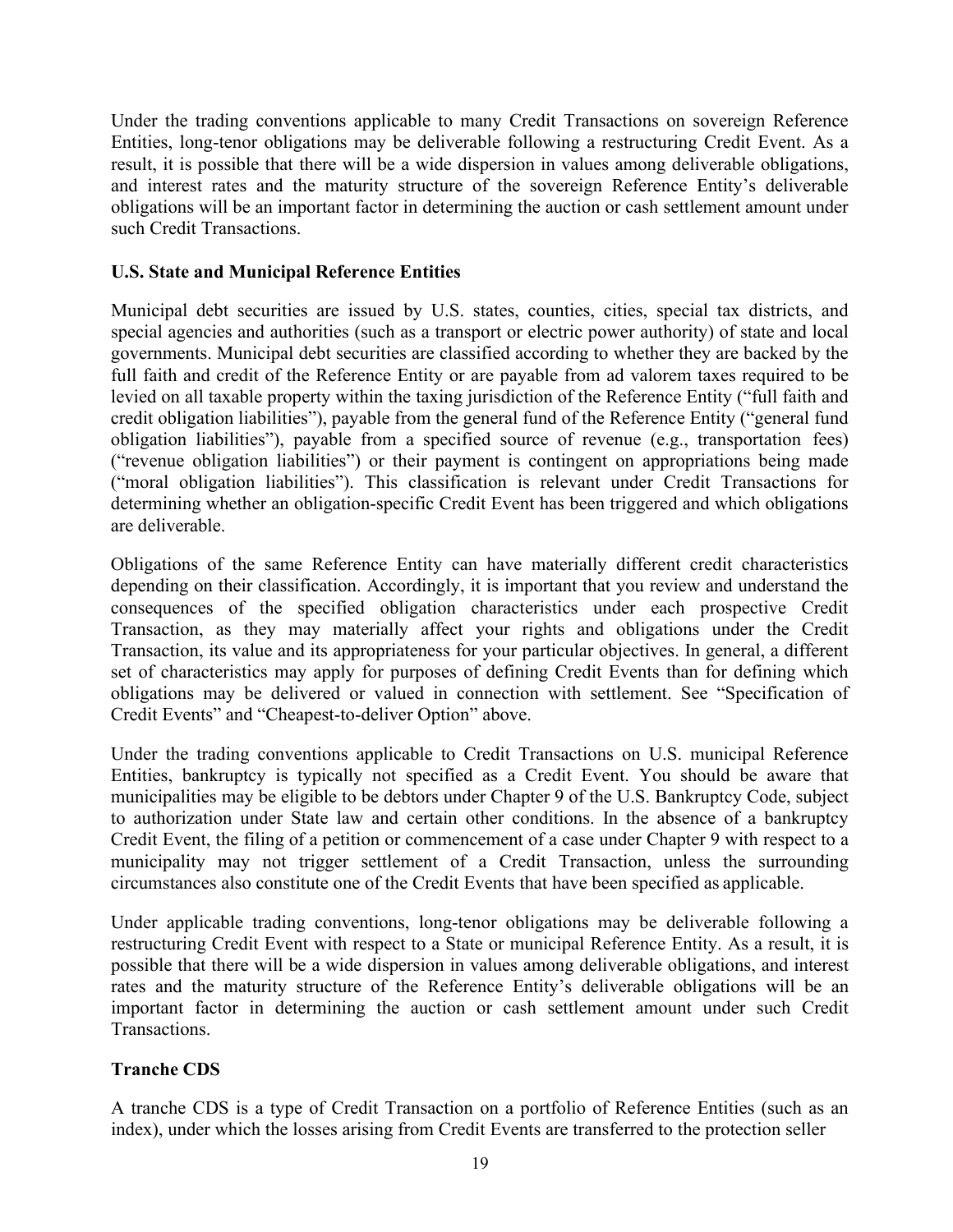only to the extent that aggregate losses exceed the "attachment point" but remain less than the "detachment point" of the tranche. The likelihood that the protection seller will incur losses on a tranche CDS is greater for more subordinated tranches (i.e., those with a lower attachment point in relation to portfolio size). Tranche CDSs (other than the most senior tranches) are leveraged instruments because a protection seller may incur losses on an accelerated basis relative to aggregate losses on the portfolio. A protection seller will not owe any payment for losses under a tranche CDS unless and until aggregate losses on the portfolio exceed the attachment point, but the protection seller will be required to make payments for losses equal to the entire notional amount of the tranche CDS if aggregate losses on the portfolio reach the detachment point. Therefore, the smaller the tranche size relative to the implied notional amount of the entire portfolio, the greater the degree of leverage (except with respect to the most senior tranches). For any given portfolio of Reference Entities, the lower the attachment point and the greater the leverage, the greater the risk for the protection seller. However, this does not mean that the most senior tranches present low risks for protection sellers.

The value of a tranche CDS will be influenced by the valuation factors described above in relation to Credit Transactions generally, such as expectations about the probability of a Credit Event occurring for each underlying Reference Entity during the term of the tranche CDS and the expected rates of recovery following a Credit Event. In addition, the value of a tranche CDS will be influenced by expectations about "default correlation," among other model-dependent factors. Default correlation refers to the likelihood of any given number of Reference Entities experiencing a Credit Event over any given time period. Changes in default correlation affect tranches of different seniority differently. In general, from the perspective of the protection seller, holding all other factors constant:

- a decrease in default correlation will decrease the value of the most junior tranche (i.e., the tranche with the lowest attachment point), because it will represent an increase in the expected probability of losses on that tranche;
- an increase in default correlation will decrease the value of the most senior tranche (i.e., the tranche with the highest attachment point), because it will represent an increase in the expected probability of losses on that tranche; and
- any increase or decrease in default correlation may either increase or decrease the value of mezzanine tranches (i.e., tranches between the most junior and most senior tranches), depending on a complex interplay of various factors.

The opposite relationships would hold from the perspective of the protection buyer.

The degree of default correlation among the Reference Entities in a given portfolio may be influenced by numerous factors, including whether the Reference Entities operate in similar industries or geographic regions and whether the Reference Entities have similar levels of leverage (i.e., debt relative to equity). Default correlation tends to increase during economic downturns and decrease during periods of economic growth. Accordingly, although the most senior tranches are generally less risky to a protection seller than the most junior tranches, the most senior tranches will tend to lose value from the perspective of the protection seller at a faster rate than the most junior tranches during an economic downturn. In a downturn that widely affects the Reference Entities in a portfolio, a protection seller under a senior tranche may incur losses equal to the entire notional amount, in which case the senior tranche will prove to have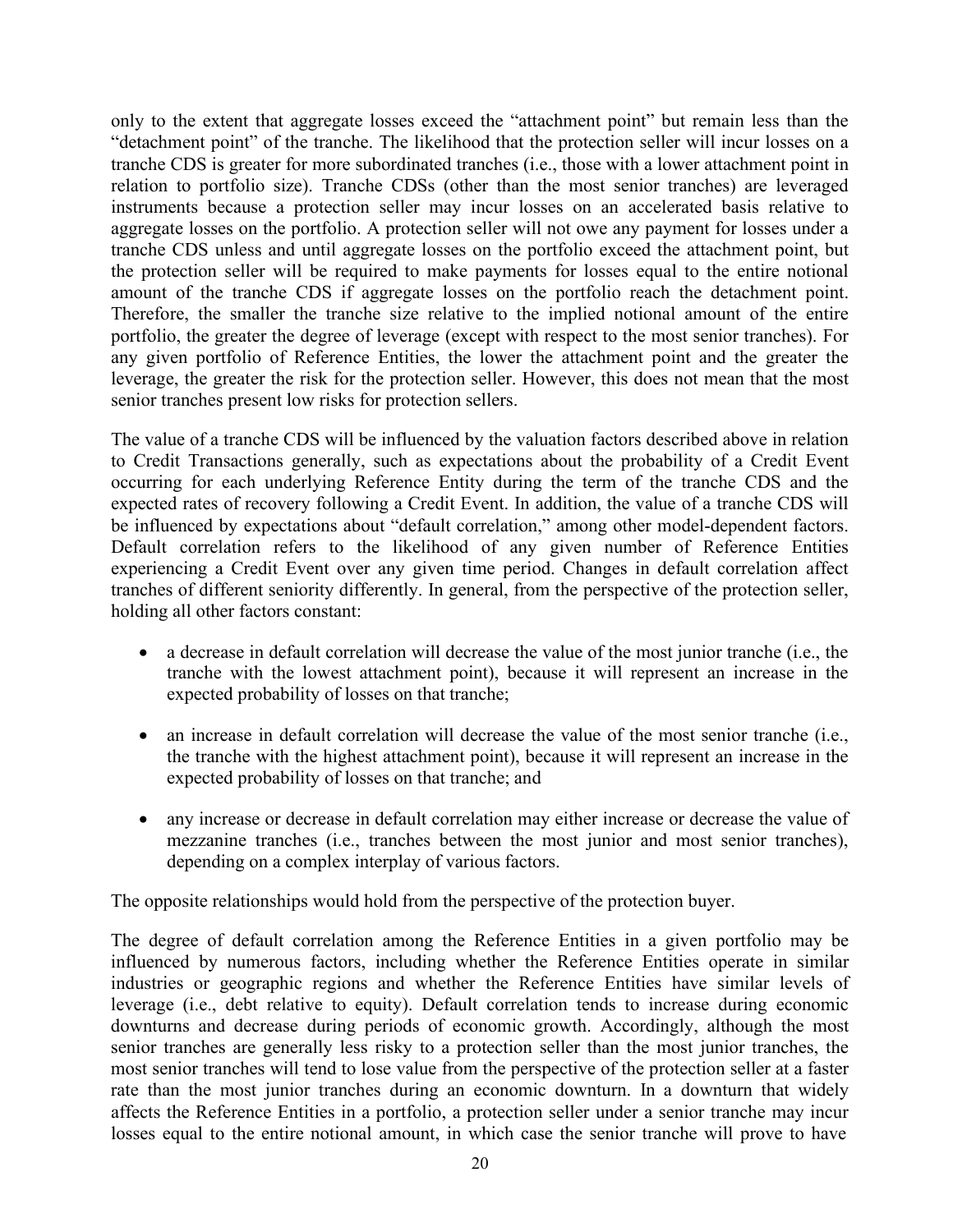been no less risky than junior tranches. Default correlation may change significantly, and in some cases abruptly, with changes in market conditions.

In the case of a tranche CDS referencing asset-backed securities, considerations similar to those described in the preceding paragraph apply, but with respect to the particular assets in question. Because tranche CDSs referencing asset-backed securities tend to reference assets of a particular type (for example, sub-prime mortgage-backed securities), the degree of correlation among the underlying reference obligations may be particularly high, especially in a broad downturn that widely affects the particular asset type. Accordingly, even senior tranches present significant risks. See the Disclosure Annex for Asset-Backed Security Derivative Transactions for more information about CDSs referencing asset-backed securities.

Default correlation is difficult to estimate, and different market participants may calculate it in different ways and may change the ways in which they calculate it over time. Accordingly, the valuation of a tranche CDS is subject to "model risk" (i.e., the risk that a valuation model does not accurately depict the value of a tranche or the relationship between tranche values). Consequently, hedging or arbitrage strategies based on modeled relations between the values of tranches may break down, resulting in significant losses. Moreover, when we calculate the value of a tranche CDS for any purpose, including in the event of early termination, we will be required to exercise considerable judgment in doing so, and our interests will be adverse to yours. See IV.A.6 – "Conflicts of Interest and Material Incentives – Our financial market activities may adversely impact Transactions – Act as calculation agent, valuation agent, collateral agent, or determining party" – of the General Disclosure Statement. These risks are heightened in the case of a "bespoke tranche," which is a tranche CDS on a non-standardized portfolio of Reference Entities.

The terms of a tranche CDS may provide for changes in the constituents of a portfolio of Reference Entities upon the occurrence of certain events, such as the determination of a Successor. These changes may affect the level of default correlation among the Reference Entities in the portfolio and, therefore, the value of the tranche CDS.

Where auction settlement does not apply, settlement of tranche CDSs is typically through a combination of cash and physical settlement. This combined settlement procedure may occur irrespective of whether aggregate losses have reached the tranche attachment point. Under this combined settlement mechanism, physical settlement typically is at a market value determined by a dealer poll following delivery of the selected deliverable obligations. Due to the later determination of the market value payment, settlement risk will be present for the protection buyer, although it may be mitigated if the Credit Transaction provides for delivery-versuspayment ("**DVP**") settlement based on an estimate of the market price.

For a tranche CDS on a CDS index, the characteristics and risks of an index CDS described below under "Index CDS" are also generally applicable.

# **Delivery of Loans; Loan CDS**

To the extent you may attempt to deliver or be required to receive loans as deliverable obligations under a Credit Transaction, you should be familiar with the documentation and settlement practices of the relevant secondary loan trading markets and applicable laws and regulations (including the legal consequences of furnishing or receiving non-public information regarding a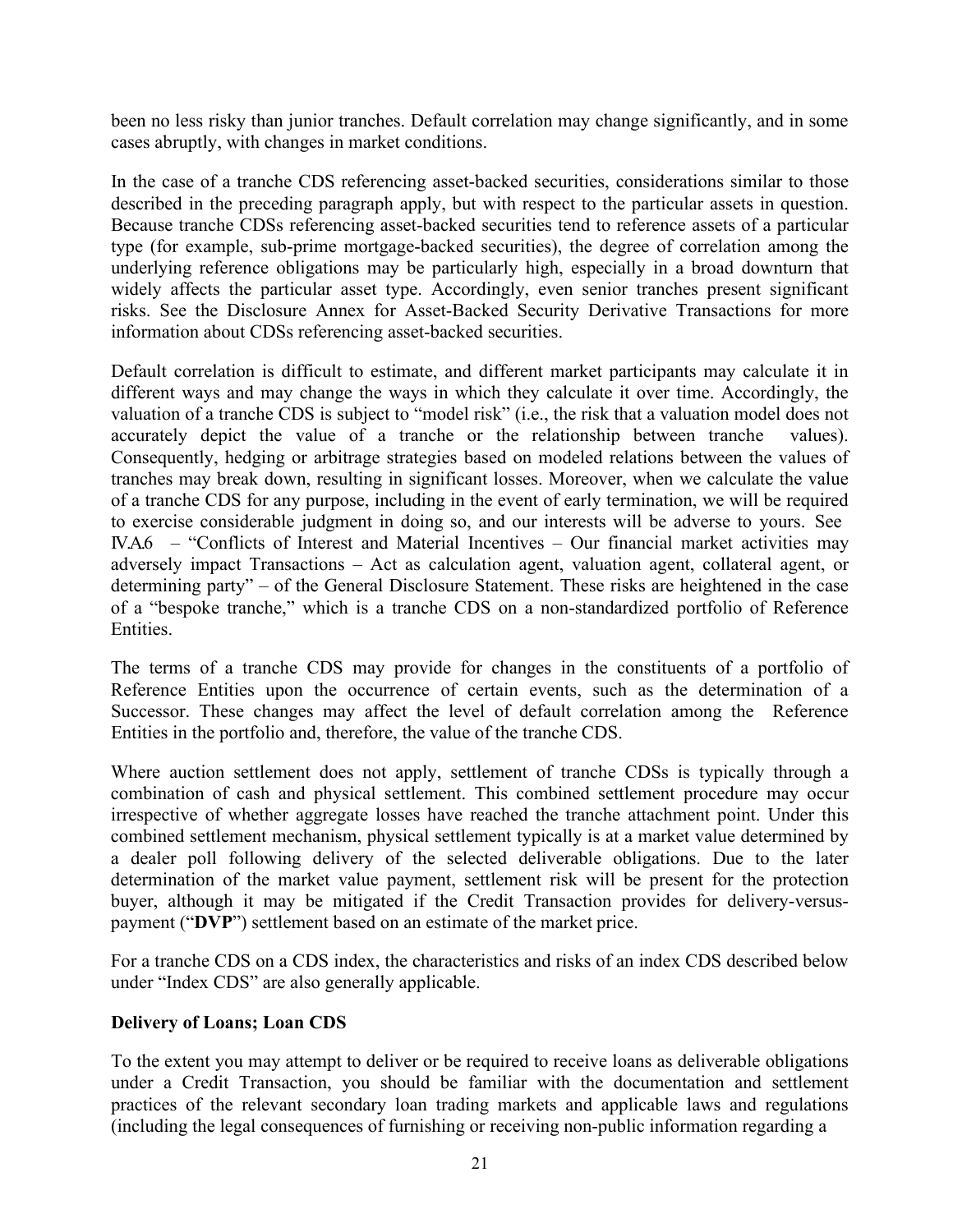Reference Entity). Considerations relevant to physical settlement include the representations and indemnities given under governing transfer documentation, the allocation between the parties of the risk of upstream title defects and, if settlement may occur through a participation or subparticipation, credit and other risks with respect to the participation grantor and any upstream grantors.

Provisions of the Reference Entity's credit agreements may affect your ability to deliver or receive loans, the economic consequences of doing so and whether loans that you hold meet deliverability criteria. Accordingly, you should review such agreements carefully, including the provisions governing assignments, any collateral allocation mechanisms (i.e., a mandatory exchange of obligations for other obligations under a credit agreement, not all of which may be deliverable, depending on the terms of a Credit Transaction), and provisions that may require or entitle a lender to advance funds.

Some Credit Transactions, sometimes referred to as Loan CDS, do not allow the delivery of any obligations other than loans following a Credit Event, and even then may specify that only particular types of loans (for example, syndicated secured loans of a designated priority) are deliverable. Repayment or refinancing of a loan or release of the lenders' security interest in collateral (such as may occur following an improvement in the obligor's credit ratings) may result in a lack of deliverable obligations. See "Actions of Reference Entities" above. In the case of a loan refinancing, the obligor under a new credit agreement may not assume loans before their repayment (or the available public information may be insufficient to establish that such assumption has occurred). If the succession provisions in a Credit Transaction require such assumption, they may not result in the designation of a Successor to the Reference Entity in such cases. Certain forms of published documentation contain modified succession provisions that may encompass a broader range of refinancing events. Before entering into a Credit Transaction on loans, you should review the succession provisions carefully and understand how they may operate in a range of refinancing scenarios. If a Credit Transaction is governed by the "Continuity Procedures for Bullet LCDS", published by ISDA, binding determinations regarding succession may be made by a designated law firm in accordance with procedures set forth in that document.

Certain standard forms of Credit Transactions on loans provide for early cancellation should there cease to be deliverable loan obligations. You should be aware that this feature may make such Credit Transactions difficult to value. This valuation uncertainty, coupled with the migration of market participants to new standard terms that do not contain such cancellation provisions, may result in diminished secondary market liquidity for Credit Transactions with such cancellation provisions. See the discussion of market liquidity under "Valuation Factors" above.

A Credit Transaction may provide that the identification of loans that satisfy the "syndicated secured" deliverability characteristic and have the relevant lien priority is made through a dealer poll and that certain other decisions, such as whether to hold an auction and which obligations are deliverable, will be made by dealers rather than a Determinations Committee. The documentation governing such Credit Transactions generally contains waivers of claims against the third parties making or administering determinations and provides that they have no duty to investigate or verify the accuracy of information on which a determination is based. If we or an affiliate participate as a dealer in making any determinations, we may have an inherent conflict of interest in the outcome of such determinations.

#### **Index CDS**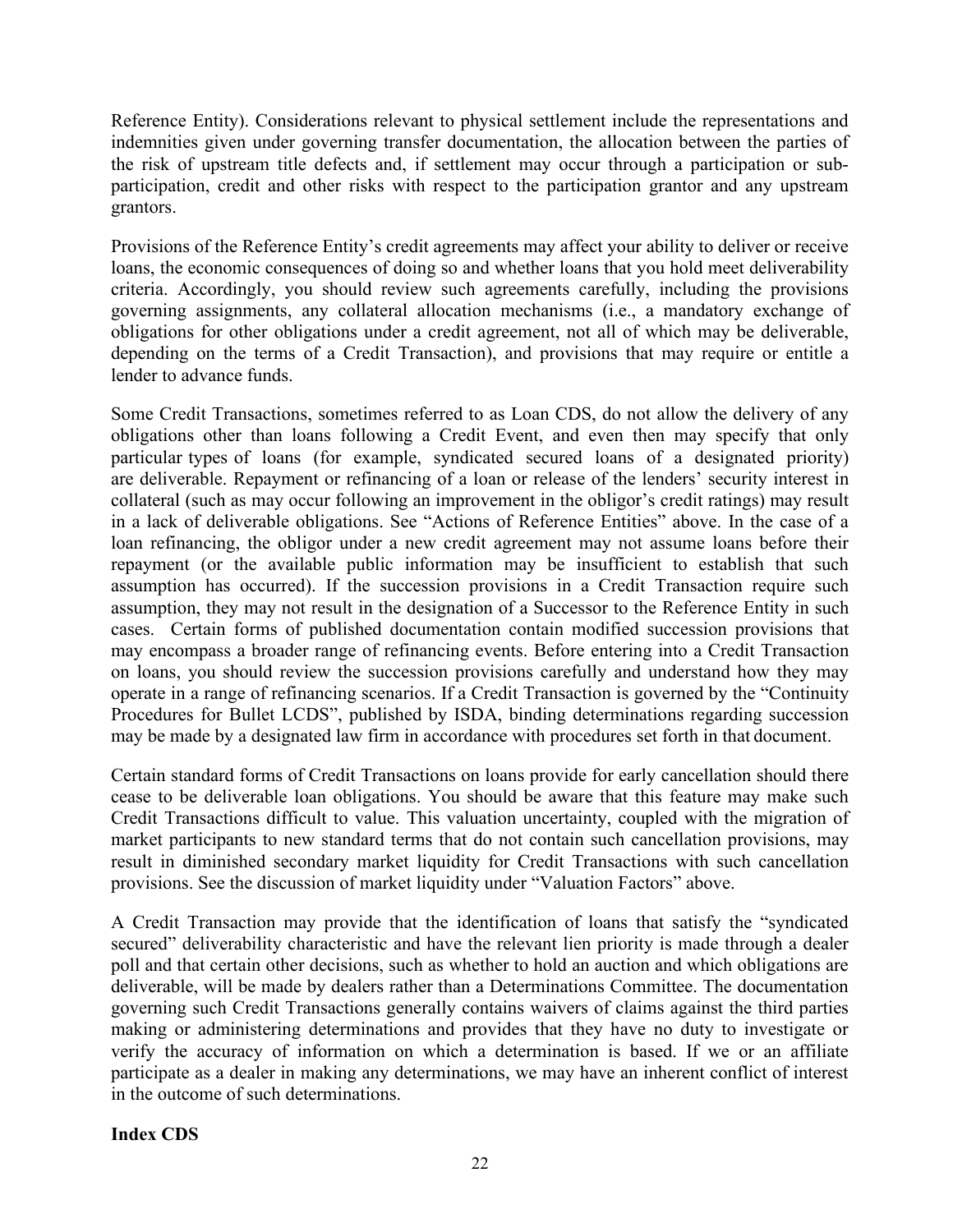This section describes certain additional characteristics and risks of a Credit Transaction on an index of Reference Entities, excluding indices of asset-backed securities (an "**index CDS**").

## *General characteristics*

An index CDS provides exposure to the credit of the portfolio of Reference Entities that constitute the underlying index. The parties to an index CDS typically have rights and obligations as though they had entered into separate Credit Transactions on each Reference Entity included in the underlying index, except that the parties may not be permitted to transfer or terminate the index CDS except as a whole (if they are otherwise entitled to do so).

It is important to understand the salient characteristics of the underlying Reference Entities included in an index CDS and of the reference obligations (or other deliverable obligations) that are specified with respect to each Reference Entity, as well as the risks associated with each. The Reference Entities included in an index CDS will typically have certain specified characteristics in common, such as type of obligor (e.g., corporate, municipal or sovereign); geographic region (e.g., North America, Europe, Asia or emerging markets); and/or credit rating category (e.g., investment grade or high yield). These characteristics may be relevant to the probability of a Credit Event occurring under an index CDS, as Credit Events may be more likely for Reference Entities with certain of these characteristics than for others. The reference obligations (or other deliverable obligations) associated with the Reference Entities included in an index CDS will also typically have certain specified characteristics in common, such as whether they are secured or unsecured or, in the case of municipal Reference Entities, whether they are backed by the full faith and credit of the municipal issuer, by a general fund or by a specified source of revenue. These characteristics may be relevant to the recovery rate following default because holders of certain types of obligations (such as secured obligations or, in the case of municipal Reference Entities, full faith and credit obligations) may recover a higher percentage for such obligations following default than holders of other obligations (such as unsecured obligations or, in the case of municipal Reference Entities, revenue obligations). The probability of default, the recovery rate following default and market expectations about those factors are significant drivers of the value and market price of an index CDS.

The Reference Entities underlying an index CDS are typically specified in an annex that is published by the publisher of the underlying index and incorporated into the terms of the index CDS, subject to any modifications that may be agreed between the parties to the index CDS. That annex also typically specifies each Reference Entity's weighting in the index and the reference obligation, if any, for each Reference Entity. A Reference Entity's weighting in the index determines the portion of the notional amount of the index CDS that is attributable to that Reference Entity. For a particular index, it is important to understand whether each Reference Entity is weighted equally, or whether some Reference Entities have greater weightings than others.

If a Credit Event occurs with respect to any underlying Reference Entity during the relevant period for an index CDS, the parties to the index CDS will settle their obligations with respect to that Reference Entity by reference to the portion of the notional amount of the index CDS that is attributable to that Reference Entity, and the index CDS will otherwise continue in effect with respect to each other Reference Entity until the termination of the index CDS (subject to the occurrence of a Credit Event with respect to those other Reference Entities). As a result of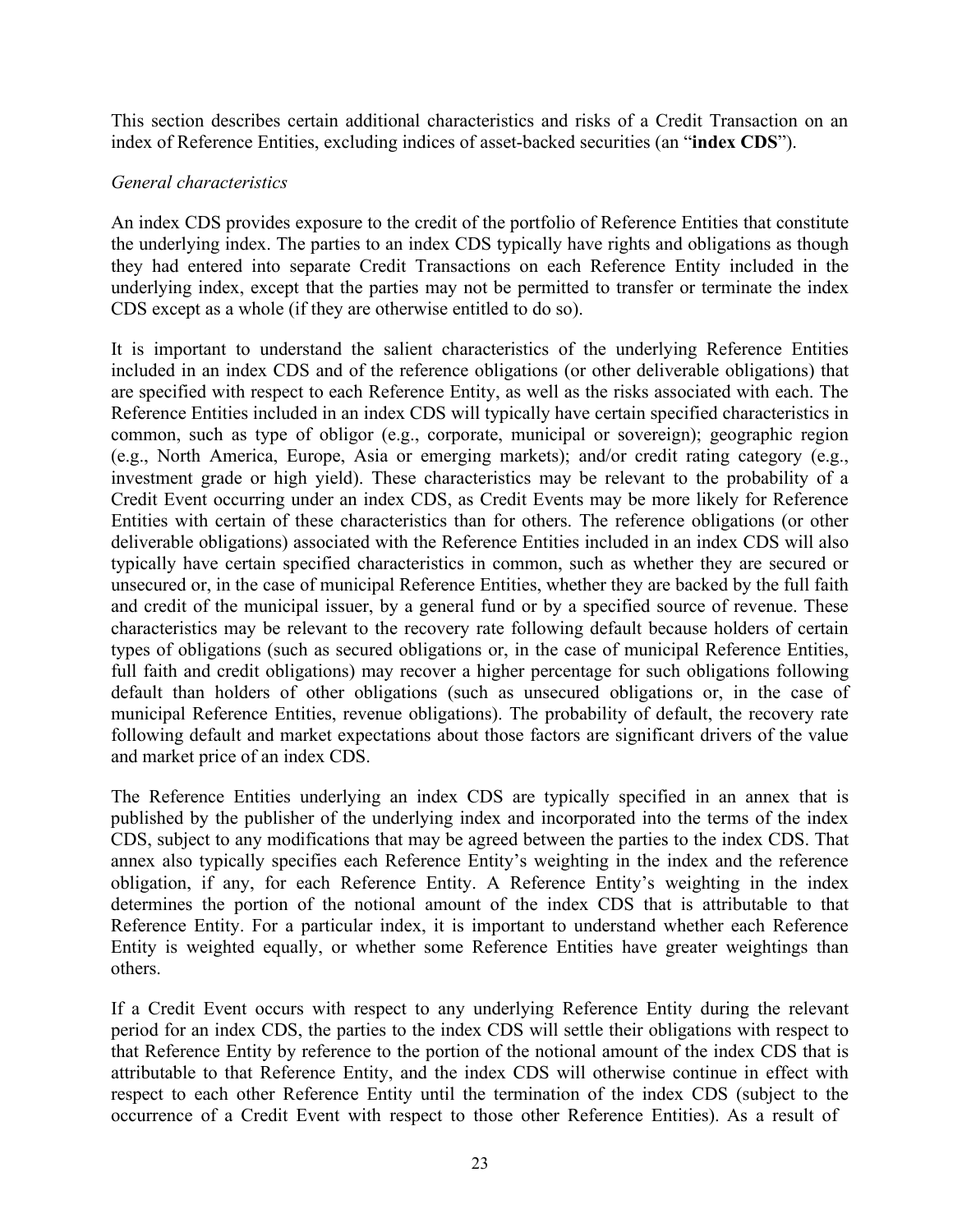settlement with respect to a Reference Entity following a Credit Event, the coupon payments will be smaller (reflecting a smaller overall notional amount of the index CDS).

Many index CDSs are standardized contracts published by the sponsors of the underlying indices. Certain standardized index CDSs provide for a standardized fixed coupon to be payable by the protection buyer during the term of the index CDS. For index CDSs with a standard coupon, an upfront payment is generally required from one party to the other upon entry into the index CDS to account for the present value of the difference between the standard coupon and the "spread" that the parties agree upon (or that is implied in an agreed upon price or other value) when they enter into the index CDS. Different market participants may quote spreads in different ways. If the parties to an index CDS transact on the basis of a so-called "conventional spread," then the amount of the upfront payment will be determined by reference to a standard model administered by Markit Group Limited (together with its affiliates, "**Markit**"). A calculator that may be used to translate a conventional spread into an upfront payment based on this standard model is available on Markit's website at [www.markit.com.](http://www.markit.com/) If the parties to an index CDS transact on the basis of some other spread, it is important to understand the manner in which the upfront payment will be calculated, which may be derived from the spread based on assumptions as to recovery rates and interest rates, among other things. A protection seller may also require an upfront payment ("points upfront") in lieu of some or all of the coupon payments otherwise owed by the protection buyer over the term of the index CDS. Additionally, if the index CDS is entered into between scheduled coupon payment dates, the upfront payment may also reflect an adjustment to account for the amount of the coupon accrued to the date the parties enter into the index CDS, since the protection buyer may be required to make the first coupon payment after entering into the index CDS in an amount covering the entire interest period to which such payment relates, which may potentially change which party is the payor and which is the receiver of the upfront payment. If the parties agree to close out the index CDS prior to the scheduled termination date, a payment similar to the upfront payment will generally be owed from one party to the other based on the spread at the time of close-out, but in the opposite direction of the upfront payment.

Please see section III.O of the General Disclosure Statement – "Index Underliers" – for certain additional considerations relevant to Credit Transactions in which an Underlier is an index.

# *General risks*

There are significant risks associated with an index CDS, including the following:

- You may incur significant losses on an index CDS. Losses may result from changes in the market's perception of the credit quality of the underlying Reference Entities, or from payments that one party is required to make to the other under the index CDS. The market's perception of the credit quality of the underlying Reference Entities may be highly volatile and may change very rapidly following the availability of new information.
- The market for index CDSs has been subject to significant distortions from time to time in the past as a result of the actions of one or a small number of market participants that may take large positions in index CDS. These distortions have in the past led, and may in the future lead, to a high degree of volatility, as well as a wide and potentially unsustainable divergence between the market price of index CDSs and the price that would be expected based on the market price of CDSs on the underlying Reference Entities. Our trading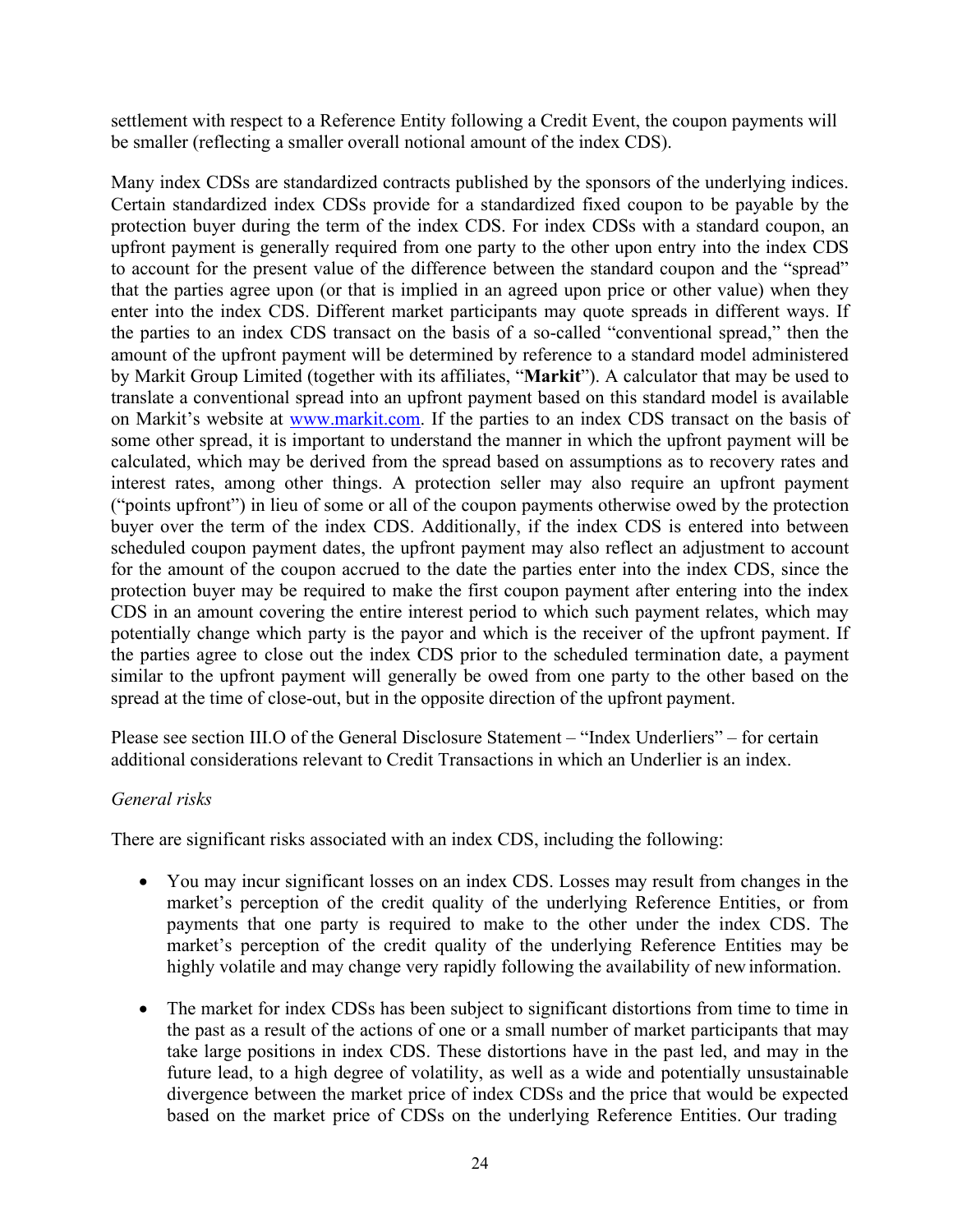activities may represent a significant portion of the market for particular index CDSs and, accordingly, we may be a contributor to such volatility and distortions.

- There is no guarantee that there will be a liquid market for any particular index CDS. An index sponsor may publish a new series of an underlying index from time to time (for example, every six months). Market liquidity is often concentrated in the most recent series and may decline for a given index CDS when a new series of the index is published. In addition, if the index sponsor changes the index or the standardized index CDS contract in any way, that change may not be automatically incorporated into the terms of the index CDS. If the index sponsor changes the index or the standardized index CDS contract in any way and that change is not reflected in the index CDS, the index CDS will have different terms than other index CDSs and its liquidity may be adversely affected as a result. See "Valuation Factors – Market liquidity" above.
- You will have exposure to the credit of the Reference Entities underlying the index CDS. You should carefully review the list of Reference Entities that constitute the index underlying any index CDS you are contemplating entering into and evaluate for yourself whether you wish to gain exposure to the credit of those Reference Entities, as well as whether those Reference Entities are representative of the market to which you seek to gain exposure. The risks of an index CDS will vary depending on the characteristics of the underlying Reference Entities. In addition, you should understand that the Reference Entities in an index of investment grade Reference Entities may be investment grade rated only at inception of the index or relevant series of the index, and that such Reference Entities may be downgraded thereafter. Please also refer to "Public information with respect to issuers of Underliers may be inaccurate or incomplete" above.
- An index CDS provides exposure to the credit of a portfolio of Reference Entities selected by the applicable index sponsor. Accordingly, for most counterparties, an index CDS is unlikely to be a perfect hedge for any particular exposure such counterparties have. If your objective in entering into an index CDS is to hedge general credit exposure to a particular market, the Reference Entities underlying the index CDS may not be representative of that market. Even if those Reference Entities do prove to be representative of that market, such a general hedge may be ineffective as a hedge for the particular exposure you have. Any perceived historical correlation between a particular index CDS and some other exposure you have may not continue in the future. If your objective in entering into an index CDS is to hedge other exposure that you have, you should understand that the index CDS may have limited effectiveness for that purpose. See also "No assurance that you will achieve your hedging or other objectives" above.
- If you close out your position in an index CDS prior to its scheduled termination date, your Transaction Economics may be different than if you maintained your position for the full term of the index CDS. For example, a protection buyer that maintains its position for the full term of an index CDS would not incur a loss in excess of the fixed coupon payments it makes over the term of the index CDS (plus any upfront payment). By contrast, a protection buyer that closes out its position in an index CDS prior to its scheduled termination date may incur an overall loss that exceeds the amount of the fixed coupons and any upfront payment it paid because it may be required to pay an additional amount to close out the position. Similarly, a protection seller that maintains its position for the full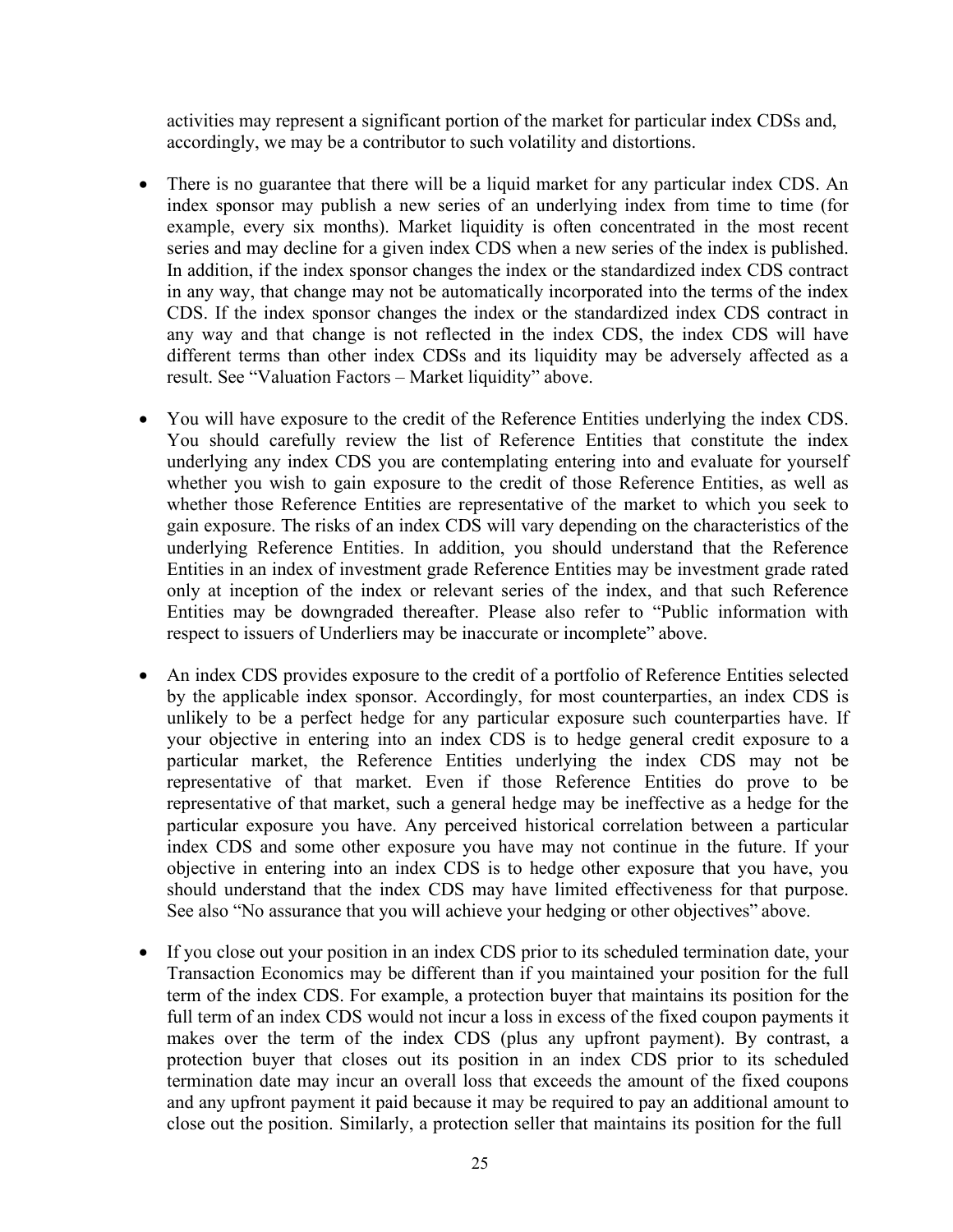term of an index CDS would not incur an overall loss on the position unless a Credit Event occurs with respect to one or more Reference Entities and the protection seller's resulting payment obligations (together with any upfront payment paid by the protection seller) exceed the fixed coupon (together with any upfront payments received by the protection seller). By contrast, a protection seller that closes out its position in an index CDS prior to its scheduled termination date may incur an overall loss even if no Credit Event occurs, because the amount it may be required to pay to close out the index CDS (together with any upfront payment paid by the protection seller) may be greater than the fixed coupon (together with any upfront payments it received). Although these considerations are generally applicable to any Credit Transaction, they may be particularly relevant for index CDS because index sponsors periodically publish new series for their indices and parties may intend to continuously roll their index CDS to the most recent series in order to maintain a position in the most liquid contract.

- Although an index CDS is typically structured to be contractually similar to entering into separate CDS transactions with respect to each underlying Reference Entity, you should understand that entering into an index CDS may have different economics than entering into separate CDS transactions with respect to each underlying Reference Entity. The market price of an index CDS may differ from what would be expected based on the market prices of CDSs on each of the underlying Reference Entities (not all of which may be available). Moreover, the valuation methodology that we or any other person may use to determine a valuation for an index CDS for any purpose may result in a valuation that is different than if it were merely the weighted sum of the valuations of CDSs on the underlying Reference Entities.
- The spread or price that the index sponsor publishes for an index CDS is not necessarily indicative of the spread or price at which we or any other market participant would be willing to enter into, terminate or value an index CDS. The published spread or price may represent a mid-market spread or price, and any spread or price we or any other dealer may quote to you may include a bid-offer spread. Moreover, the published spread or price may be an average and, therefore, may not represent the spread or price at which any particular dealer, including us, would be willing to transact.
- The index sponsor may calculate the published spread or price for an index based on a poll of dealers. We may be one of the dealers polled by the index sponsor and, if so, our actions could affect the published spread or price. In addition, we may participate, together with other dealers, in the process by which the index sponsor determines the composition of the index and makes certain other determinations with respect to the index, including the removal of Reference Entities or reference obligations from the index. In taking any such actions, we have no obligation to consider your interests as our counterparty under an index CDS. Any such actions could affect the index and could adversely affect your Transaction Economics. See also "There may be additional conflicts of interest that arise from Credit Transactions" above.
- The terms of an index CDS will typically specify that Section 2.31 of the 2003 Credit Derivatives Definitions or Section 11.4 of the 2014 Credit Derivatives Definitions, as applicable, does not apply. If Section 2.31 of the 2003 Credit Derivatives Definitions or Section 11.4 of the 2014 Credit Derivatives Definitions, as applicable, does not apply to an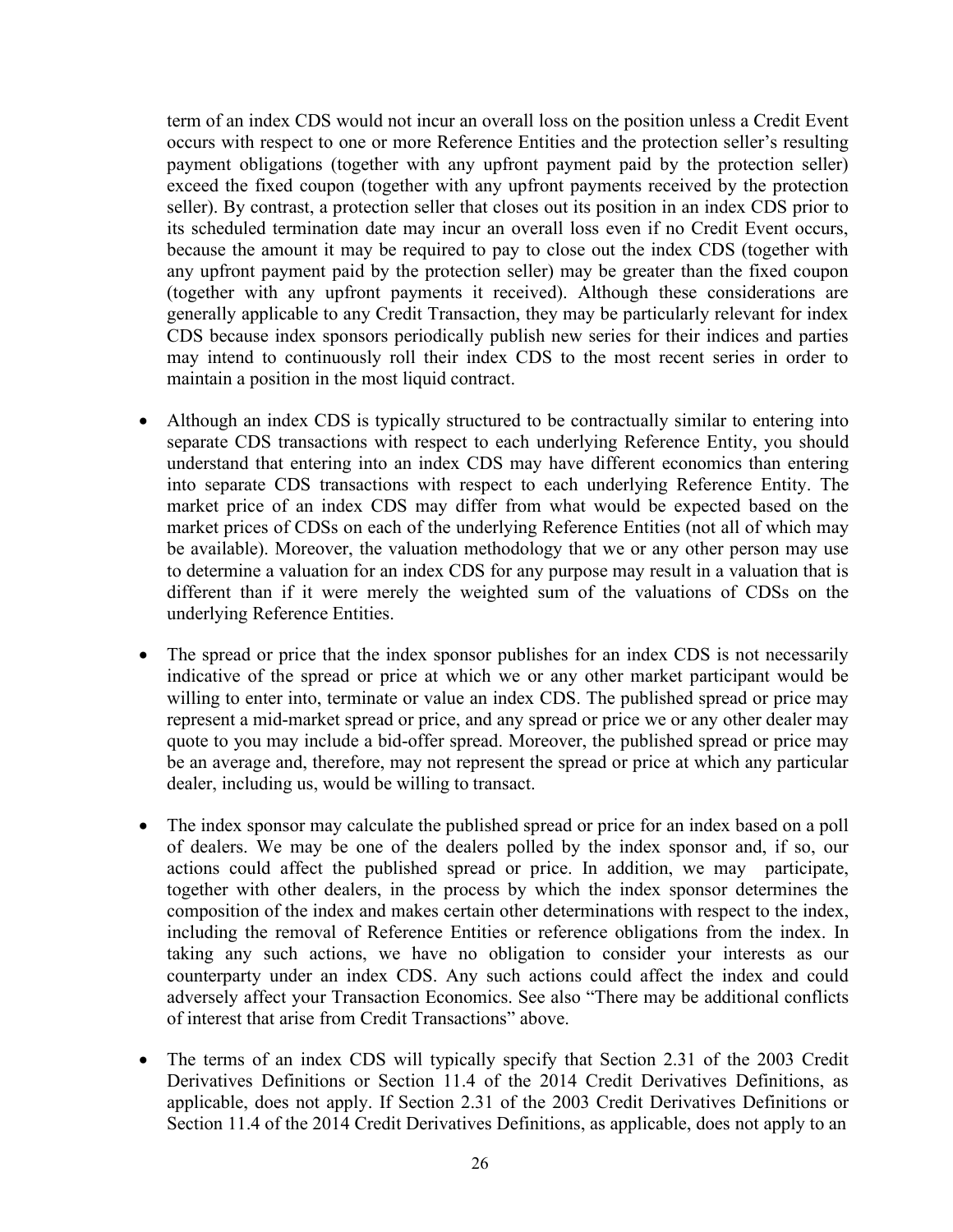index CDS, then the protection buyer under the index CDS will not have the right to terminate the index CDS with respect to a Reference Entity in the event that the Reference Entity becomes an affiliate of the protection seller or one such entity merges with or makes a substantial asset transfer to the other. See "Actions of Reference Entities" above. A Reference Entity may also enter into CDSs with respect to itself or take other actions in the market for its CDSs that affect the value of its CDSs or an index CDS for which it is a Reference Entity.

• If we are one of the Reference Entities, we may take actions that are adverse to your interests as our counterparty under an index CDS. See "Actions of Reference Entities" above for examples of actions we may take. In addition, if we are one of the Reference Entities under an index CDS you enter into with us and we become subject to a bankruptcy proceeding, the treatment of the index CDS in the bankruptcy proceeding may be uncertain and may be adversely affected by our dual status as your counterparty under the index CDS and as Reference Entity.

The considerations described above under "Tranche CDS" apply to tranche CDS on an index. If you enter into a bespoke tranche CDS (i.e., a CDS on a non-standard portfolio of Reference Entities, rather than a standardized index), you should understand that there may be significantly less liquidity for such CDS than there is for standardized tranche CDS. In addition, valuation of bespoke tranche CDS may be more complex (and thus introduce greater model risk) than standardized tranche CDS.

## *Markit Indices*

Markit publishes many of the most widely traded CDS indices. Unless otherwise agreed, an index CDS based on a Markit-published index will:

- have terms based on the most recent standard terms for that index CDS published by Markit;
- incorporate the most recent annex of Reference Entities for the latest series of that index published by Markit;
- have an effective date that is the effective date of the applicable series of that index (which may be referred to as an effective date or a roll date), as set forth in the applicable annex; and
- designate us as the calculation agent.

Important information about index CDSs linked to a Markit-published index may be found on Markit's website at [www.markit.com.](http://www.markit.com/) The information on Markit's website includes the standard terms supplement for the applicable index CDS, the most recent and archived annexes of Reference Entities for the applicable index and the rules of the applicable index.

Set forth below are brief descriptions of index CDSs on certain of the most widely traded Markitpublished indices. For additional information about any particular index CDS, you should carefully review the terms of such index CDS together with the portions of the General Disclosure Statement and this Annex that are relevant in light of those terms. If any index CDS is cleared through a clearinghouse, the rules, by-laws and procedures of the clearinghouse will govern the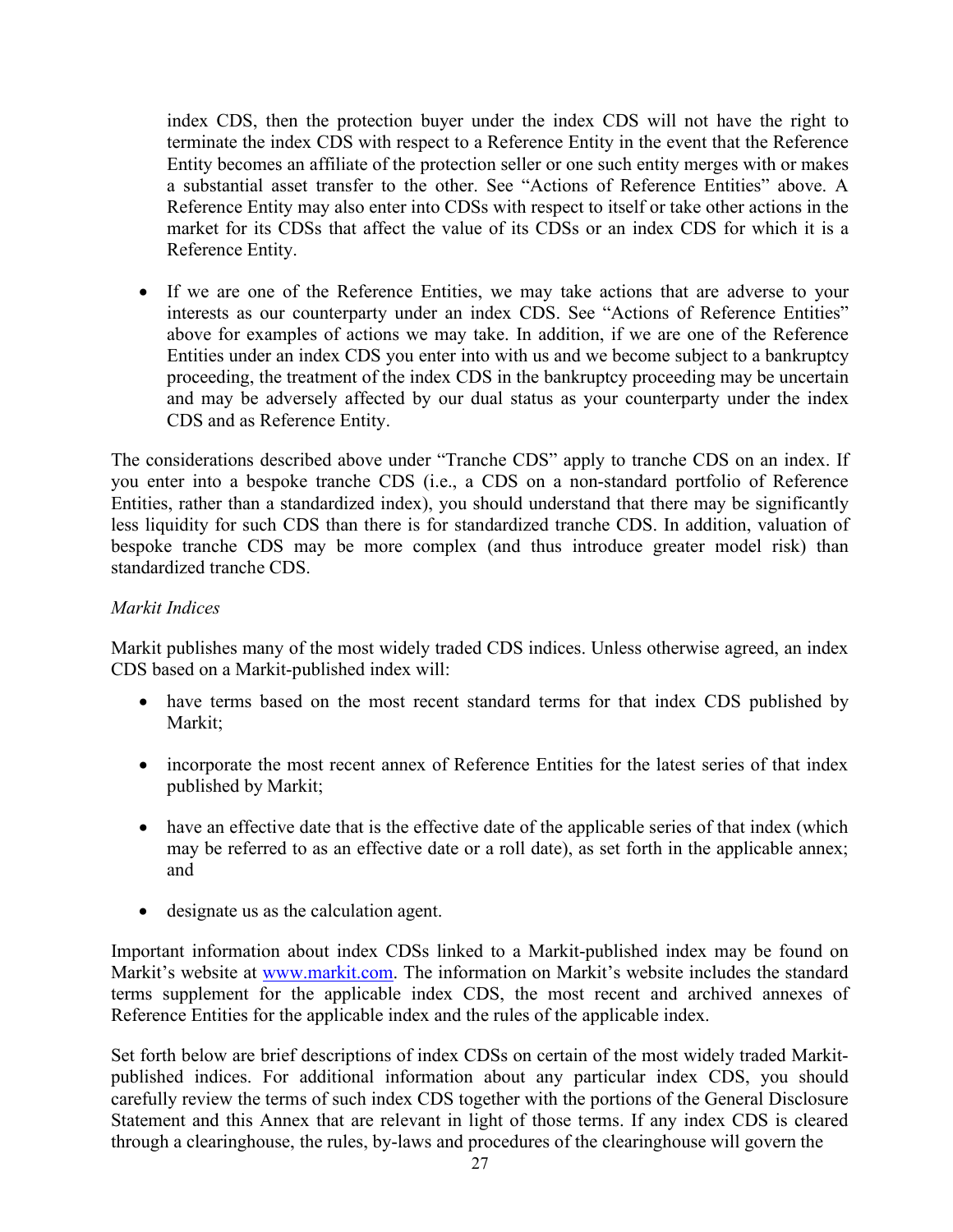cleared Transaction and define its terms, which may differ from those described below or contained on Markit's website. See Section II.B. – "You should review carefully each Transaction's particular structure, including terms incorporated by reference" – of the General Disclosure Statement.

## *CDX North America*

Markit publishes a number of CDS indices that are commonly referred to as CDX indices, including an index of investment-grade corporate Reference Entities in North America ("CDX.NA.IG"), an index of non-investment grade corporate Reference Entities in North America ("CDX.NA.HY") and various sub-indices. The reference obligations for CDX indices of North American corporate Reference Entities are generally senior unsecured bonds or loans. If a Credit Event occurs, the recovery rate for senior unsecured bonds or loans is typically significantly less than that for secured bonds or loans. The Credit Events for index CDSs based on CDX indices of North American corporate Reference Entities are typically bankruptcy and the failure of the Reference Entity to pay obligations for borrowed money when due in an aggregate amount equal to at least USD1 million (or its equivalent in the relevant obligation currency) after the expiration of any applicable grace period (in respect of certain Credit Transactions that are subject to the 2014 Credit Derivatives Definitions as supplemented by the "2019 Narrowly Tailored Credit Event Supplement to the 2014 Definitions" only, in order to trigger settlement, it may be further required for such failure to pay to result from -or result in- a deterioration in the creditworthiness or financial condition of the Reference Entity). The settlement method for these index CDSs is typically auction settlement, with a fallback of physical settlement. The terms of these index CDSs typically provide that all determinations as to the occurrence of a Credit Event or the designation of a Successor to a Reference Entity will be made exclusively by a Determinations Committee, unless the relevant Determinations Committee determines not to resolve the applicable question or, in the case of the designation of a Successor, the applicable annex of Reference Entities already reflects a Successor at the time of the Determinations Committee's determination. See "Specification of Credit Events," "Settlement Methods" and "Role of the Credit Derivatives Determinations Committees" above.

# *iTraxx Europe*

Markit publishes a number of CDS indices that are commonly referred to as iTraxx indices, including an index of investment-grade corporate Reference Entities in Europe, an index of noninvestment grade corporate Reference Entities in Europe and various sub-indices. The reference obligations for iTraxx indices of European corporate Reference Entities are unsecured bonds or loans. If a Credit Event occurs, the recovery rate for unsecured bonds or loans is typically significantly less than that for secured bonds or loans. The Credit Events for index CDSs based on iTraxx indices of European corporate Reference Entities are typically:

- bankruptcy;
- the failure of the Reference Entity to pay obligations for borrowed money when due in an aggregate amount equal to at least USD1 million (or its equivalent in the relevant obligation currency) after the expiration of any applicable grace period (in respect of certain Credit Transactions that are subject to the 2014 Credit Derivatives Definitions as supplemented by the "2019 Narrowly Tailored Credit Event Supplement to the 2014 Definitions" only, in order to trigger settlement, it may be further required for such failure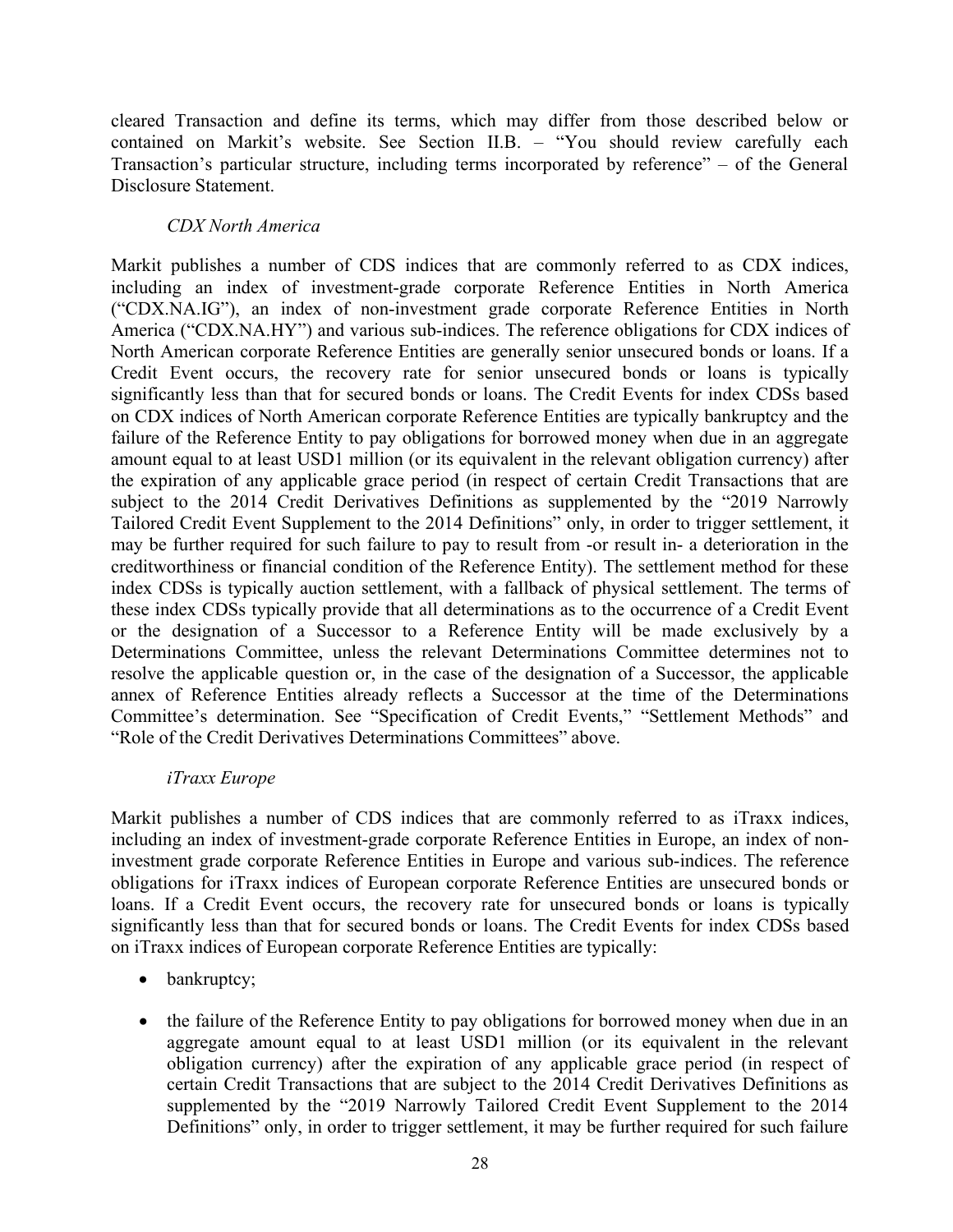to pay to result from -or result in- a deterioration in the creditworthiness or financial condition of the Reference Entity);

- restructuring of at least USD10 million (or its equivalent in the relevant obligation currency) in obligations. See "Specification of Credit Events—Restructuring Credit Events" above; and
- in respect of 2014 Definitions Transactions only, governmental intervention for Financial Reference Entities.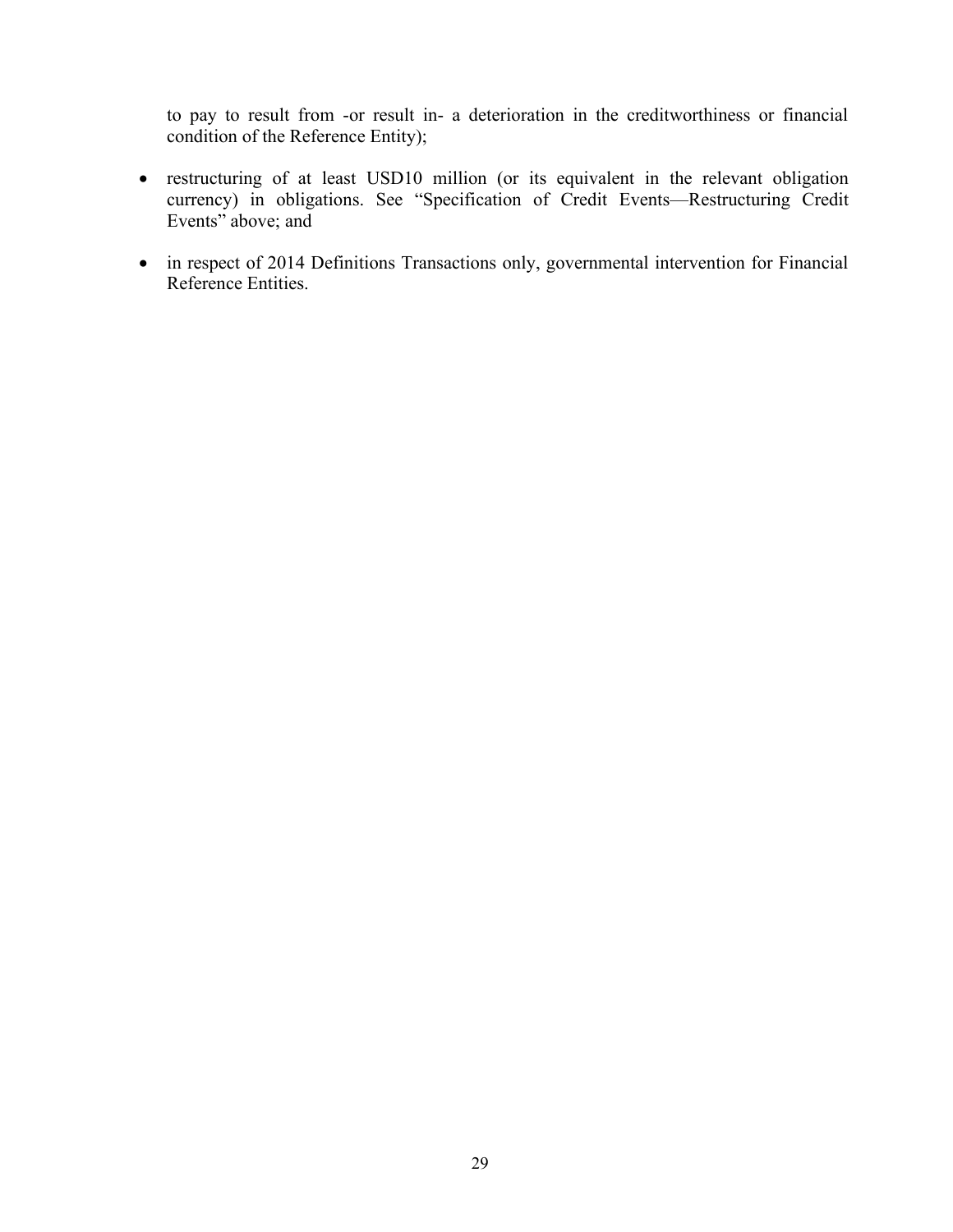The settlement method for an index CDS based on an iTraxx index of European corporate Reference Entities is typically auction settlement, with a fallback of physical settlement or, if the notional amount attributable to the applicable Reference Entity is below a specified threshold, cash settlement. If cash settlement applies, we may determine the amount of the relevant payment under the terms of the index CDS based on quotes from dealers, which may include us, and we will have wide latitude both in determining when to obtain those quotes and in selecting the obligation (which may not be the reference obligation) that is the subject of those quotes. The terms of these index CDSs typically provide that determinations as to the occurrence of a Credit Event or the designation of a Successor to a Reference Entity will be made by a Determinations Committee, unless the relevant Determinations Committee determines not to resolve the applicable question. See "Specification of Credit Events," "Settlement Methods" and "Role of the Credit Derivatives Determinations Committees" above.

Payments under index CDSs based on iTraxx indices of European corporate Reference Entities are typically made in euros, and the obligations underlying these iTraxx indices are typically denominated in euros. Therefore, if you are a U.S. dollar investor, you will be subject to exchange rate risk with respect to the U.S. dollar-euro exchange rate by entering into such an index CDS. Please refer to the Disclosure Annex for Foreign Exchange Transactions for certain considerations related to Transactions with foreign exchange rate risk. In addition, please refer to "Credit Transactions With Non-U.S. Underliers" below for a discussion of certain risks that relate to non-U.S. Reference Entities.

# *iTraxx Asia-Pacific*

Markit publishes a number of CDS indices that are commonly referred to as iTraxx indices, including an index of investment-grade corporate and sovereign Reference Entities in Asia (ex-Japan), an index of investment-grade corporate Reference Entities in Japan and an index of investment-grade corporate Reference Entities in Australia. The reference obligations for these iTraxx indices are unsecured bonds or loans. If a Credit Event occurs, the recovery rate for unsecured bonds or loans is typically significantly less than that for secured bonds or loans. For a Reference Entity that is organized in (or the sovereign of) a jurisdiction other than Japan, Australia or Singapore, the obligations that may be deliverable obligations typically must meet, among others, the following criteria:

- they must not be denominated in the currency of the jurisdiction in which the Reference Entity is organized (or of which the Reference Entity is the sovereign, if applicable);
- they must not be governed by the law of the jurisdiction in which the Reference Entity is organized (or of which the Reference Entity is the sovereign, if applicable); and
- they must have originally been intended to be offered for sale primarily outside of the domestic market of the Reference Entity.

The obligations for these Reference Entities that may trigger a Credit Event typically must meet the same criteria.

The Credit Events for index CDSs on these iTraxx indices are typically:

• bankruptcy for non-sovereign Reference Entities;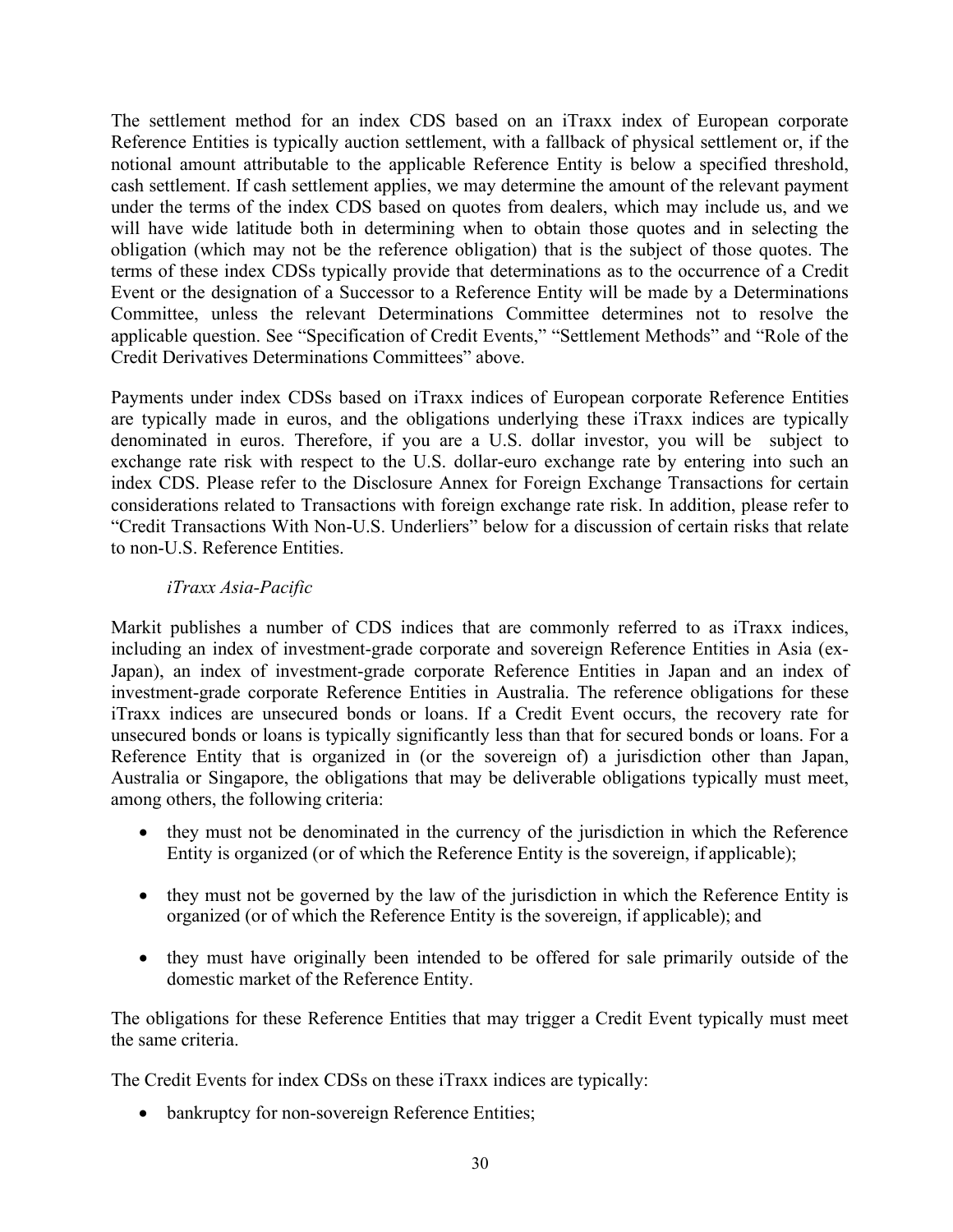- the failure of the Reference Entity to pay obligations for borrowed money when due in an aggregate amount equal to at least USD1 million (or its equivalent in the relevant obligation currency) (or 100 million Japanese yen, in the case of an iTraxx index of Japanese corporate Reference Entities) after the expiration of any applicable grace period (in respect of certain Credit Transactions that are subject to the 2014 Credit Derivatives Definitions as supplemented by the "2019 Narrowly Tailored Credit Event Supplement to the 2014 Definitions" only, in order to trigger settlement, it may be further required for such failure to pay to result from -or result in- a deterioration in the creditworthiness or financial condition of the Reference Entity);
- restructuring of at least USD10 million (or its equivalent in the relevant obligation currency) (or 1 billion Japanese yen, in the case of an iTraxx index of Japanese corporate Reference Entities) in obligations (see "Specification of Credit Events—Restructuring Credit Events" above);
- repudiation/moratorium for sovereign Reference Entities; and
- in respect of 2014 Definitions Transactions only, governmental intervention for Financial Reference Entities.

The settlement method for an index CDS on these iTraxx indices is typically auction settlement, with a fallback of physical settlement or, if the notional amount attributable to the applicable Reference Entity is below a specified threshold, cash settlement. If cash settlement applies, we may determine the amount of the relevant payment under the terms of the index CDS based on quotes from dealers, which may include us, and we will have wide latitude both in determining when to obtain those quotes and in selecting the obligation (which may not be the reference obligation) that is the subject of those quotes. The terms of these index CDSs typically provide that determinations as to the occurrence of a Credit Event or the designation of a Successor to a Reference Entity will be made by a Determinations Committee, unless the relevant Determinations Committee determines not to resolve the applicable question or, in the case of the designation of a Successor, the applicable annex of Reference Entities already reflects a Successor at the time of the Determinations Committee's determination. See "Specification of Credit Events," "Settlement Methods" and "Role of the Credit Derivatives Determinations Committees" above.

Payments under index CDSs based on iTraxx indices of Japanese corporate Reference Entities are typically made in Japanese yen, and the obligations underlying any iTraxx Asia-Pacific index are frequently denominated in a currency other than U.S. dollars. Therefore, if you are a U.S. dollar investor, you will be subject to exchange rate risk with respect to each applicable non-U.S. dollar currency when entering into an index CDS on an iTraxx Asia-Pacific index. Please refer to the Disclosure Annex for Foreign Exchange Transactions for certain considerations related to Transactions with foreign exchange rate risk. In addition, please refer to "Credit Transactions With Non-U.S. Underliers" below for a discussion of certain risks that relate to non-U.S. Reference Entities.

#### *CDX Emerging Markets*

Markit publishes a number of CDS indices of Reference Entities in emerging markets, which are commonly referred to as CDX emerging market indices. These include indices of sovereign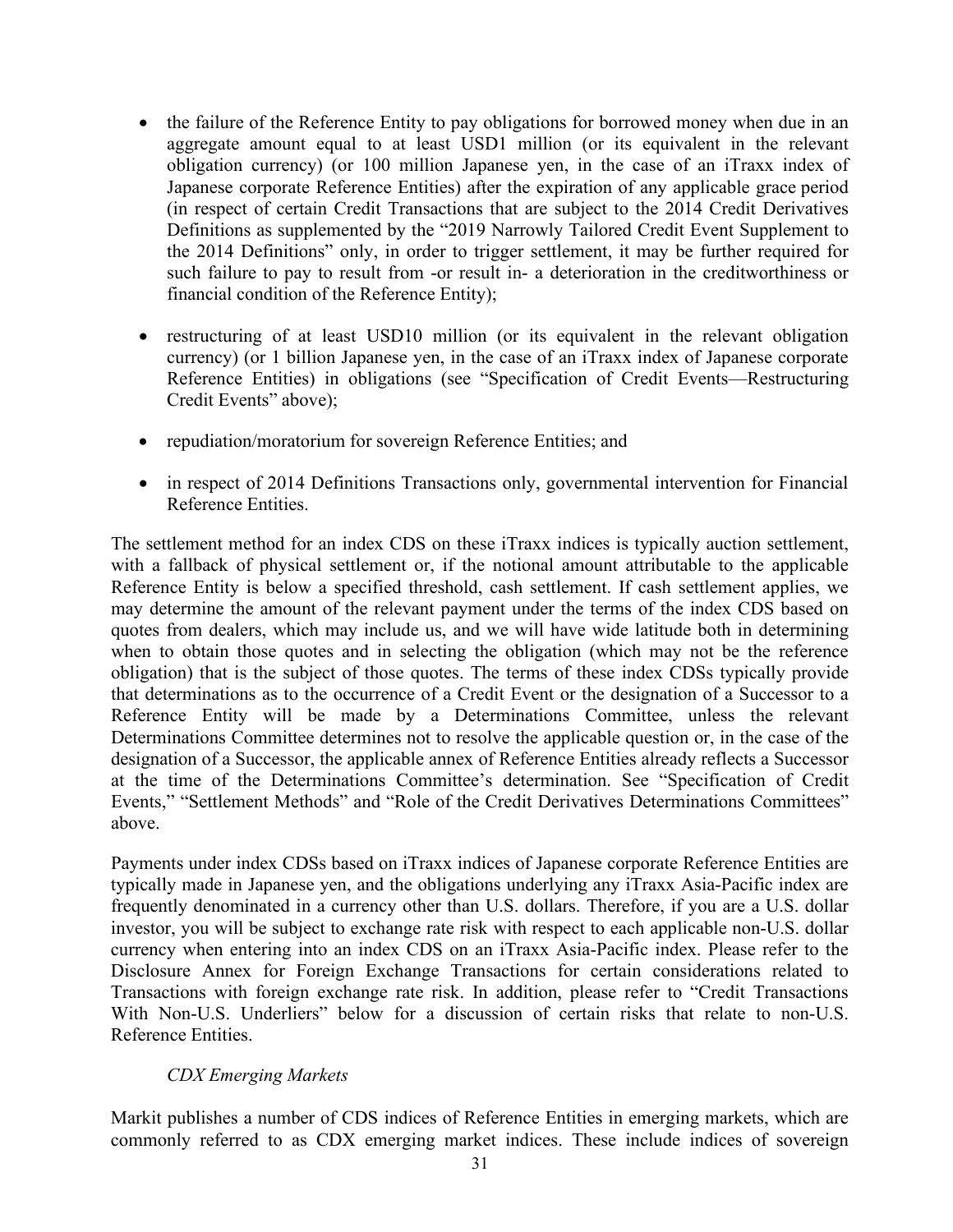Reference Entities and indices of corporate Reference Entities. The reference obligations are typically unsecured bonds (or loans, in the case of Reference Entities in Asia). If a Credit Event occurs, the recovery rate for unsecured bonds or loans is typically significantly less than that for secured bonds or loans. The obligations that may be deliverable obligations typically must meet, among others, the following criteria: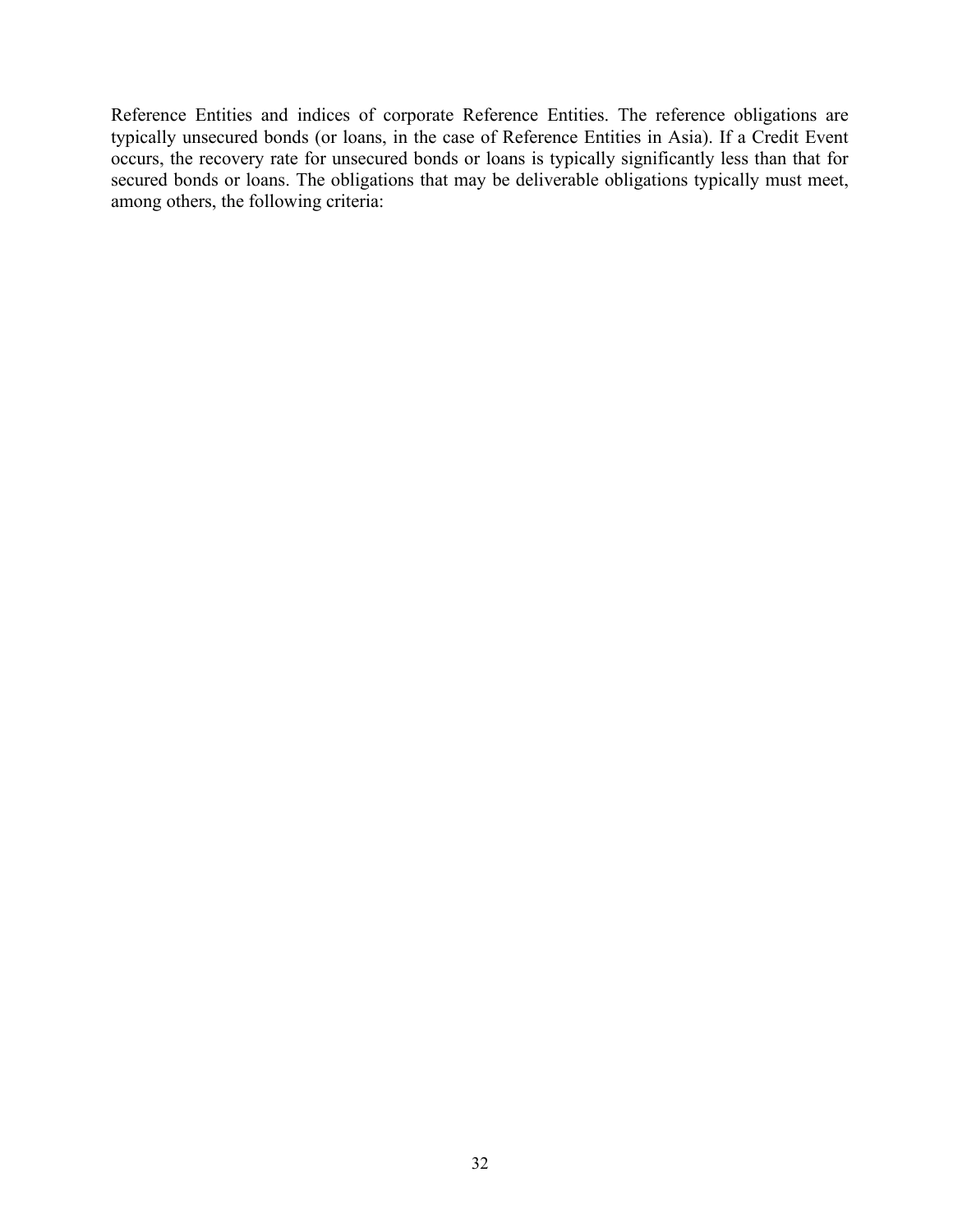- they must not be denominated in the currency of the jurisdiction in which the Reference Entity is organized (or of which the Reference Entity is the sovereign, if applicable);
- they must not be governed by the law of the jurisdiction in which the Reference Entity is organized (or of which the Reference Entity is the sovereign, if applicable); and
- they must have originally been intended to be offered for sale primarily outside of the domestic market of the Reference Entity.

The obligations that may trigger a Credit Event typically must meet the same criteria.

The Credit Events for index CDSs on these CDX emerging market indices are typically:

- bankruptcy for non-sovereign Reference Entities;
- the failure of the Reference Entity to pay obligations for borrowed money when due in an aggregate amount equal to at least USD1 million (or its equivalent in the relevant obligation currency) after the expiration of any applicable grace period (in respect of certain Credit Transactions that are subject to the 2014 Credit Derivatives Definitions as supplemented by the "2019 Narrowly Tailored Credit Event Supplement to the 2014 Definitions" only, in order to trigger settlement, it may be further required for such failure to pay to result from -or result in- a deterioration in the creditworthiness or financial condition of the Reference Entity);
- for Reference Entities other than those organized in Asia, acceleration of at least USD10 million (or its equivalent in the relevant obligation currency) in obligations as a result of a default other than a payment default;
- restructuring of at least USD10 million (or its equivalent in the relevant obligation currency) in obligations (see "Specification of Credit Events—Restructuring Credit Events" above); and
- repudiation/moratorium.

The settlement method for an index CDS on these CDX emerging market indices is typically auction settlement, with physical settlement as a fallback. The terms of these index CDSs typically provide that all determinations as to the occurrence of a Credit Event or the designation of a Successor to a Reference Entity will be made exclusively by a Determinations Committee, unless the relevant Determinations Committee determines not to resolve the applicable question or, in the case of the designation of a Successor, the applicable annex of Reference Entities already reflects a Successor at the time of the Determinations Committee's determination. See "Specification of Credit Events," "Settlement Methods" and "Role of the Credit Derivatives Determinations Committees" above.

The obligations underlying CDX emerging market indices are frequently denominated in a currency other than U.S. dollars. Therefore, if you are a U.S. dollar investor, you will be subject to exchange rate risk with respect to each applicable non-U.S. dollar currency when entering into an index CDS on a CDX emerging market index. Please refer to the Disclosure Annex for Foreign Exchange Transactions for certain considerations related to Transactions with foreign exchange rate risk. In addition, please refer to "Credit Transactions With Non-U.S. Underliers"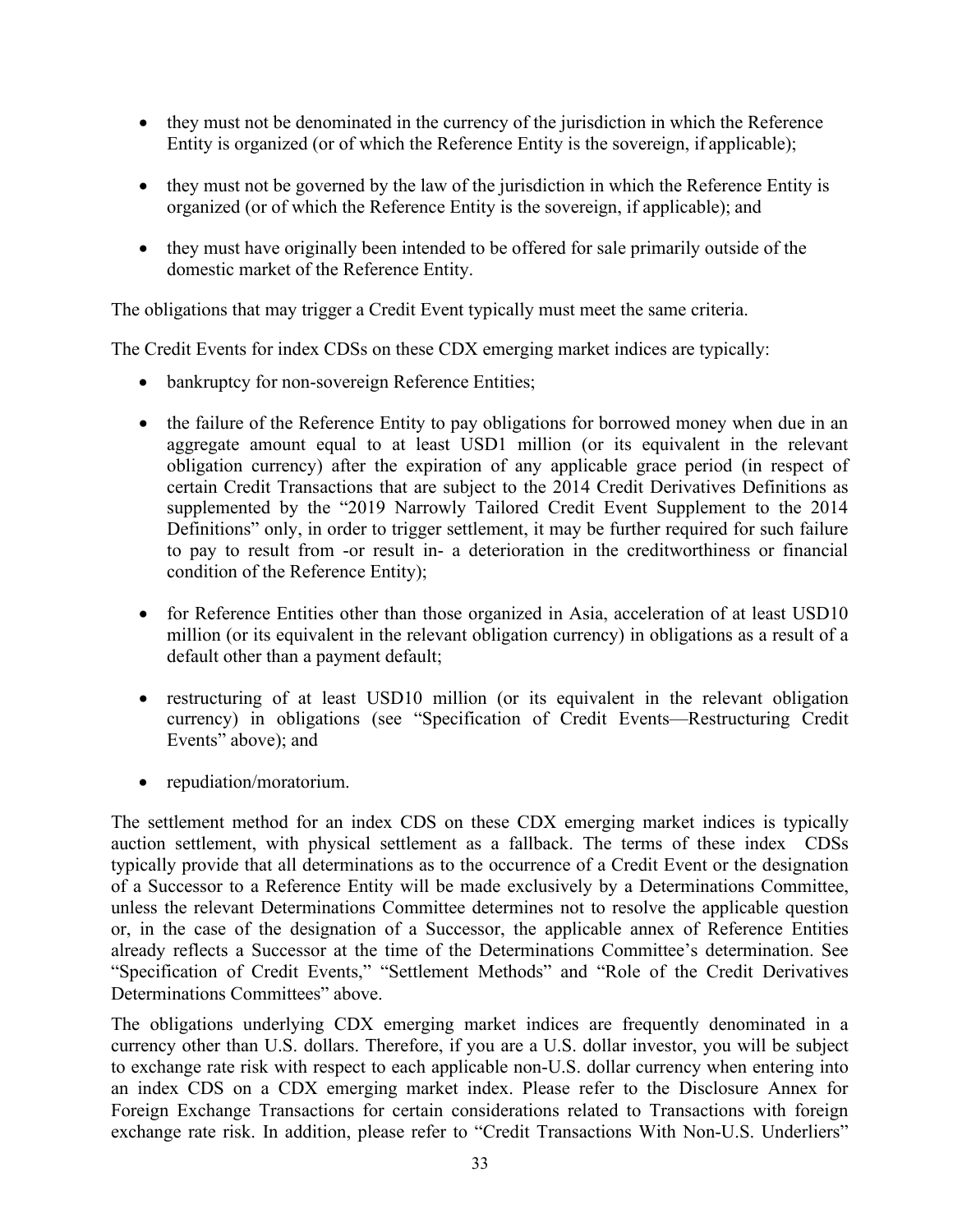below for a discussion of certain risks that relate to non-U.S. Reference Entities.

## *MCDX*

Markit publishes a CDS index of U.S. state and municipal Reference Entities commonly referred to as the MCDX index. The reference obligations may be full faith and credit obligation liabilities, general fund obligation liabilities or revenue obligation liabilities, as specified for each Reference Entity in the applicable annex. See "U.S. State and Municipal Reference Entities" above. The Credit Events and deliverable obligations for an index CDS based on the MCDX index are typically limited to the particular type of reference obligation specified for a given Reference Entity. Credit Events are typically (i) the failure of the Reference Entity to make payments owed under the relevant obligations when due in an aggregate amount equal to at least USD1 million after the expiration of any applicable grace period and (ii) the restructuring of at least USD10 million in relevant obligations. See "Specification of Credit Events—Restructuring Credit Events" above. The settlement method for an index CDS based on the MCDX index is typically auction settlement, with physical settlement as a fallback. The terms of these index CDSs typically provide that determinations as to the occurrence of a Credit Event or the designation of a Successor to a Reference Entity will be made by a Determinations Committee, unless the relevant Determinations Committee determines not to resolve the applicable question. See "Specification of Credit Events," "Settlement Methods" and "Role of the Credit Derivatives Determinations Committees" above.

#### *iTraxx SovX*

Markit publishes a number of CDS indices of sovereign Reference Entities commonly referred to as iTraxx SovX. The reference obligations and Credit Events for an index CDS based on an iTraxx SovX index will differ depending on the Reference Entity. Because the Reference Entities for an index CDS based on an iTraxx SovX index are sovereign entities, the index CDS will be subject to the risks described under "Sovereign Reference Entities" above. The settlement method for an index CDS on an iTraxx SovX index is typically auction settlement, with a fallback of physical settlement or, if the notional amount attributable to the applicable Reference Entity is below a specified threshold, cash settlement. If cash settlement applies, we may determine the amount of the relevant payment under the terms of the index CDS based on quotes from dealers, which may include us, and we will have wide latitude both in determining when to obtain those quotes and in selecting the obligation (which may not be the reference obligation) that is the subject of those quotes. The terms of these index CDSs typically provide that determinations as to the occurrence of a Credit Event or the designation of a Successor to a Reference Entity will be made by a Determinations Committee, unless the relevant Determinations Committee determines not to resolve the applicable question. See "Specification of Credit Events," "Settlement Methods" and "Role of the Credit Derivatives Determinations Committees" above.

# *LCDX*

An index CDS commonly referred to as LCDX is published by Markit and specifies corporate Reference Entities in North America and reference obligations or other deliverable obligations that are first-lien syndicated secured loans.

LCDX transactions may differ from one another in the manner in which they address events that result in a Reference Entity ceasing to have any syndicated secured loans of the relevant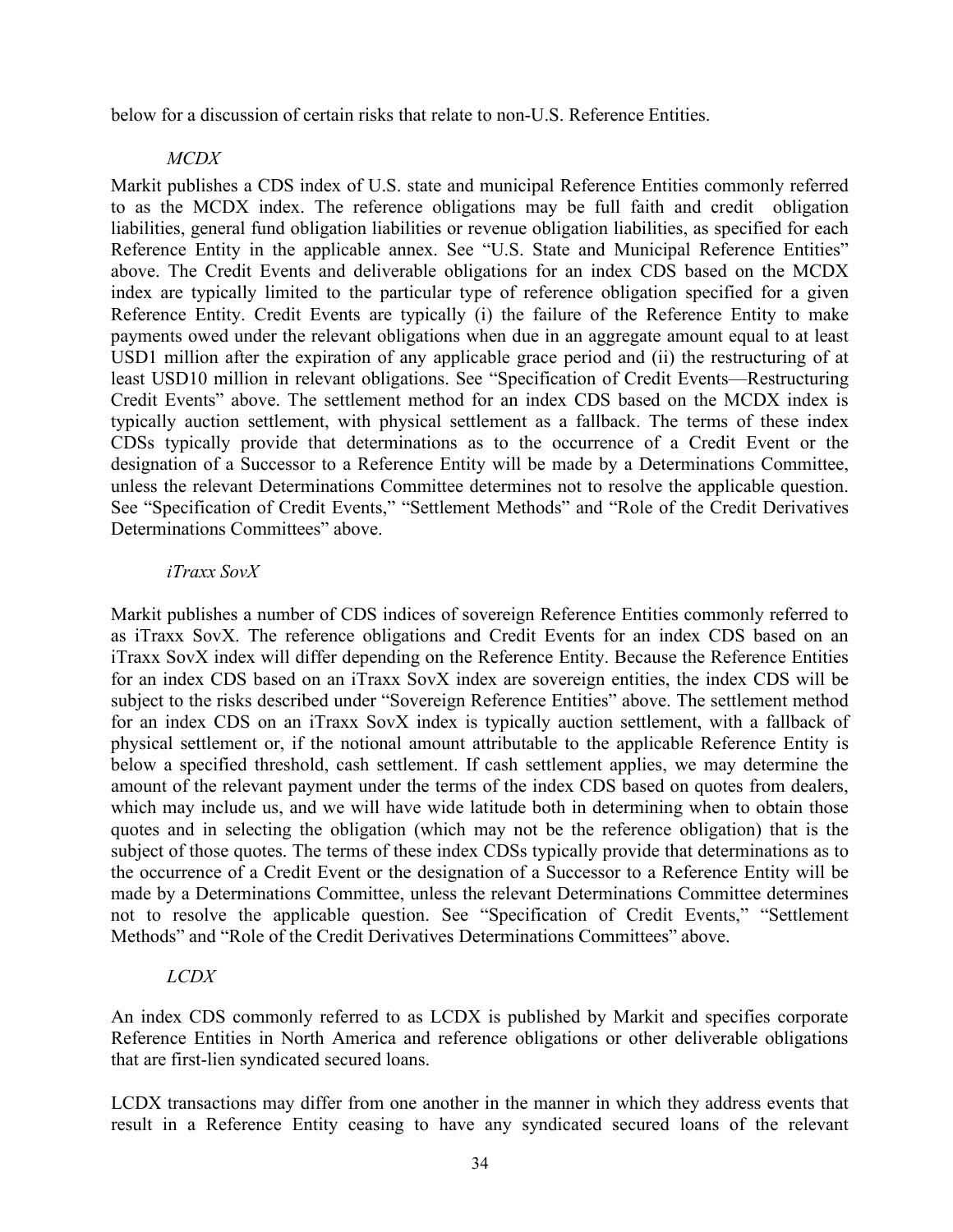designated priority outstanding. Examples of such events include the refinancing or other repayment by the Reference Entity of all of its syndicated secured loans of the designated priority; the release of collateral securing such loans as a result of the Reference Entity's credit rating being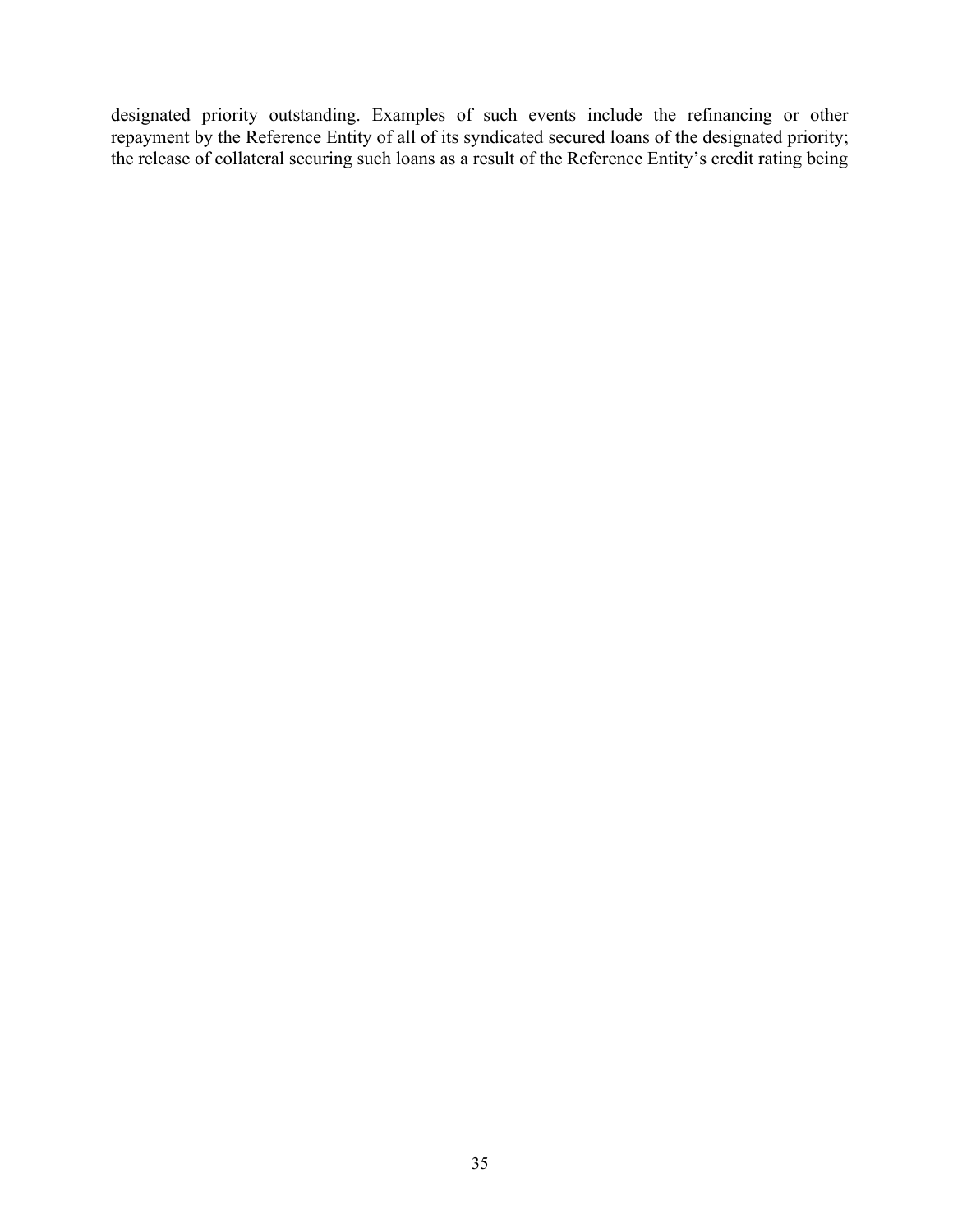upgraded to investment grade; or the refinancing of the Reference Entity's syndicated secured loans through debt incurred by an entity other than the Reference Entity. The discussion below includes references to the "Relevant Secured List," which is a list maintained by a specified publisher (generally, Markit or any appointed successor) that is intended to cover the outstanding loans of each Reference Entity that satisfy the relevant syndicated secured and designated priority characteristics.

- Under certain LCDX transactions, which we refer to as "**legacy LCDX**" transactions, if the Relevant Secured List for a Reference Entity is withdrawn, or if there is no Relevant Secured List for a Reference Entity because it is a Successor, the LCDX transaction will terminate with respect to the affected Reference Entity, and no further payments will be owed by either party, even though the LCDX transaction with respect to the applicable Reference Entity may be in-the-money to one party or the other at that time. If applicable, the possibility that a LCDX transaction may be terminated with respect to a Reference Entity in such an event may make it difficult to value the LCDX transaction, which may adversely affect liquidity with respect to such transaction. LCDX transactions with this termination provision may not provide for the designation of a Successor to the Reference Entity in the event of a refinancing of the original Reference Entity's syndicated secured loans by an entity other than the original Reference Entity, which would increase the likelihood that the termination provision will be triggered. In the case of a tranched LCDX transaction, the removal of a Reference Entity through this termination provision would typically reduce the size of the most senior tranche.
- Certain other LCDX transactions, commonly known as "**bullet LCDX**" transactions, do not automatically terminate in the event that the Relevant Secured List ceases to designate any loans for a Reference Entity. Such LCDX transactions typically contain provisions for the designation of a Successor to the Reference Entity within a specified time period following certain refinancing events that involve the incurrence of syndicated secured loans of the designated priority by an entity other than the Reference Entity (see the discussion relating to modified succession provisions under "Delivery of Loans; Loan CDS" above). However, even for bullet LCDX transactions with these broader successor provisions, it is still possible that events will occur as a result of which there will be no outstanding loans of the Reference Entity that meet the relevant syndicated secured and designated priority characteristics, in which case the protection buyer would not be entitled to any compensation from the protection seller following a Credit Event with respect to that Reference Entity unless the Reference Entity subsequently incurs such loans. If any such event occurs, the protection buyer under the LCDX transaction will be obligated to continue to make coupon payments with respect to the applicable Reference Entity even though the transaction with respect to that Reference Entity may have significantly lessened, or no, value to the protection buyer.

If so provided under the terms of a LCDX transaction, the determination of whether a loan satisfies the relevant syndicated secured and designated priority characteristics may be made by reference to a poll of dealers or, in some cases, by the sole determination of the calculation agent. If we are one of the dealers polled or if we are the calculation agent, we will have no obligation to consider your interests as our counterparty under the LCDX transaction in acting in such capacities. Our determinations in such capacities could affect the index and could adversely affect your Transaction Economics.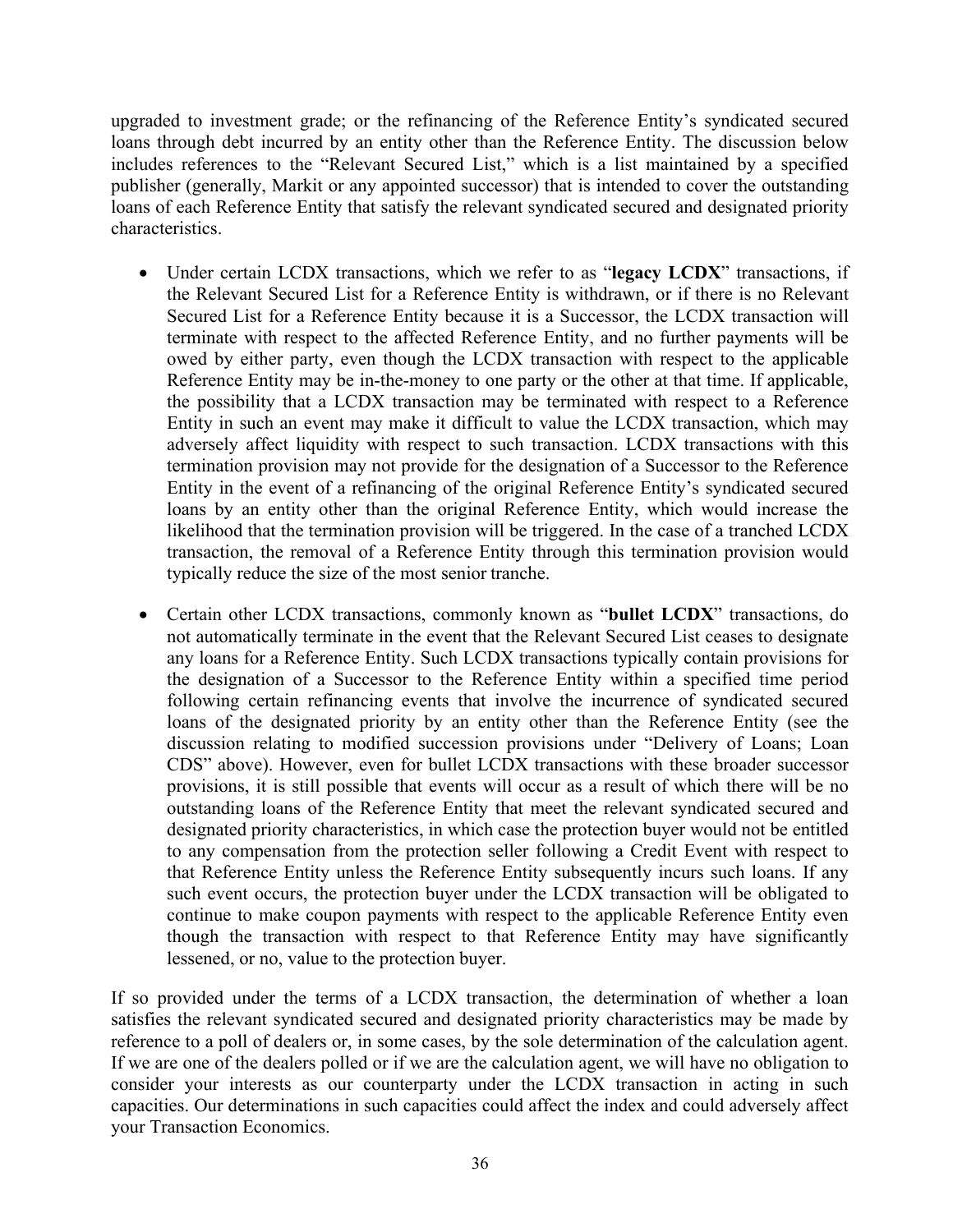The Credit Events for a LCDX transaction are typically bankruptcy and failure of the Reference Entity to pay obligations for borrowed money when due in an aggregate amount equal to at least USD1 million after the expiration of any applicable grace period. See "Specification of Credit Events" above. Legacy LCDX transactions are typically not subject to Determinations Committee resolutions and instead may be triggered following a Credit Event by a Credit Event Notice, a Notice of Publicly Available Information and, if applicable, a Notice of Physical Settlement. LCDX transactions may be settled through a market settlement mechanism governed by rules developed by the index sponsor or any other document incorporated by reference in the LCDX. We may participate in that market settlement mechanism and, if we do, we may take actions that affect your interests without regard to your interests. If that market settlement mechanism does not cover the relevant Reference Entity or has failed, the LCDX terms will provide for a physical settlement. There are particular risks you should understand associated with the settlement of an index CDS in loans. See "Delivery of Loans; Loan CDS" above. The terms of some LCDX transactions may provide for the delivery of certain loans by reference to market practice, which may or may not be settled with respect to a particular loan following a Credit Event. Moreover, LCDX transactions typically provide for the ability to assign loans that could cause the protection seller to assume an outstanding funding commitment. In addition, LCDX transactions typically permit a protection buyer to deliver a participation in a loan that meets the relevant deliverable obligation criteria, without regard to the credit quality of the entity granting the participation.

If a Reference Entity is the subject of a bankruptcy petition, a court may in some circumstances permit proceeds of a post-petition financing called a "rollup debtor-in-possession" facility to be used to repay pre-petition loans of lenders that participate in the debtor-in-possession facility. Debtor-in-possession loans have super-senior priority in bankruptcy, which means that prepetition loans that will be repaid with proceeds of debtor-in-possession loans may have a greater recovery—and, therefore, a greater value—than pre-petition loans that will not be so repaid. Because protection buyers will generally choose to deliver the cheapest-to-deliver deliverable obligations (see "Cheapest-to-deliver Option" above), the approval of a rollup debtor-inpossession facility may adversely affect the recovery rate on LCDX transactions.

Under legacy LCDX transactions, loans of entities other than the Reference Entity may not qualify as deliverable obligations. For such transactions, the existence of a collateral allocation mechanism (or "CAM exchange" provision) under the terms of the relevant credit agreement may adversely affect protection buyers if a Credit Event occurs. If a CAM exchange is triggered (which is likely if a Credit Event has occurred), loans that may have been made to different borrowers in an affiliated group will be combined into a single pool, and each lender will have a proportionate interest in that pool. This interest will represent an obligation of multiple borrowers, but only the portion that is attributable to the Reference Entity will count as a deliverable obligation under the LCDX transaction. As a result, a protection buyer that seeks to physically settle under the LCDX transaction (including by participating in an auction) will be required to deliver a greater principal amount of loans in order to have satisfied its obligation to deliver the relevant principal amount of deliverable obligations.

#### *iTraxx LevX*

Markit publishes a CDS index commonly referred to as iTraxx LevX, which specifies reference obligations that are first-lien secured loans of corporate Reference Entities in Europe. The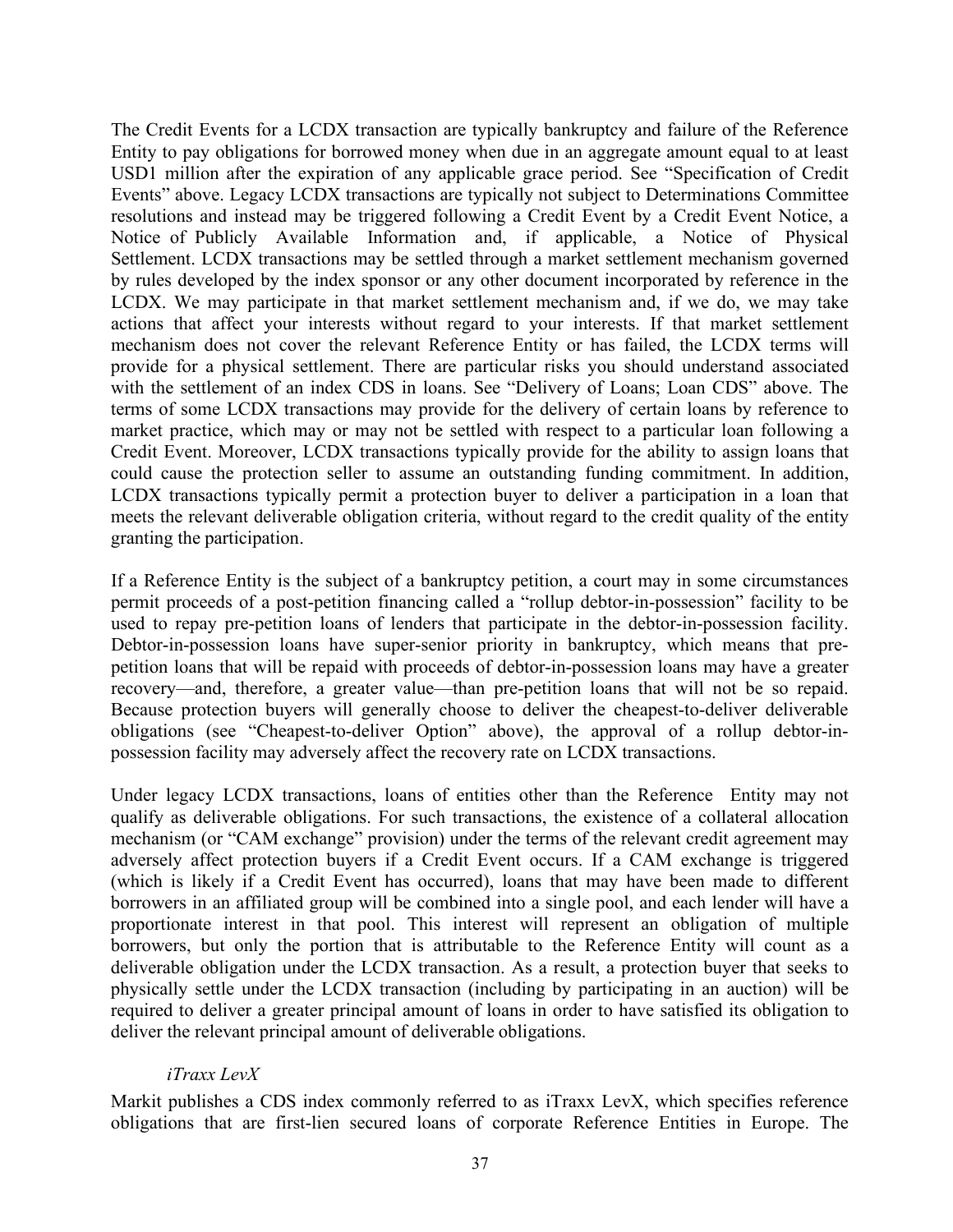reference obligations are defined as specified facilities under a specified credit agreement, together with any other tranche under the same credit agreement that is secured on a pari passu basis by security interests over the same assets as secure one or more of the designated facilities and benefits from the same guarantees as one or more of the designated facilities. The obligor under a given reference obligation at any given time is treated as the Reference Entity at that time. The Credit Events for an index CDS on the iTraxx LevX index are typically:

- bankruptcy of the Reference Entity;
- the failure of the Reference Entity to make payments on reference obligations in an aggregate amount equal to at least USD1 million (or its equivalent in the reference obligation currency) after the expiration of any applicable grace period; and
- restructuring of at least USD10 million (or its equivalent in the relevant obligation currency) in reference obligations. See "Specification of Credit Events—Restructuring Credit Events" above.

If a Credit Event occurs, the obligations that are deliverable obligations must either be reference obligations or obligations that are secured on a basis that is at least pari passu with reference obligations on the same collateral.

If the reference obligations are refinanced, the terms of an index CDS on the iTraxx LevX index typically contain provisions for the selection of substitute reference obligations if certain conditions are met. If all of the reference obligations are repaid or otherwise discharged, in connection with a refinancing or otherwise, and no substitute reference obligations are selected, then the index CDS will automatically terminate with respect to those reference obligations. The possibility of early termination in these circumstances may make valuation of index CDSs based on the iTraxx LevX index difficult and adversely affect their liquidity.

If the reference obligations cease to be secured but remain outstanding and no substitute reference obligations that are secured are selected, the original reference obligations will nevertheless remain reference obligations and will be deliverable obligations in the event of a Credit Event. Any unsecured reference obligations may have a lower value than secured reference obligations would have had.

Index CDSs based on the iTraxx LevX index are typically not subject to Determinations Committee resolutions and instead may be triggered following a Credit Event by a Credit Event Notice, a Notice of Publicly Available Information and, if applicable, a Notice of Physical Settlement. These index CDSs may be settled through a market settlement mechanism governed by rules developed by the index sponsor or any other document incorporated by reference in the index CDS. We may participate in that market settlement mechanism and, if we do, we may take actions that affect your interests without regard to your interests. If that market settlement mechanism does not cover the relevant reference obligations or has failed, the index CDS terms will provide for a physical settlement. There are particular risks you should understand associated with the settlement of an index CDS in loans. See "Delivery of Loans; Loan CDS" above. The terms of some of these index CDSs may provide for the delivery of certain loans by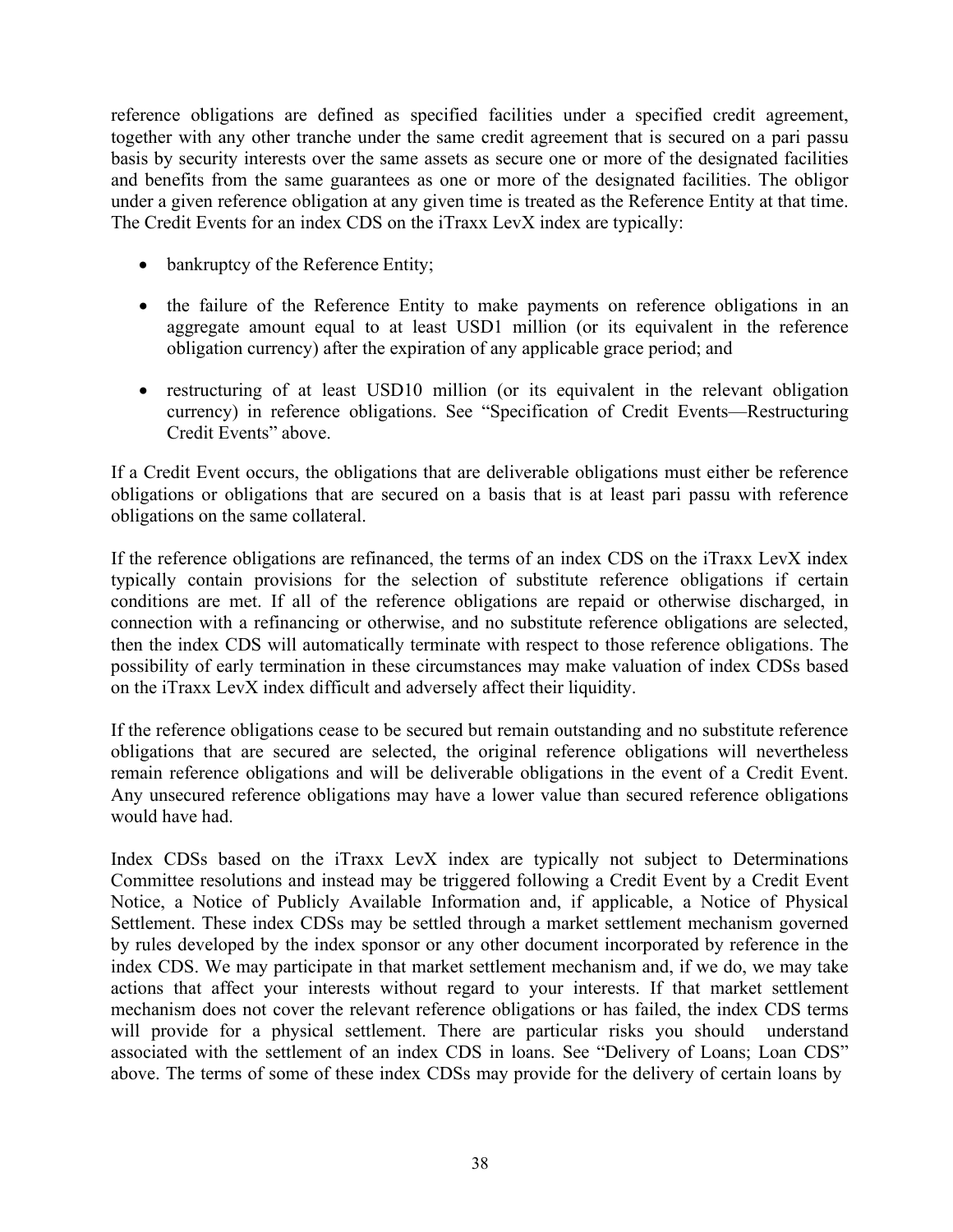reference to market practice, which may or may not be settled with respect to a particular loan following a Credit Event. Moreover, these index CDSs typically provide for the ability to assign loans that could cause the protection seller to assume an outstanding funding commitment.

The obligations underlying the iTraxx LevX index are typically denominated in euros. Therefore, if you are a U.S. dollar investor, you will be subject to exchange rate risk with respect to the U.S. dollar-euro exchange rate by entering into an index CDS on the iTraxx LevX index. Please refer to the Disclosure Annex for Foreign Exchange Transactions for certain considerations related to Transactions with foreign exchange rate risk. In addition, please refer to "Credit Transactions With Non-U.S. Underliers" below for a discussion of certain risks that relate to non-U.S. Reference Entities.

# **CDS Swaption**

A CDS swaption is an option that provides one party with the right, but not the obligation, to enter into a specified CDS, such as a specified index CDS, with the other party at an agreed upon strike price on the specified future exercise date or dates. In a "payer" swaption, the holder of the swaption has the right to enter into a CDS as protection buyer, whereas in a "receiver" swaption, the holder has the right to enter into a CDS as protection seller. In either case, the writer of the swaption has the obligation to enter into the CDS upon exercise by the holder. Swaptions are options and have the risks and characteristics described in Section III.J – "Option Transactions present special considerations" – of the General Disclosure Statement. Common CDS swaptions include CDS swaptions on the Markit-published indices described above under "Index CDS— Markit Indices—CDX North America," "-iTraxx Europe," "-iTraxx Asia-Pacific" and "iTraxx SovX," among others.

If a Credit Event occurs with respect to a Reference Entity after a CDS swaption referencing an index is entered into but prior to exercise of the CDS swaption, the terms of the CDS swaption may provide that, upon exercise of the CDS swaption and entry into the underlying index CDS, the parties will have settlement obligations under the index CDS as though they had entered into the index CDS at the time they entered into the CDS swaption. By contrast, in the case of a CDS swaption referencing a CDS in respect of a single Reference Entity, the occurrence of a Credit Event with respect to such Reference Entity prior to exercise of the CDS swaption will typically be a "knock-out" event that will result in the termination of the CDS swaption without value to the holder. If applicable, the exact dates that are relevant to determining whether a knock-out event occurs will be specified under the terms of the CDS swaption.

In some cases, you may decide to sell a CDS swaption. Selling a swaption may involve substantial risks analogous to entering into an uncovered option. See Section III.J – "Option Transactions present special considerations" – of the General Disclosure Statement. You should be aware that such strategies are inherently risky, depend on a confluence of factors that are difficult to predict and may result in substantial losses.

A payer CDS swaption generally increases in value to the holder as the market spread for the underlying index CDS increases, assuming other relevant factors remain unchanged. The converse is true for a receiver CDS swaption. As with other options, the price of a CDS swaption will reflect both an intrinsic value component, which may be zero, and a time premium component. See Section III.J – "Option Transactions present special considerations" – of the General Disclosure Statement. In addition to the factors that affect the value of the underlying CDS, the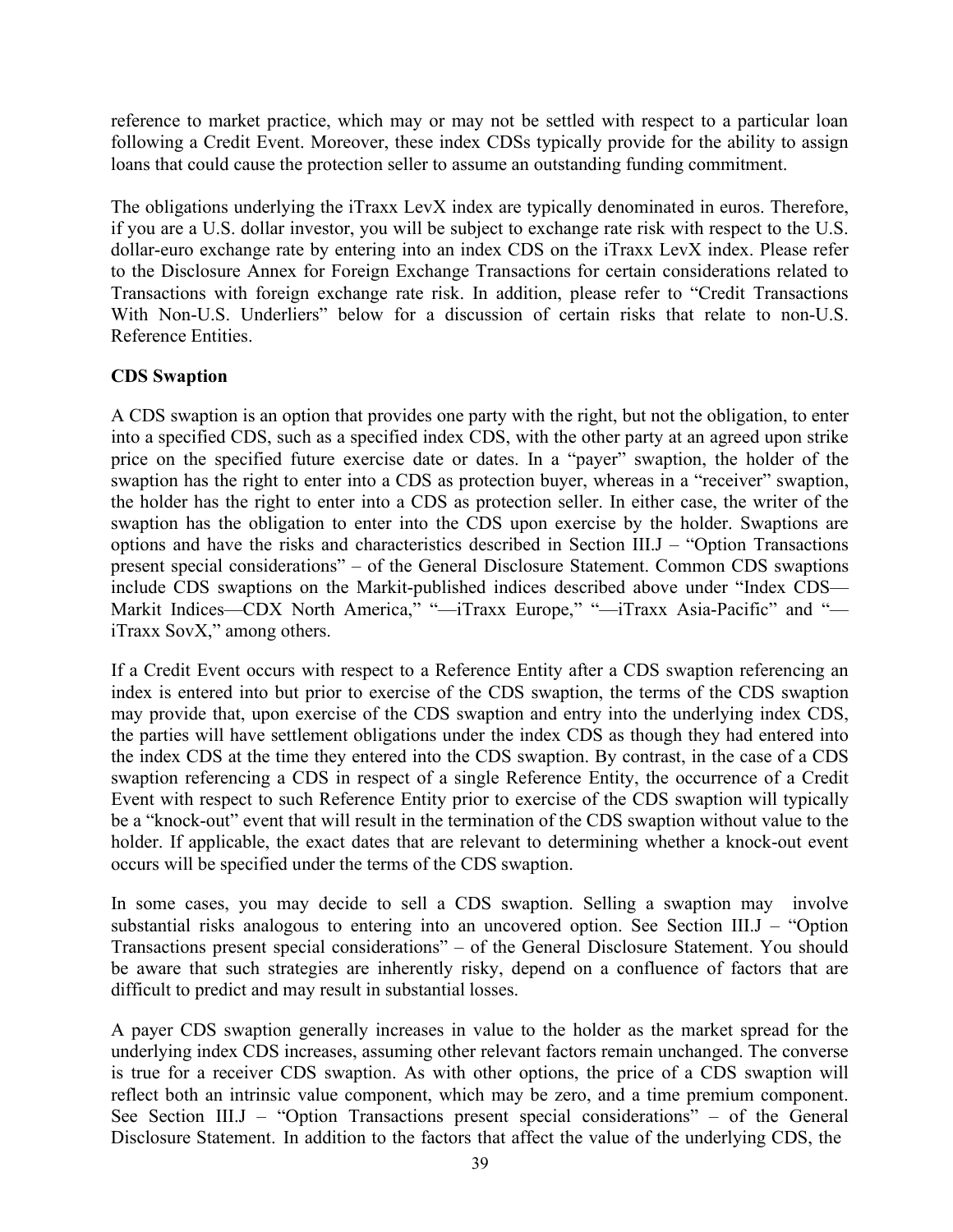value of a CDS Swaption will be affected significantly by the volatility of the underlying index CDS.

An upfront payment may be required from one party to the other upon entry into a CDS in connection with exercise of a CDS swaption. When the parties enter into a CDS upon exercise of a CDS swaption, the upfront payment may be determined by a methodology specified under the terms of the CDS swaption. This methodology may include certain assumptions about discount rates, probability of default and the recovery rate upon default that may have a significant effect on the amount of the upfront payment.

As with other options, a CDS swaption has an exercise style, which may be European, American or Bermudan, and exercise may be subject to various conditions. CDS swaptions on Markitpublished indices typically have a European exercise style. You should review and understand the conditions and requirements for exercising a swaption and the consequences of exercise, as described generally in Section III.J – "Option Transactions present special considerations" – of the General Disclosure Statement.

#### **Nth-to-Default CDS**

An "nth-to-default" CDS is a CDS on a basket of Reference Entities under which the protection seller will be required to make a payment to the protection buyer only with respect to the Reference Entity that, of all the Reference Entities in the basket, is the specified chronological occurrence ("n") to default. For example, if "n" is five, then the protection seller will be obligated to make a payment to the protection buyer only after a Credit Event has occurred with respect to five of the Reference Entities in the basket, and then only with respect to that fifth Reference Entity.

The likelihood of a Credit Event occurring with respect to "n" Reference Entities is affected significantly by the default correlation among the Reference Entities. Accordingly, the value of an nth-to-default CDS at any time will depend significantly on expectations about default correlation at that time, in addition to the valuation factors described above in relation to Credit Transactions generally. Moreover, because of the difficulty of predicting the likelihood that a given number of Reference Entities will default, the value of an nth-to-default swap is subject to "model risk" – i.e., the risk that the model used by a party will fail to accurately predict the likelihood that the applicable number of Reference Entities default, causing hedging or arbitrage strategies based on these models to be unsuccessful and potentially result in significant losses. See "Tranche CDS" above for further discussion of the risks associated with default correlation.

You should carefully review the terms of a proposed CDS relating to: (i) whether and how substitution of a Reference Entity occurs upon certain events such as the determination of a Successor resulting in repetition of a Reference Entity in the basket of Reference Entities or upon an event that results in the protection seller becoming a Reference Entity or an affiliate of a Reference Entity or acquiring all or substantially all of the assets of a Reference Entity; (ii) how events that result in two or more Successors are addressed; and (iii) the manner and order in which defaulting Reference Entities are counted. These terms, as well as the provisions relating to the designation of a Successor, may affect the correlation among the Reference Entities and the number and timing of defaults that are deemed to have occurred.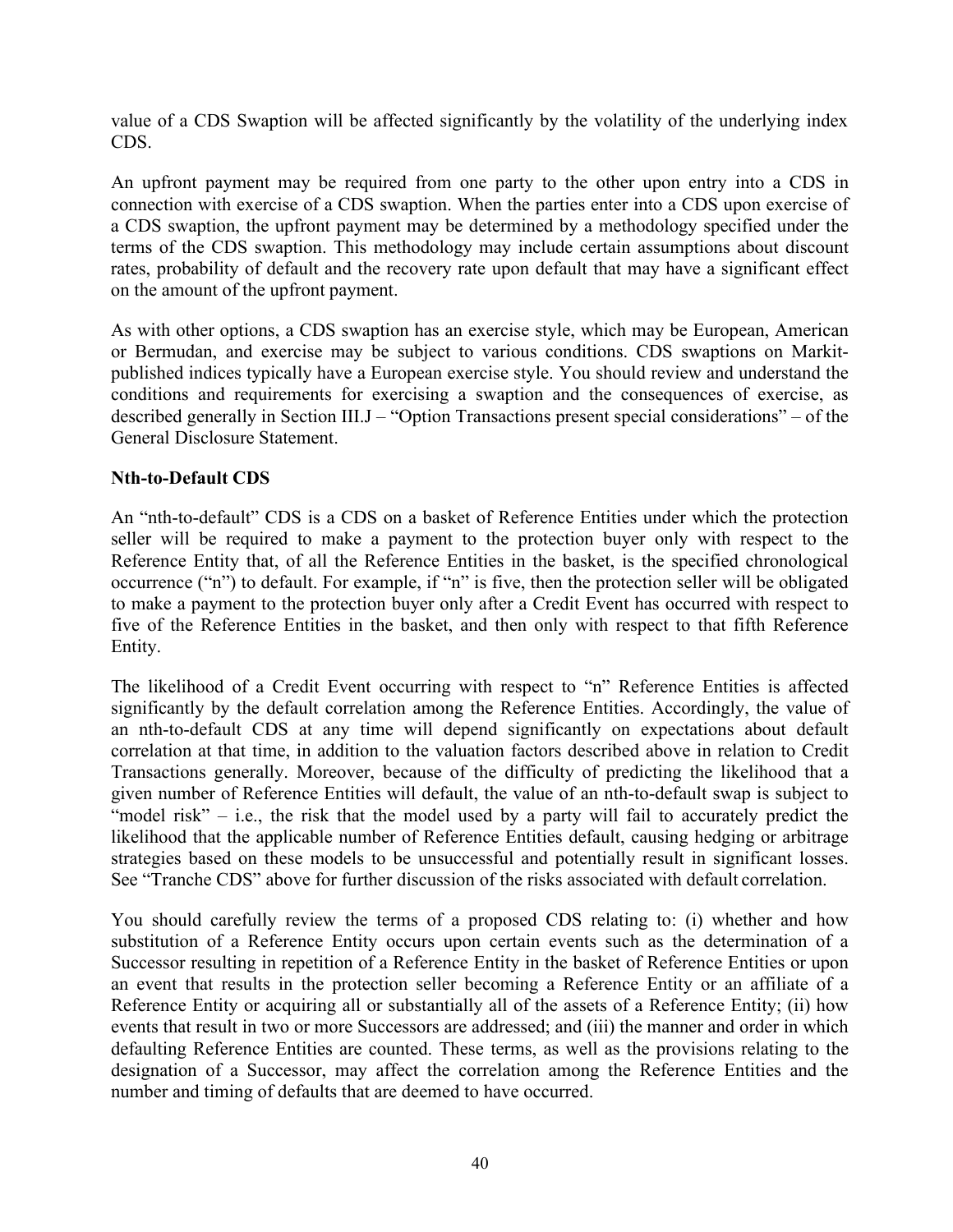### **Credit Transactions With Non-U.S. Underliers**

A Credit Transaction may reference non-U.S. Reference Entities or underlying obligations that are issued by non-U.S. issuers, are governed by the law of a non-U.S. jurisdiction and/or are denominated in a different currency than the notional amount of the Credit Transaction. In any such case, the Credit Transaction will be subject to certain additional risks.

If a Credit Transaction references non-U.S. Reference Entities or underlying obligations that are issued by non-U.S. issuers, the Credit Transaction will be subject to a number of risks, including risks that affect economic conditions generally in the applicable countries. There is generally less publicly available information about non-U.S. issuers that are not subject to the reporting requirements of the Securities and Exchange Commission than there is about U.S. reporting companies, and non-U.S. issuers are subject to accounting, auditing and financial reporting standards and requirements that may differ from those applicable to U.S. reporting companies. These factors may make it more difficult to make an accurate assessment of the creditworthiness of non-U.S. issuers. It is also important to understand the relevant ways in which the legal regime of a non-U.S. jurisdiction differs from that of the United States. These differences may have a significant effect on the recovery on an underlying debt obligation in the event of bankruptcy or reorganization of an issuer. For example, once a bankruptcy or insolvency proceeding has commenced under the laws of certain jurisdictions, it may not be permissible to trade or accelerate the debt of the relevant issuer. Moreover, it may be more difficult to enforce legal rights against a non-U.S. issuer than against a U.S. issuer, as that enforcement may be required to take place in non-U.S. courts.

Conventions relating to Credit Events and deliverable obligations with respect to non-U.S. issuers may be different than conventions with respect to U.S. issuers. For example, CDSs with respect to European corporate Reference Entities typically specify restructuring as a Credit Event but include limitations on the tenor of restructured debt that may qualify as a deliverable obligation. In addition, the terms of the deliverable obligations of non-U.S. issuers may not be standard, and holders of that debt may therefore incur losses that are not reflected in auction settlement. As a result, upon the occurrence of a Credit Event, the payment to a protection buyer under a CDS based on the obligations of a non-U.S. issuer may not fully compensate the protection buyer for the loss in value incurred on any actual debt obligations of that issuer held by the protection buyer.

Furthermore, if a non-U.S. issuer is organized in an emerging market, the Credit Transaction will be subject to the risks described in Section III.M – "Emerging Market Jurisdictions" – of the General Disclosure Statement. If the non-U.S. issuer is a sovereign government, the Credit Transaction will be subject to the risks described above under "Sovereign Reference Entities."

If the notional amount of a Credit Transaction is in a different currency than one or more of the underlying obligations referenced by the Credit Transaction, the currency of the applicable obligation may or may not be converted into the currency of the notional amount for purposes of determining payments under the Credit Transaction. If there is no such currency conversion, currency gains or losses will not be part of the payoff on the Credit Transaction, although disruption events related to the applicable currency may affect the Credit Transaction. If there is such a currency conversion, or if payments under the Credit Transaction are made in a currency other than your principal currency, then the Credit Transaction will have foreign exchange rate risk in addition to the other risks of the Credit Transaction. Delivery of an underlying obligation denominated in a currency that is different from the notional amount of the Credit Transaction will have effects similar to a currency conversion. Please refer to the Disclosure Annex for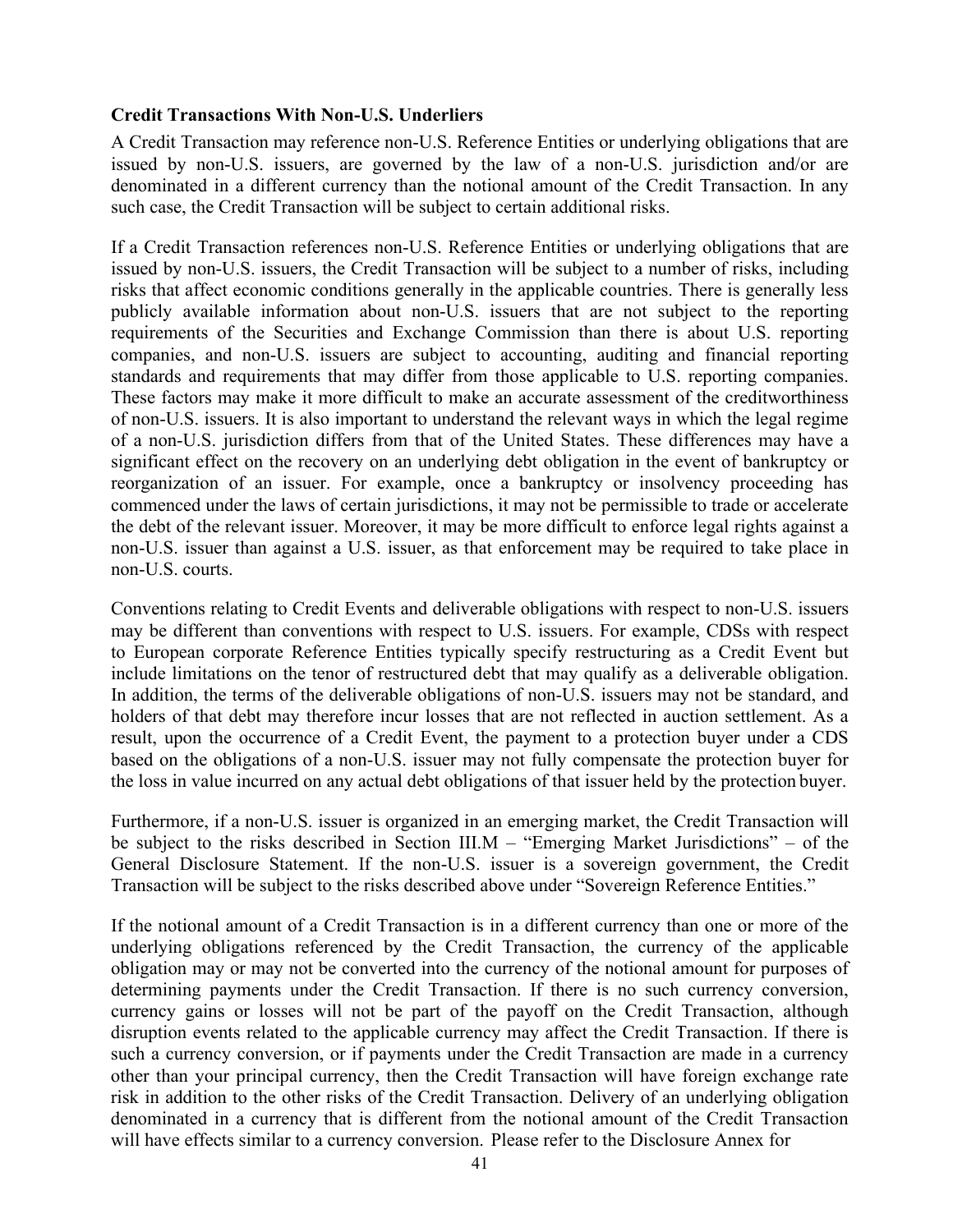Foreign Exchange Transactions for certain considerations related to Transactions with foreign exchange rate risk.

## **Contingent CDS**

A contingent CDS ("**CCDS**") on a single Reference Entity is a Credit Transaction where, if a Credit Event occurs with respect to the Reference Entity during the relevant time period, the protection seller will make a payment or payments to the protection buyer based on one or more hypothetical derivative transactions (each, a "**Reference Derivative**") with hypothetical terms specified in the CCDS. A protection buyer under a CCDS generally uses CCDS to hedge counterparty exposure under actual derivative transactions it has entered into by specifying Reference Derivatives with terms substantially similar to those actual derivatives and the actual counterparty to those actual derivatives as the Reference Entity. However, CCDS do not relate to actual derivatives entered into by a protection buyer and may specify entirely notional Reference Derivatives, or a Reference Entity that has no derivative transactions with that protection buyer. If your objective in entering into a CCDS is to hedge counterparty exposure under actual derivative transactions you have entered into with the Reference Entity, you should understand the limitations of a CCDS for that purpose, including the fact that the failure of the Reference Entity to make one or more payments under those actual derivative transactions may not, by itself, constitute a Credit Event under the CCDS. See "No assurance that you will achieve your hedging or other objectives" above.

Settlement of the CCDS following a Credit Event is typically based on a valuation of the Reference Derivatives and the amount that would be payable to the party identified as the "Exposed Party" (e.g., the floating rate payer under an interest rate swap) by the party identified as the "Other Party" (e.g., the fixed rate payer under an interest rate swap), if positive, or vice versa, if negative, as if all the Reference Derivatives were terminated and a termination payment were owed pursuant to the terms of the Reference Derivative. The determination of that valuation will typically be based on, unless the parties otherwise agree, mid-market quotations (generally disregarding credit risk) provided by leading dealers in the relevant market for the Reference Derivative (which may include us) or, in some cases, by the sole determination of the calculation agent (which may be us). You should understand that there may be little or no liquidity, and therefore willingness to provide quotations, for the Reference Derivatives, and the Reference Derivative, just like any other Covered Derivative, may be difficult to value. See "III. Material Risks – B. Transactions involve liquidity risks" and "I. It may be difficult or impossible to establish the value of a Transaction" in the General Disclosure Statement. A CCDS is described as "contingent" because it will have value to the protection buyer upon the occurrence of a Credit Event only if the Reference Derivative has a positive value from the perspective of the Exposed Party at that time.

The value of a CCDS will depend on a number of complex and potentially interrelated factors, including the actual or perceived creditworthiness of the Reference Entity and the valuation of the underlying Reference Derivatives. For example, it is possible that the Reference Derivatives have interest rate Underliers, which may make those Reference Derivatives more or less valuable depending on whether interest rates are increasing or decreasing. It is possible that an increasing or decreasing interest rate environment may mean that certain types of Reference Entities, such as financial institutions, become more or less creditworthy, which could offset or exacerbate any losses or gains on the CCDS attributable to the Reference Derivatives. If there is a correlation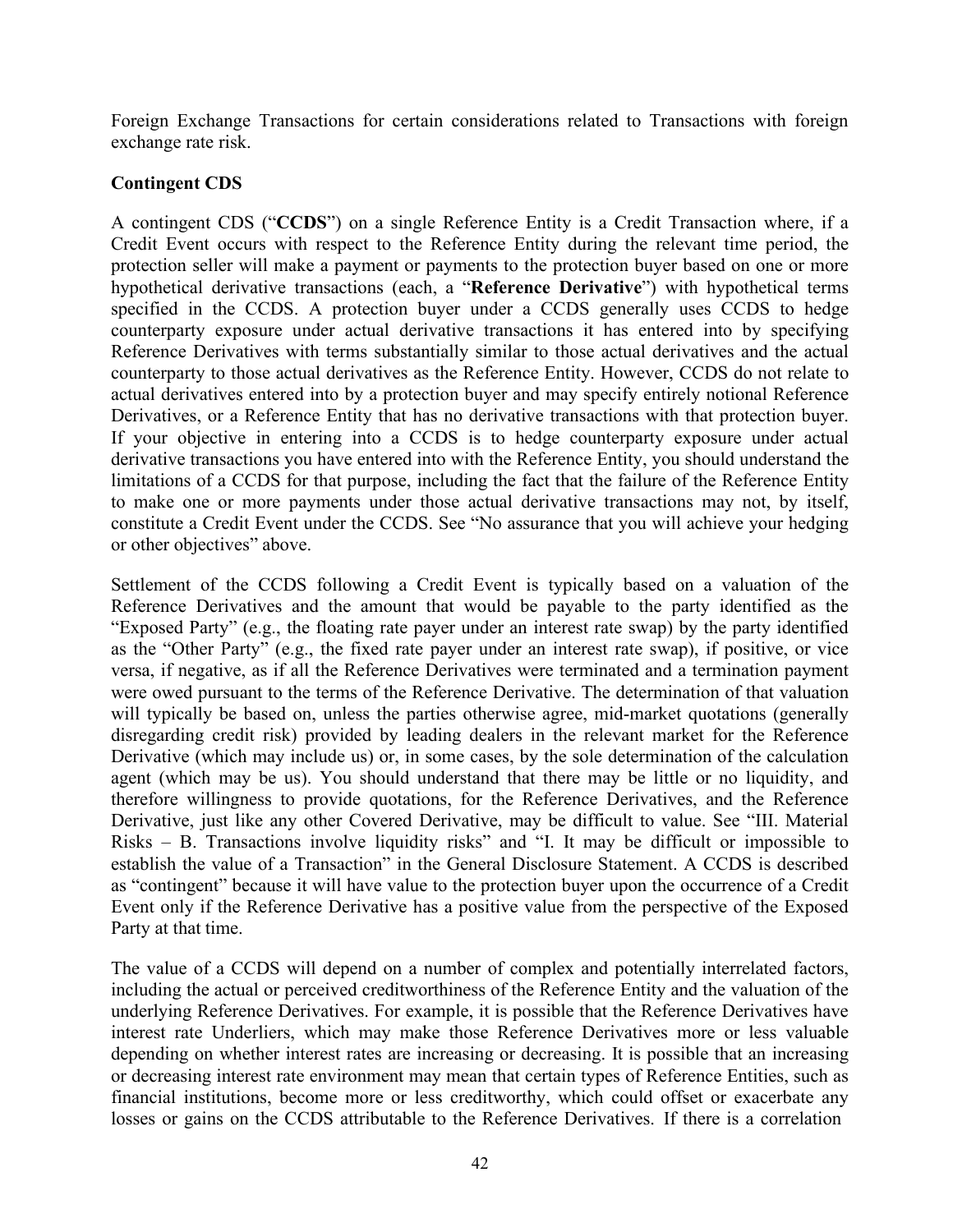between the value of the Reference Derivatives and the Reference Entity, the CCDS valuation will be affected by that correlation.

CCDS involve a number of important risks you should understand, including:

- There may be material conflicts of interest in valuing the Reference Derivatives. We may use CCDS to hedge our counterparty exposure under actual derivatives we have entered into with other market participants. If our counterparty defaults on those derivatives, our recovery will depend on (i) the valuation of those actual derivatives and (ii) the recovery rate generally against our counterparty and particularly under those derivatives. As a result, we will be motivated to maximize the valuation of the Reference Derivative following a Credit Event and, unlike other Credit Transactions, there may be no marketbased auction to provide a market-tested basis for settlement. In addition, our exposure under any actual derivatives we have entered into may be secured, in which case we may be able to recover some or all of the losses we incur under those derivatives, in addition to the settlement payments under the CCDS we collect for the Reference Derivatives.
- Reference Derivatives may be illiquid or difficult to value. Unlike an auction settlement for other Credit Transactions, where the settlement payment following a Credit Event is based upon a market-wide auction, Reference Derivatives are typically valued on a limited dealer poll. In some cases, the valuation of those Reference Derivatives may be based solely on the discretion of the calculation agent (which may be us). If the Reference Derivatives are not liquid or simple to value, a dealer poll or the calculation agent may not provide an accurate valuation of those Reference Derivatives and therefore could result in greater losses to you upon settlement of the CCDS.
- Because the CCDS value will be based on both the value of the Reference Derivative and the actual or perceived creditworthiness of the Reference Entities, CCDS may be difficult to value. There may be complex correlations between the underlying Reference Derivatives and the relevant Underliers and the Reference Entities themselves. Valuation of the CCDS for purposes of any early termination of the CCDS, or periodic posting of margin or collateral, may be difficult or impossible to establish. Accordingly, we may have the ability to make valuation decisions you may not agree with which could result in losses or funding risk to you.

A CCDS on an index is comparable to a CDS on the relevant index (see the description above under "Index CDS"), except that the typical settlement procedures for an index CDS following a Credit Event with respect to an underlying Reference Entity will not apply and, instead, the protection buyer under the index CCDS will typically have the option to enter into the Reference Derivative with the protection seller with a notional amount equal to the amount that the protection seller would have had to pay under an index CDS following auction settlement. Therefore, an index CCDS may be thought of as a basket of contingent swaptions on the Reference Derivative, with a Credit Event with respect to an underlying Reference Entity as a trigger to exercise. If the protection buyer exercises its option and the parties enter into the Reference Derivative, each party will be required to pay to the other any amounts that would have become due under the Reference Derivative between a deemed determination date for the Credit Event and the date of entry into the Reference Derivative, but no other amounts that previously became due under the Reference Derivative will be owed by either party. The fallback settlement mechanism for an index CCDS is typically settlement in the manner described above for a CCDS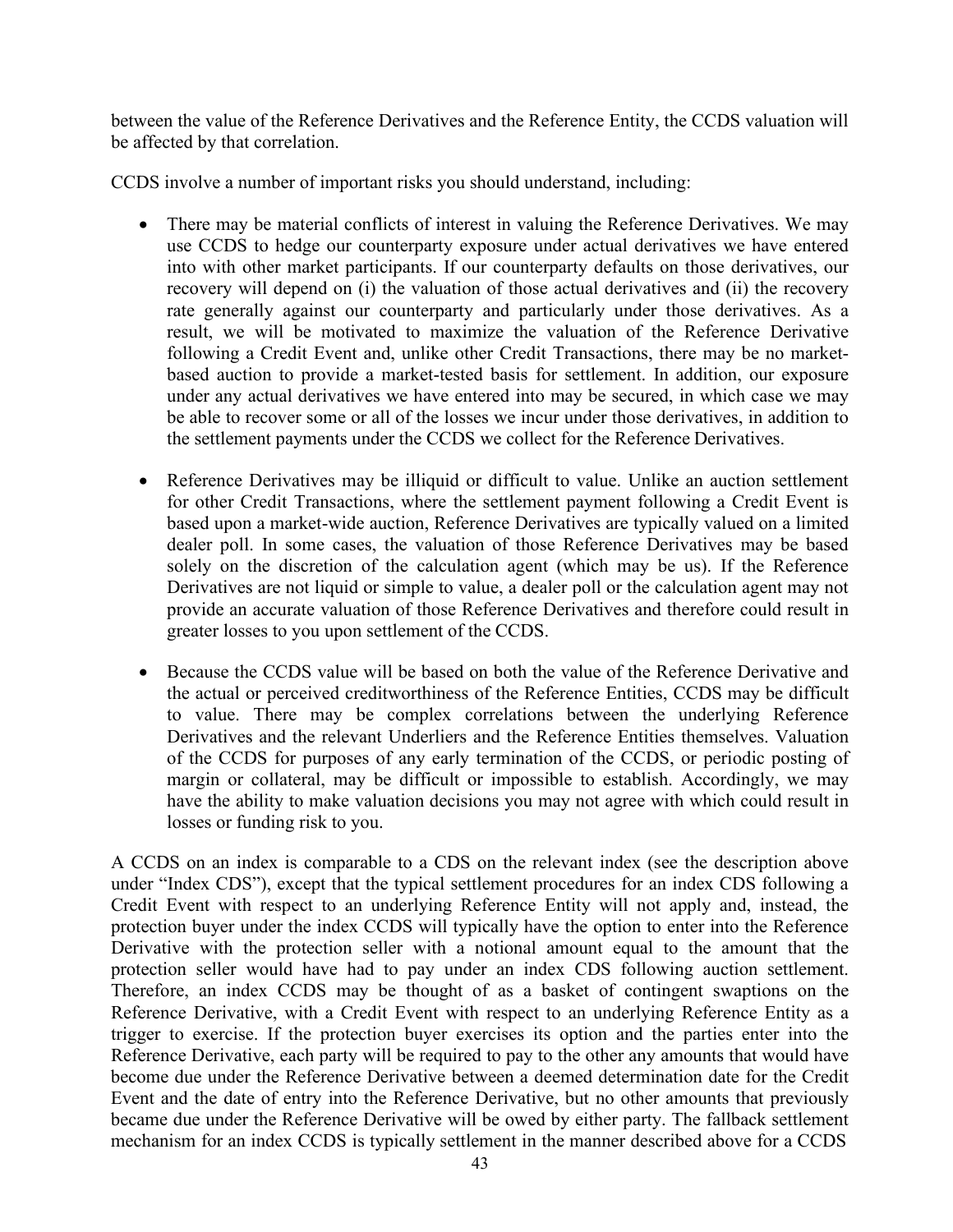on a single Reference Entity. The protection buyer under an index CCDS typically pays the entire amount owed by it under the index CCDS upon entry into the transaction (other than any amounts owed under the Reference Derivative if it enters into the Reference Derivative) and does not pay any periodic coupon.

An index CCDS will be subject to the risks described above for an index CDS under "Index CDS," as well as the risks described above for a CCDS on a single Reference Entity. If your objective in entering into an index CCDS is to hedge counterparty risks under actual derivative transactions you have entered into, the caveat stated above about the effectiveness of that hedge with respect to a single Reference Entity applies with even more force in the case of an index CCDS, because the exposure represented by the underlying index is likely to be an inexact approximation, at best, of any actual exposure you may have.

# **Preferred CDS**

Preferred CDSs are CDSs that include preferred securities within the obligations covered by the CDS and specify reference obligations that are preferred securities. Preferred securities are typically defined to include preferred equity securities as well as hybrid instruments in the form of subordinated debt securities that provide for the deferral of interest and meet rating agency criteria for at least partial treatment as equity. The preferred securities may be issued directly by the Reference Entity or by a related trust preferred issuer, and Credit Events may include failure to pay a relevant obligation by the Reference Entity or by such related trust preferred issuer. Furthermore, the obligations of a related trust preferred issuer may qualify as deliverable obligations. Because preferred securities are subordinate in right of payment to senior debt obligations and, if applicable, subordinated debt obligations, the recovery rate in the event of a Credit Event for preferred CDS may be very low and may be zero.

In addition to failure to pay and bankruptcy, preferred CDS typically specify a "deferral of payment" Credit Event, which may be triggered if, following the expiration of any applicable grace period, the Reference Entity or any related trust preferred issuer fails to pay a dividend or other distribution exceeding a specified threshold amount on the scheduled payment date, or pays such dividend or distribution in additional securities rather than cash. A deferral of payment Credit Event may occur even if the issuer of the preferred securities has the legal right not to make the relevant payment on the scheduled payment date or to make such payment in securities rather than cash.

Preferred CDSs are typically physically settled. See the discussion under "Settlement Methods – Physical settlement" above regarding the potential difficulty in obtaining the relevant deliverable obligation for purposes of physical settlement, which may be heightened in the case of preferred securities. If a Credit Event occurs and the protection buyer is unable to deliver a preferred security, including because the Reference Entity or related trust preferred issuer has no preferred securities outstanding, the protection buyer may be required to deliver an obligation with a higher priority (and, therefore, higher market price) than a preferred security.

# **Index Skew Credit Transaction**

An index skew Credit Transaction is a combination of (i) an index CDS and (ii) individual CDSs on the Reference Entities included in the index underlying the index CDS (the "**component CDSs**"). The party that is the protection seller under the index CDS is the protection buyer under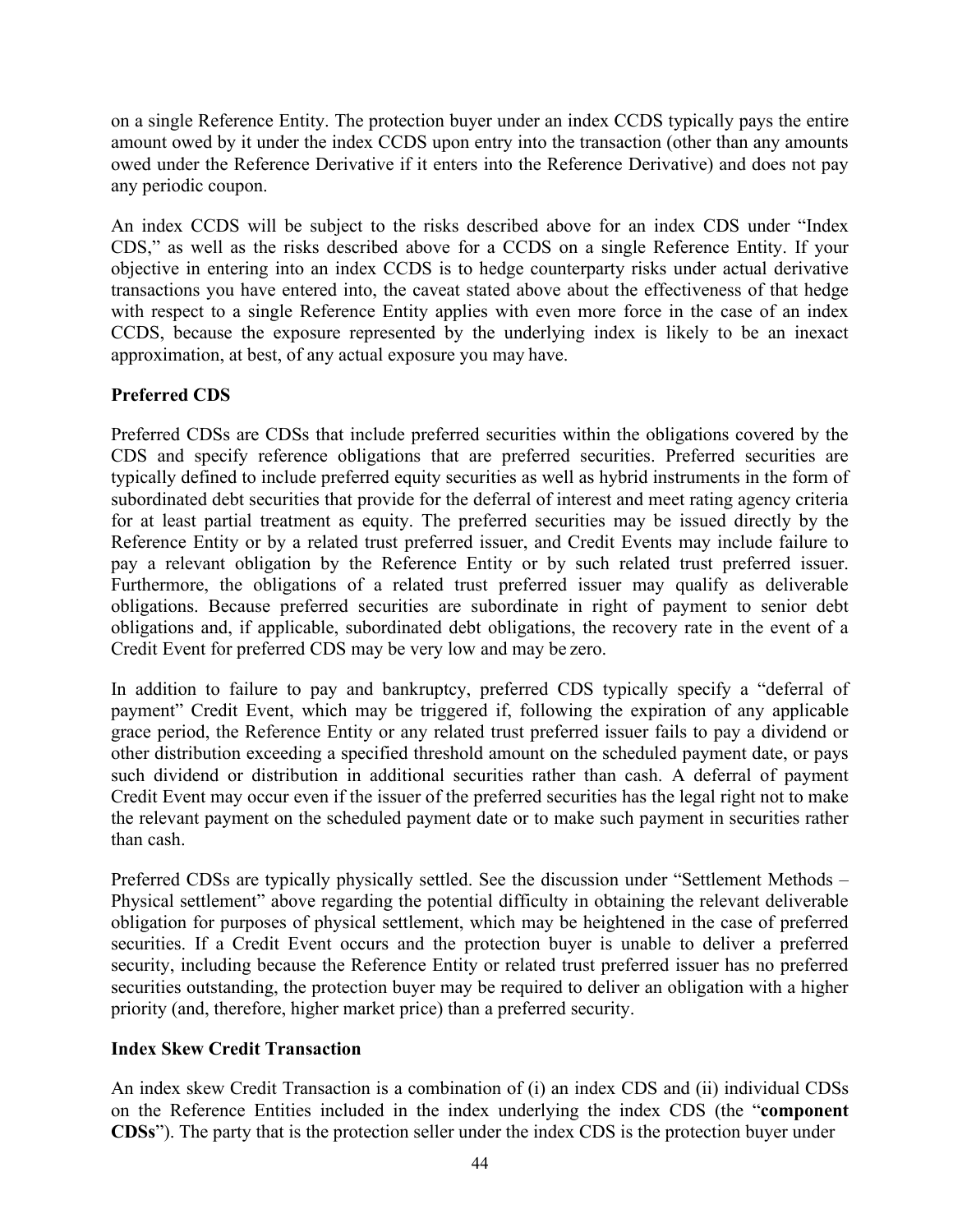the component CDSs, and vice versa. The value of the combined positions reflects the difference (the "**skew**") between the value of the index CDS and the aggregate value of its component CDSs.

The value of an index CDS may differ from the aggregate value of its component CDSs for several reasons, including:

- differences in liquidity and other characteristics in the markets for the index CDS and the component CDSs;
- differences in relevant terms of the index CDS and its component CDSs;
- factors that affect the activities of arbitrageurs; and
- changes in the default correlation among the Reference Entities included in the index (see "Tranche CDS" above for a discussion of default correlation).

Liquidity differences may make a greater contribution to skew during periods of heightened volatility, as the value of the more liquid instrument(s) may change more quickly than the value of the less liquid instrument(s). Furthermore, during periods when transaction costs (such as funding costs and bid-ask spreads) to market participants increase, skew may become greater, as the increased transaction costs may reduce the activities of arbitrageurs. Arbitrageurs are market participants that seek to profit from the skew and, in the process, tend to reduce it.

See "Index CDS" above for a discussion of certain characteristics and risks of an index CDS and Section III.N of the General Disclosure Statement – "Combination Transactions" for a discussion of certain risks associated with entering into a combination of Transactions, such as an index skew Credit Transaction.

#### **Total Return Swap**

A total return swap ("**TRS**") on an Underlier that is a bond, loan or index of bonds or loans is a Credit Transaction that transfers the return on a specified Underlier from one party (the "**seller**") to the other (the "**buyer**"). The return is generally determined based on changes in the price or level of the Underlier from an initial price or level (as defined under the terms of the TRS) to a price or level observed on one or more valuation dates. Payments under this "Underlier leg" of the TRS are made by the seller if the return is positive and by the buyer if the return is negative. Such payments may be due only once upon the termination of the TRS (if there is only a single, final valuation date), or periodically during the term of the TRS following each interim valuation date. In addition, a TRS generally will include a "financing leg" under which the buyer will make periodic payments to the seller at a specified fixed or floating rate (which may be specified as the sum of a spread plus a benchmark rate, such as a LIBOR rate, that is reset periodically). If the financing leg is based on a floating rate, the buyer will have exposure to fluctuations in that rate in addition to fluctuations in the price or level of the Underlier. The words "total return" indicate that the TRS passes through 100% of the percentage change in the price or level of the Underlier, but not necessarily that the Underlier leg will match the economics of direct ownership of the Underlier or its constituents. For example, if the Underlier is a price return index, it will reflect only the price performance of its constituents and will not reflect coupon payments or reinvestment of redemptions.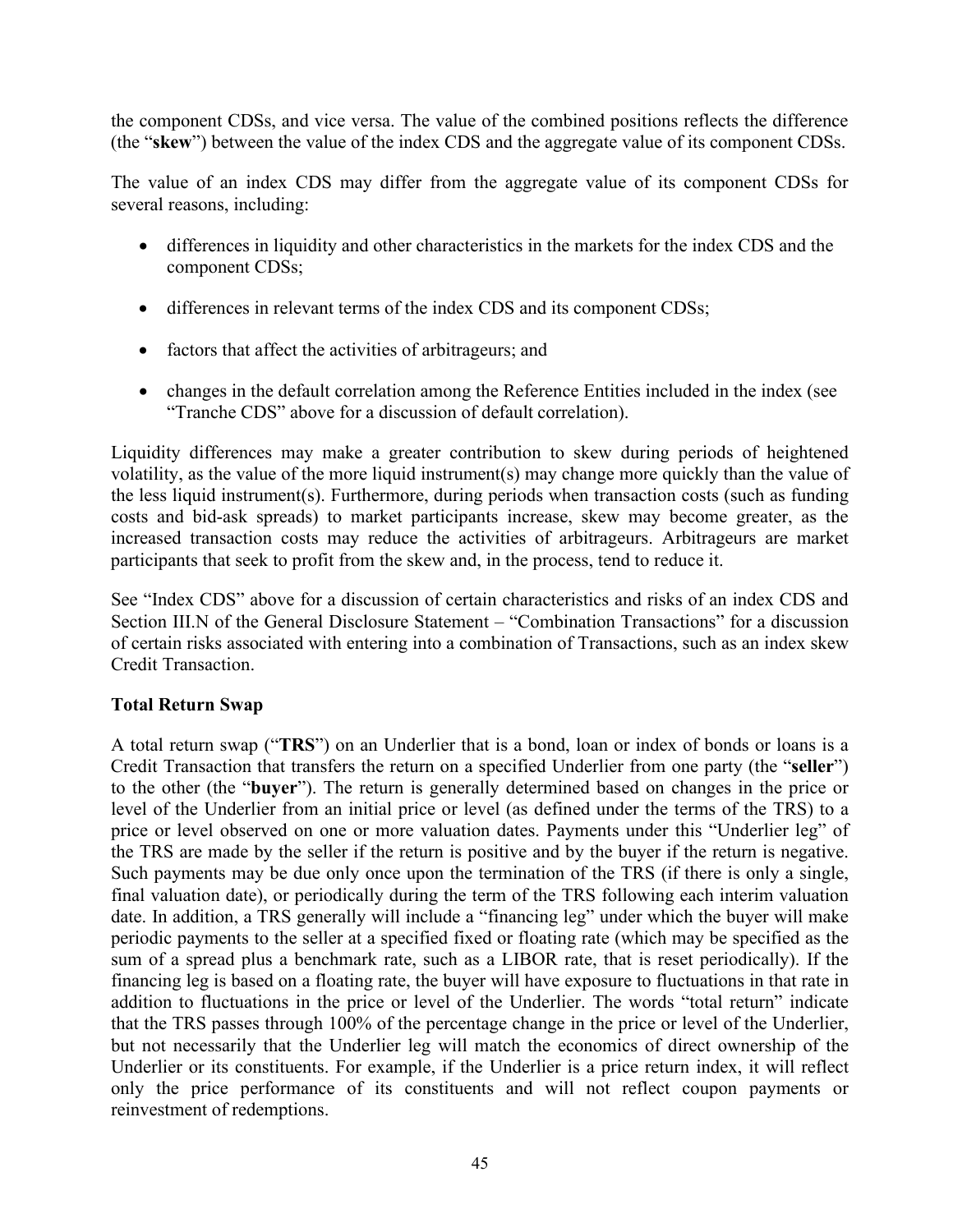Payments under the TRS will be determined by reference to a specified notional amount. The notional amount may or may not be reset on interim valuation dates.

Please refer to the Disclosure Annex for Interest Rate Transactions for certain considerations relevant to the financing leg of a TRS. You should note whether payment dates under the Underlier leg and the financing leg of a proposed TRS coincide and consider the possibility that differences may arise due to business day conventions and disruption events. The interest rate paid or payable under the financing leg may differ from the rate at which either of the parties to the TRS may fund itself.

The TRS may provide that one or both of the parties has an optional early termination right. Early termination will result in the designation of a final valuation date, which will be used to determine the final payment. The terms of the TRS may specify that a break fee is payable upon early termination. In evaluating a TRS in which your counterparty has an optional early termination right, you should assess the potential magnitude of termination payments and your ability to pay them at the appropriate time.

Please refer to Section II.F of the General Disclosure Statement – "The economic return of a Transaction may not be the same as owning the Underlier".

Certain events may occur with respect to the Underlier that may result in the price or level of the Underlier being determined, for purposes of calculating one or more payments on the TRS, on a different date or in an alternative manner than expected or may result in early termination of the TRS. Such events may include cancellation of an Underlier that is an index by the index sponsor or failure of the price or level of the Underlier to be published on a valuation date. Upon the occurrence of certain events with respect to an Underlier, if the terms of the swap so provide, the price or level of the Underlier on a relevant valuation date may be determined based on a poll of certain specified dealers ("primary dealers") or pursuant to an auction in which these primary dealers are participants. If an Underlier that is an index is cancelled, in certain circumstances a successor index may be substituted for the original index. If so provided under the terms of the TRS, the selection of a successor index may be subject to the agreement of certain primary dealers.

Prices of bonds and loans are typically not as readily observable as prices of equity securities traded on an exchange. Any published price of bonds or loans or published level of a bond or loan index may be based on a poll of major dealers.

We may be a primary dealer under the TRS and, in that capacity, may take actions that affect certain determinations under the TRS, as described above. Moreover, we may be one of the market participants polled for purposes of calculating the price or level of the Underlier, and we may be a member of a committee governing the rules by which an Underlier that is an index is composed and calculated. In acting in these capacities, we will have no obligation to consider your interests as our counterparty under the TRS. Our determinations in these capacities could affect the price or level of the Underlier and could adversely affect your Transaction Economics.

The constituents of an Underlier that is an index may be subject to rebalancing on a periodic basis. The rules governing the index may specify how the index level is calculated if any of the underlying bonds or loans are redeemed, repaid, accelerated or defaulted upon between